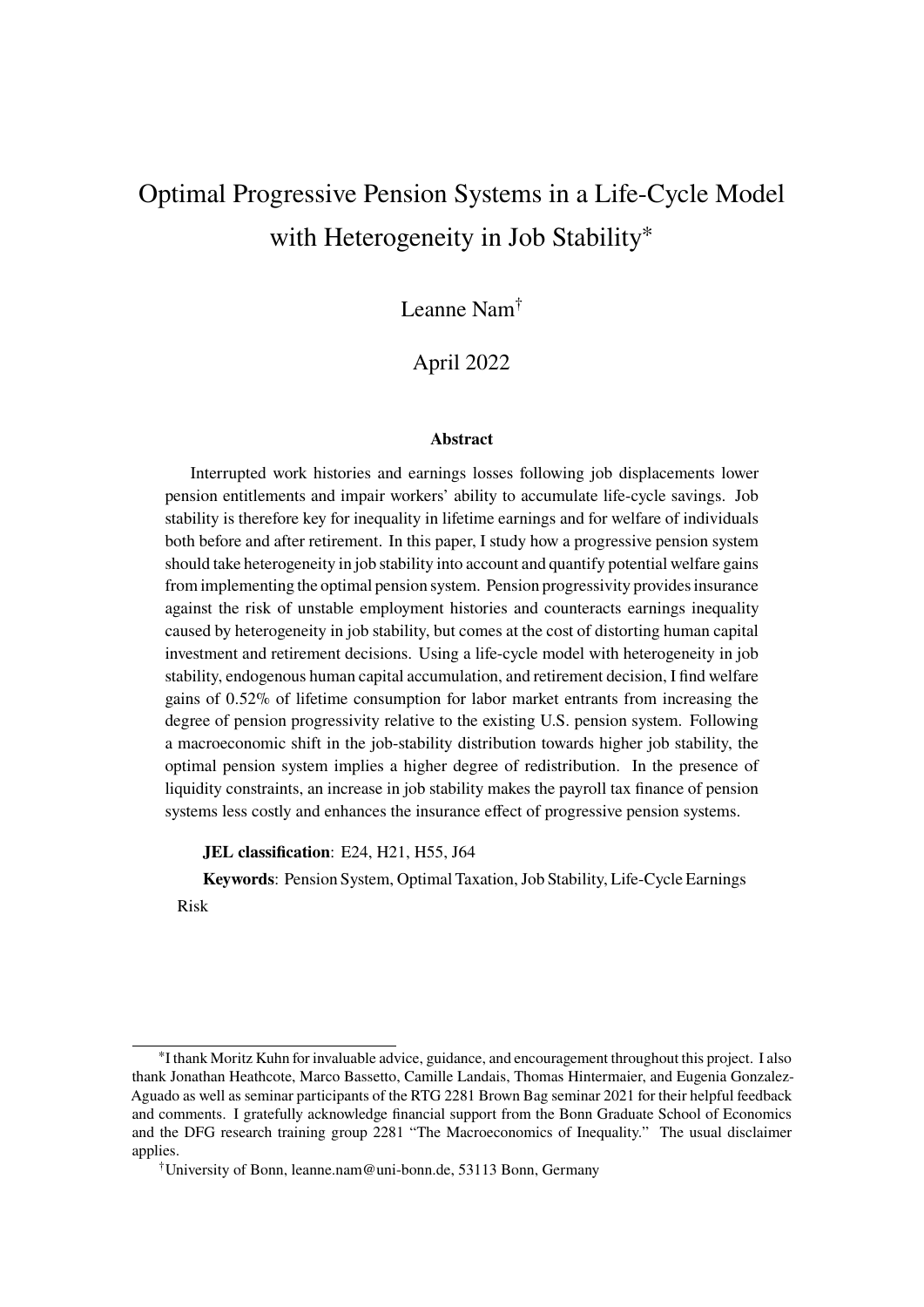# **1. Introduction**

Interrupted work histories and earnings losses following job displacements lower pension entitlements and impair workers' ability to accumulate life-cycle savings. Job stability is therefore key for inequality in lifetime earnings and for welfare of individuals both before and after retirement. In light of the wide range of studies showing that heterogeneity in job stability is a salient feature of labor markets (see, for example, Hall, [1982,](#page-45-0) Kuhn and Ploj, [2020,](#page-45-1) and Morchio, [2020\)](#page-46-0), it is important to study how heterogeneity in job stability affects the optimal design of progressive pension systems. Recent shifts in the distribution of job stability caused by the Covid-19 pandemic further enhance the importance of studying the policy implications of heterogeneity in job stability and its changing shape for the post-pandemic economy. Although the degree of job stability of a worker during working life remains unobservable to the government, the employment history at the entry to retirement allows to infer the worker's job stability throughout working life. The question is if and how pension systems should consider such observable inequality in employment history in determining individual pension entitlements.

In this paper, I show that progressive pension systems can effectively counteract consumption inequality produced by heterogeneity in job stability and quantify potential welfare gains from implementing the optimal pension system. Even though a worker's degree of job stability is not directly observable, pension systems redistribute earnings based on labor market histories and average lifetime earnings of workers, allowing for reallocation of resources to workers who suffer from frequent career interruptions. Using a calibrated life-cycle model with heterogeneity in job stability and consumption-saving decision, I derive the optimal degree of progressivity for the pension system and study how a shift in the job-stability distribution towards more stable jobs affects the design of optimal pension systems. I find that increasing the degree of pension progressivity achieves welfare gains of 0.52% of lifetime consumption for labor market entrants relative to the existing U.S. pension system. Following a macroeconomic shift in the job stability distribution towards higher job stability, the optimal pension system implies a higher degree of redistribution.

The life-cycle model in this paper features a frictional labor market where agents search on and off the job, making consumption-saving decisions in incomplete financial markets and investing in risky human capital. The model incorporates endogenous retirement and a pension system calibrated to the U.S. social security system. Workers are heterogeneous with respect to their job-separation rates at each point in time of their life cycle. The novel feature of this model is the incorporation of heterogeneity in job stability while treating human capital accumulation and retirement as endogenous processes. Endogenous human capital accumulation is an important determinant of earnings (Becker, [1964](#page-43-0) and Ben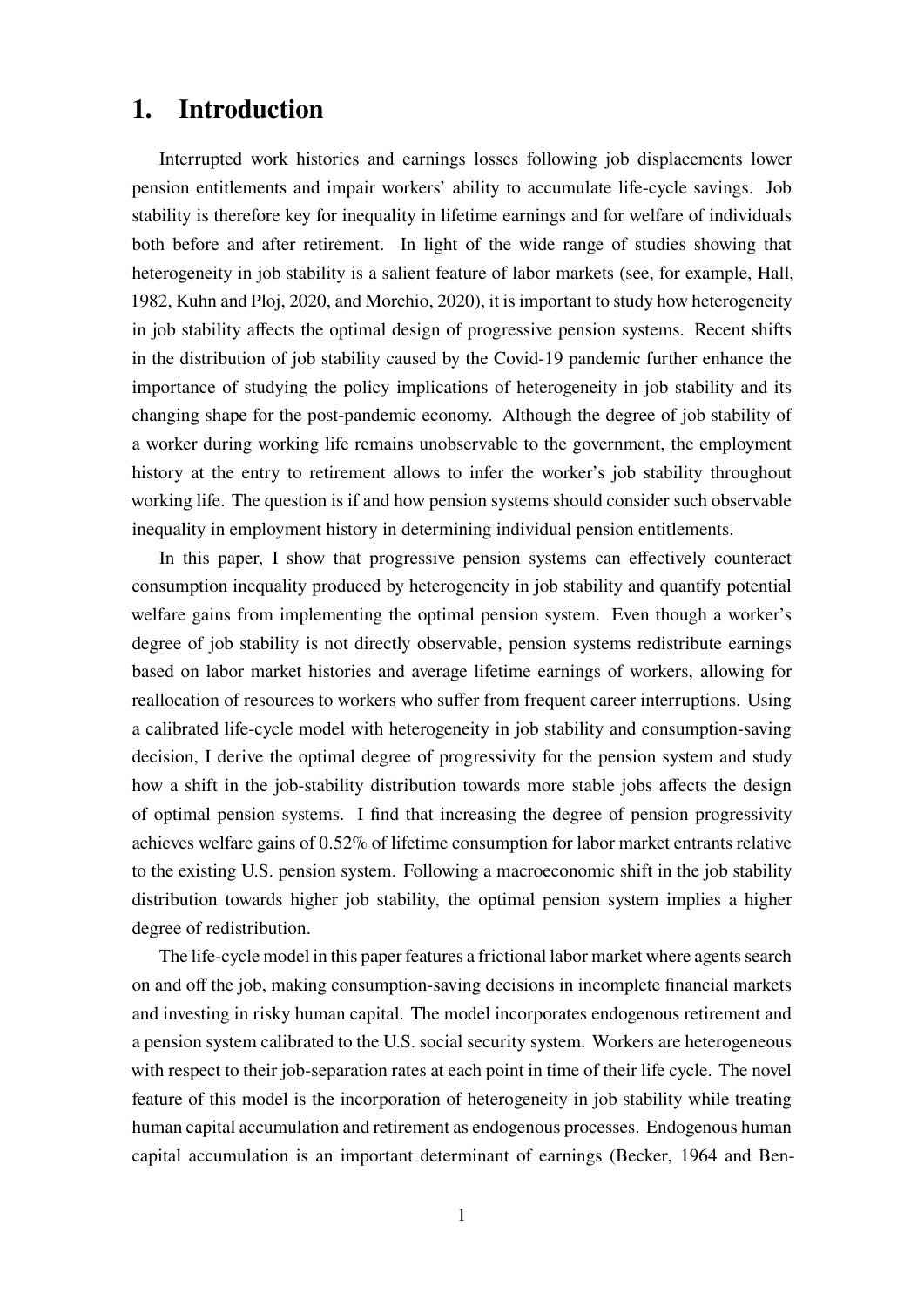Porath, [1967\)](#page-43-1) and is key to explain increasing life-cycle earnings inequality (Hubmer, [2018](#page-45-2) and Jung and Kuhn, [2018\)](#page-45-3). Therefore, along with endogenous retirement, endogenous human capital accumulation is an important dimension in analyzing optimal pension systems.

This study focuses on a classical trade-off between insurance and incentives for the policy maker. The redistributive effect of pension progressivity provides insurance against unstable employment histories and low lifetime earnings. However, this comes at the cost of reducing the returns on human capital investment and thus discouraging investment of workers. The progressivity level affects retirement incentives of workers as well, since it determines the amount of pension wealth of each worker. Moreover, the payroll tax finance plays a key role in the presence of a borrowing constraint. Payroll taxes depress consumption of young low-income workers who are constrained in borrowing against their future income. Increasing the provision of pension coverage can therefore lead to utility losses for these workers, even though the policy change would increase their total amount of lifetime resources.

To develop an intuitive idea how pension systems provide insurance against the risk of unstable employment history produced by heterogeneity in job stability, I develop a twostage model. In this model, workers are heterogeneous with respect to their job stability and make consumption-saving as well as human capital investment decisions. I compare and contrast a progressive pension system to annual earnings taxation. Progressive pension benefits take the full earnings history of an individual at the entry into retirement into account, whereas under annual earnings taxation, taxes and transfers are determined separately in each period. Analyzing the welfare effects for each of these policies, I find that in the presence of heterogeneity in job stability, a progressive pension system achieves higher ex-ante welfare. The reason is that annual earnings taxation does not capture persistent differences in the employment history and therefore fails to reduce inequality in lifetime earnings. On the contrary, a progressive pension system, which is a specific type of lifetime earnings taxation, allows to tackle the earnings inequality more directly. This result motivates the study of optimal pension systems to address earnings inequality produced by heterogeneity in job stability since pension systems are the most commonly applied form of lifetime earnings taxation in practice.

Using a life-cycle model with heterogeneity in job stability, human capital investment, and consumption-saving decision that is calibrated to the U.S. economy, I analyze the optimal pension system. The model shows that heterogeneity in job stability translates into a large inequality in labor market outcomes and is a key driver of inequality in earnings and consumption which is, in the absence of a progressive pension system, directly transmitted into the life after retirement. An increase in pension progressivity induces a welfare gain of 0.52% in terms of lifetime consumption. On the one hand, higher progressivity of the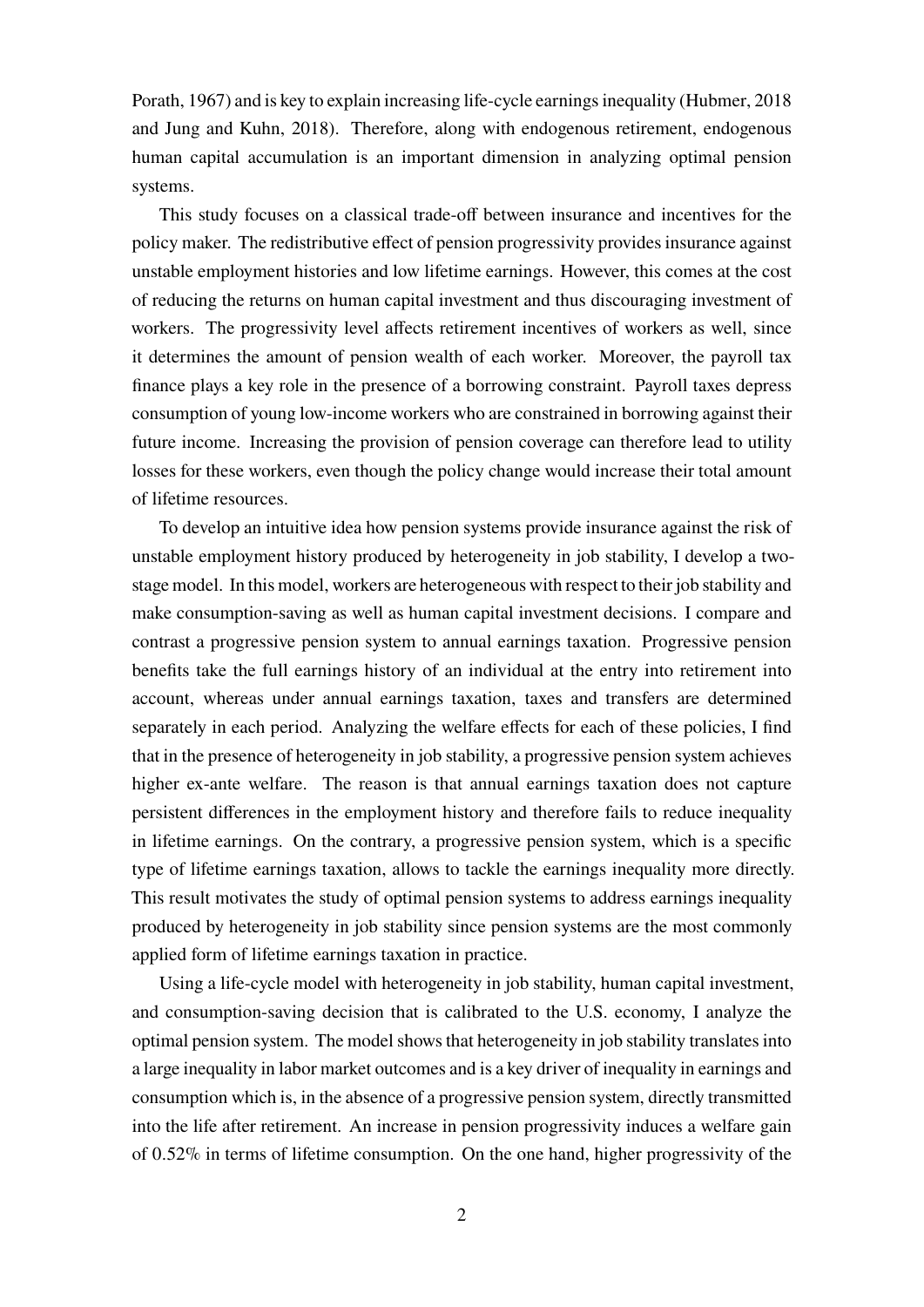pension system decreases consumption inequality over the life cycle and offers insurance to workers who suffer from frequent career interruptions and low lifetime earnings. In particular, the optimal pension system reduces the increase in life-cycle consumption variance by almost one third of the initial increase. On the other hand, the increase in pension progressivity distorts human capital investment and retirement decisions. The average stock of human capital decreases by almost 2% and the average retirement age decreases by 0.5% of total years worked in response to the policy change. However, these distortionary effects are not large enough to offset the insurance effect of the optimal policy for two reasons. First, young workers do not reduce their human capital investment. They strive to accumulate human capital to increase their prospective labor earnings growth which is similar to the results of [Michelacci and Ruffo \(2015\)](#page-46-1). Second, changes in retirement decisions depend on the accumulated stock of human capital. Less productive workers decide to retire earlier, whereas productive workers postpone their retirement in face of the increase in pension progressivity. The delay of retirement of productive workers partly offsets the distortion of retirement incentives on low-productivity workers such that the aggregate distortionary effect remains small.

In the last part of this paper, I analyze the consequences of a shift in the job-stability distribution of the U.S. labor market on the optimal design of progressive pension systems. This study is motivated by the wide range of empirical findings in the literature that job stability in the U.S. labor market has been shifting in the last few decades (see, for example, Hyatt and Spletzer, [2013,](#page-45-4) Pries and Rogerson, [2019,](#page-46-2) and Molloy et al., [2020\)](#page-46-3). In particular, empirical studies have consistently found an increase in job stability for the United States since the late 1990s. Even though a shift towards higher job stability decreases inequality in labor market outcomes, I find that the optimal pension system becomes more redistributive in an economy with more stable jobs. This is because a high degree of redistribution through the provision of pension coverage requires a high payroll tax rate which is welfare-detrimental for young workers who have to cope with a high risk of job loss. Payroll taxes depress consumption and saving, while a low degree of job stability increases precautionary savings. Importantly, in the presence of a borrowing constraint, both low job stability and payroll taxes restrict the ability to smooth consumption over the life cycle, and these effects mutually amplify each other. In the economy with more stable jobs, a decline in unemployment risk and earnings losses weakens the negative impact of a borrowing constraint on consumption smoothing of workers. As a result, the optimal progressive pension system implies a higher degree of redistribution for the economy with higher job stability.

The remainder of this paper is structured as follows. Section [2](#page-4-0) relates this paper to the existing literature. Section [3](#page-5-0) studies the two-stage model. I present the life-cycle model in Section [4,](#page-13-0) followed by the baseline calibration in Section [5.](#page-17-0) Section [6](#page-21-0) analyzes the effects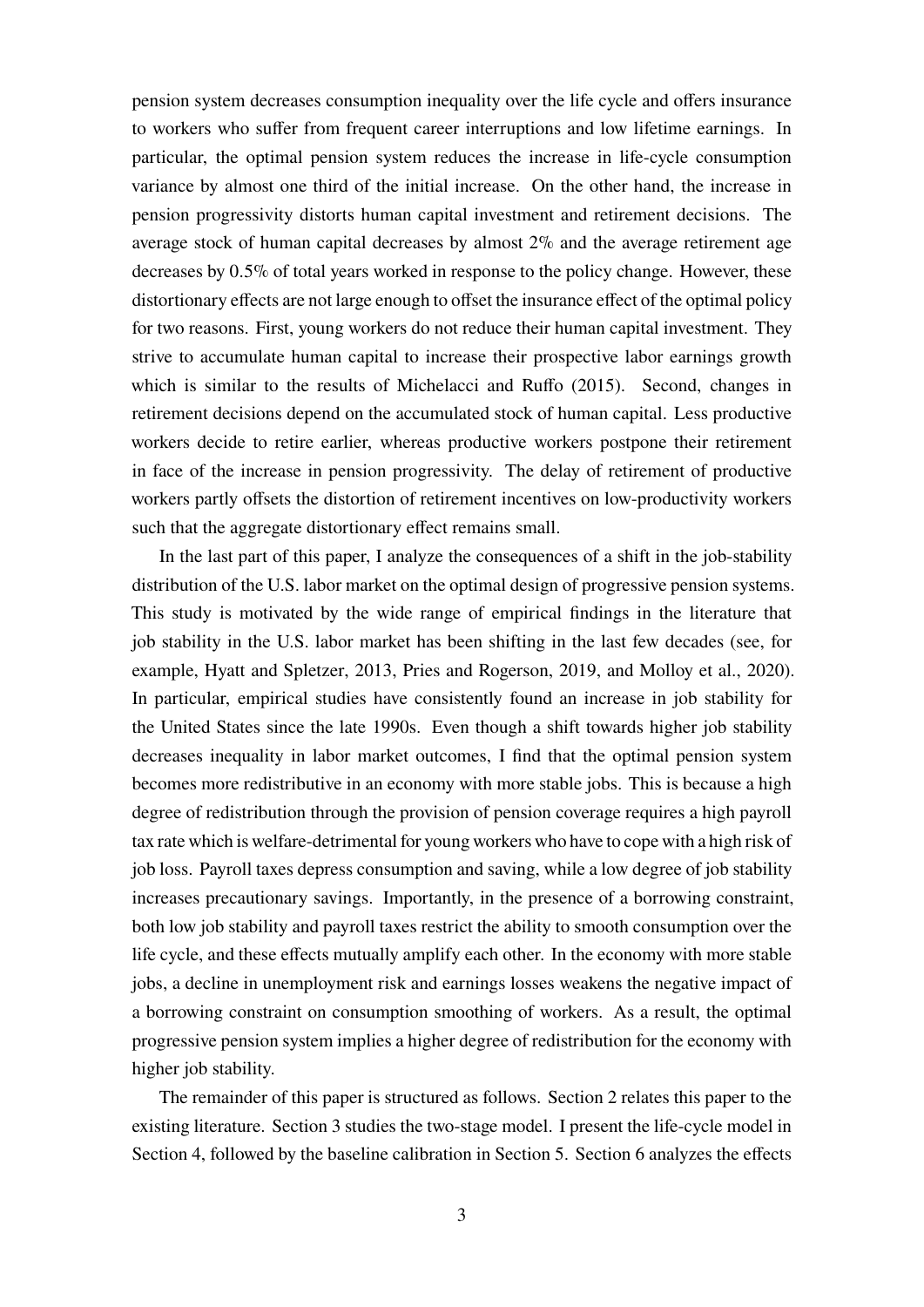of heterogeneity in job stability on inequality in labor market outcomes and its life-cycle consequences. I analyze the ex-ante optimal pension system for the baseline economy in Section [7.](#page-26-0) Section [8](#page-33-0) explores the consequences of a shift in job-stability distribution in the U.S. labor market on the optimal design of pension systems. Section [9](#page-40-0) concludes.

# <span id="page-4-0"></span>**2. Related literature**

This paper contributes to three important strands of macroeconomic literature. First, by analyzing the policy implications of heterogeneity in job stability, it contributes to several recent studies that document empirical evidence for such heterogeneity. The literature consistently finds that job-stability heterogeneity is a pronounced characteristic of labor markets. Among others, [Jung and Kuhn \(2018\)](#page-45-3) find considerable heterogeneity in job stability for the United States and show that it is key to explain persistent earnings losses after job displacement. [Morchio \(2020\)](#page-46-0) shows that unemployment is concentrated among certain groups of workers. Workers significantly differ in their job-separation rates and such differences are large from the start of the career. [Kuhn and Ploj \(2020\)](#page-45-1) also provide evidence for job-stability heterogeneity in the U.S. labor market. Based on a life-cycle model, they show that job stability at labor market entry significantly affects income and consumption level over the whole life.

Second, this paper relates to the literature on inequality in lifetime earnings. In a simple theoretical framework, I show the consequences of heterogeneity in job stability on lifetime earnings. This model delivers an intuitive explanation why annual earnings taxation fails to address inequality in lifetime earnings. These results complement the large strand of empirical literature on the relationship between inequality in lifetime earnings and labor market risks. For example, [Bonhomme and Robin \(2009\)](#page-43-2) explore inequality in employment and lifetime earnings for France and find that unemployment is a key driver of lifetime earnings inequality. Similarly, [Bowlus and Robin \(2012\)](#page-43-3) show that unemployment mobility has important consequences on lifetime earnings inequality. [Bönke et al. \(2015\)](#page-43-4) point out that inequality in annual earnings may evolve differently from inequality in lifetime earnings. They find that inequality in lifetime earnings has been increasing in Germany over time, with a larger increase for individuals at the bottom of the earnings distribution. Longer unemployment durations are one of the major sources of the increase in lifetime earnings inequality. [Haan et al. \(2019\)](#page-45-5) focus on the policy implications of inequality in lifetime earnings. They show that progressive annual earnings taxation is not able to counteract inequality in lifetime earnings produced by differences in employment history. Taxing lifetime earnings is more effective since it directly addresses the inequality. Additionally, the empirical findings of their paper indicate that heterogeneity in labor market outcome is a major source of inequality in lifetime earnings for workers with same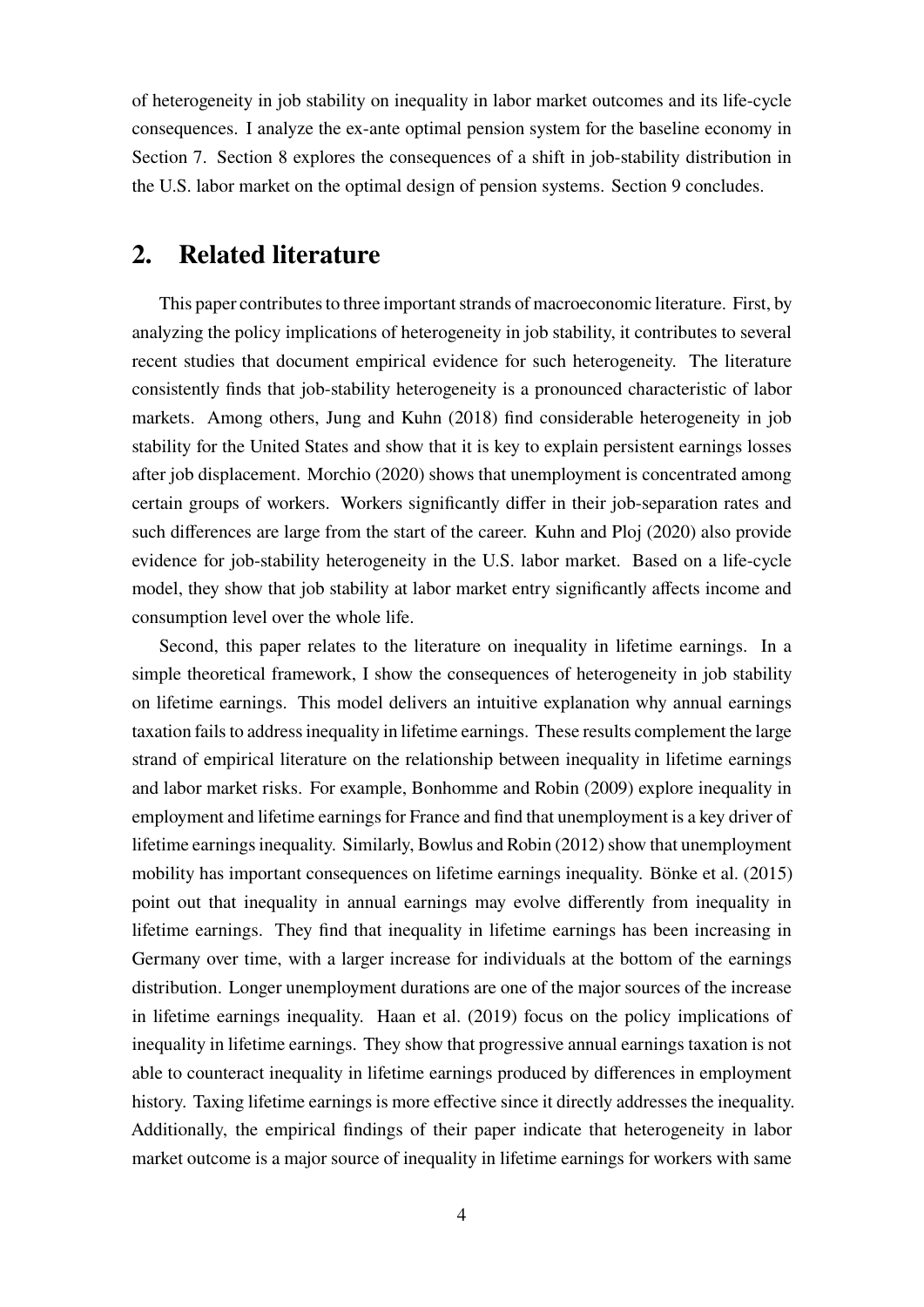abilities. Putting all these together, their result lends further support to the importance of lifetime earnings taxation in addressing earnings inequality produced by heterogeneity in job stability, which is an essential idea of this paper.

Lastly, this study contributes to the literature on optimal design of pension systems by applying a life-cycle framework which explicitly takes heterogeneity in job stability into account. The application of a life-cycle model is a frequently used approach in the previous macroeconomic literature on optimal pension systems. Beginning with the work by [Feldstein \(1974\)](#page-44-0), a large body of literature investigates the effects of pension systems in a life-cycle framework. For example, [Hubbard and Judd \(1987\)](#page-45-6) consider a model with capital-market imperfections to show that the introduction of social security does not increase an economy's welfare as much as in an economy without borrowing constraints. A more recent work is the study by [Fehr and Habermann \(2008\)](#page-44-1) who analyze the welfare effects of introducing a more redistributive pension system to Germany. They find that the positive liquidity and income insurance effects are large enough such that an increase in progressivity enhances welfare despite its distortive effects on labor supply. [Fehr et al.](#page-44-2) [\(2013\)](#page-44-2) analyze the impact of higher progressivity of the German pension system in a model with disability risk and labor supply decisions at the extensive margin. [Golosov](#page-44-3) [et al. \(2013\)](#page-44-3) take the current form of the U.S. retirement benefit function and determine its optimal structure, assuming that workers have heterogeneous productivities. They find that a more redistributive system increases the economy's welfare by a considerable amount. Some other prominent studies on pension systems are, for example, [Krueger and Pischke](#page-45-7) [\(1992\)](#page-45-7); [Coile and Gruber \(2001\)](#page-44-4); [Cremer et al. \(2004\)](#page-44-5); [Gruber and Wise \(2004\)](#page-45-8); [Bloom](#page-43-5) [et al. \(2007\)](#page-43-5); and [Haan and Prowse \(2014\)](#page-45-9). Past studies on optimal pension systems, however, neglect the fact that labor markets feature large heterogeneity in job stability. I add to this literature by considering heterogeneity in job stability as an important source of wealth and consumption inequality in analyzing the design of optimal pension systems.

# <span id="page-5-0"></span>**3. Stylized two-stage model**

Before setting up the life-cycle model, this section applies a stylized two-stage model with heterogeneity in job stability. This model illustrates that lifetime earnings taxation addresses earnings inequality produced by heterogeneity in job stability more effectively than annual earnings taxation, leading to higher ex-ante welfare. I show that annual earnings taxation is not able to capture persistent differences in the employment history and does not mitigate inequality in lifetime earnings.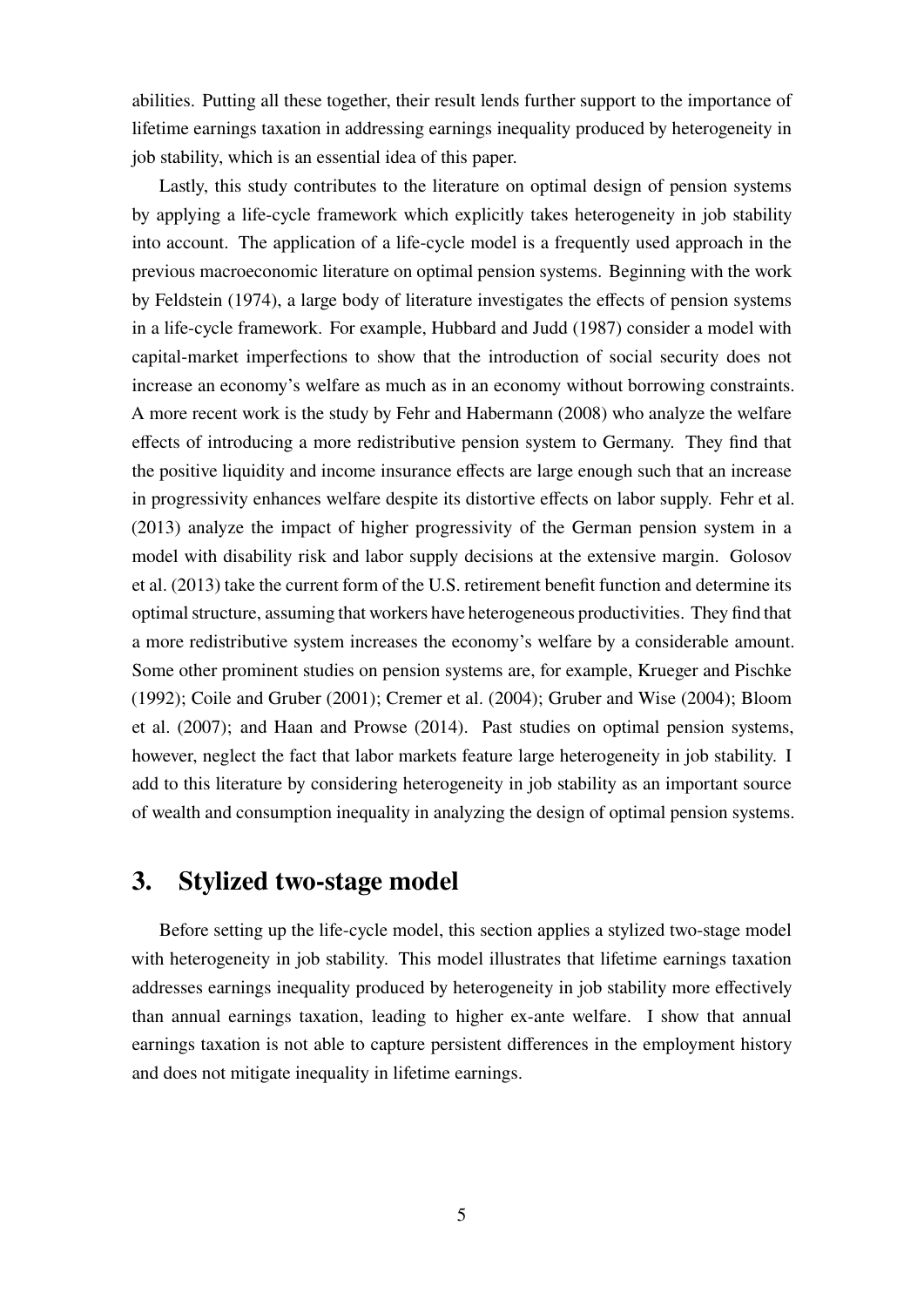**Figure 1.** Stylized two-stage model.

<span id="page-6-0"></span>

Notes: The graph shows the structure of the two-stage model.  $t = 1$  represents the first and  $t = 2$  the second half of working life.

## **3.1. Model**

Figure [1](#page-6-0) provides an overview on the structure of the two-stage model. The model is populated by a unit mass of agents consisting of two types. A fraction q of agents is denoted by type H and the remaining fraction  $1 - q$  of agents is denoted by type L. An agent's life is divided into two stages where each stage comprises the first  $(t = 1)$  and the second half of working life after labor market entry  $(t = 2)$ . In both stages, agents face a type-specific risk of unemployment  $p_H$  and  $p_L$ , where  $p_H < p_L$ . Assuming that time is continuous at each stage, agents spend a fixed fraction of their lifetime in unemployment depending on the type-specific risk of unemployment. On average, type H (type L) is unemployed for a fraction  $p_H(p_L)$  of lifetime. The average unemployment duration is larger for agents of type L since they face a permanently higher probability of job loss. Agents are indexed by  $i \in [0, 1]$ . Ex ante, agents are identical and they learn their types in the first period after labor market entry. In the first stage of life, both types of agents earn labor earnings  $wh_1$  in each period when they are employed and decide at the end of the stage how much to invest in human capital. Human capital investment increases the probability of obtaining a higher level of human capital  $h_2 > h_1$  in the second period from 0 to  $s_H(s_L)$ , but the investment entails a disutility of  $c_H \cdot s_H^3$   $(c_L \cdot s_L^3)$ . Human capital investment is more costly in terms of utility for agents L than for agents H such that  $c_L > c_H$ . This assumption of a higher utility cost for type L reflects that it is more difficult to make human capital investment for a worker with frequent career interruptions. Successful human capital accumulation increases labor earnings from  $wh_1$  to  $wh_2$  in employed years of the second stage. If human capital accumulation is unsuccessful, labor earnings remain unchanged at  $wh_1$ . Because agents get zero labor earnings during unemployment, the average labor earnings in each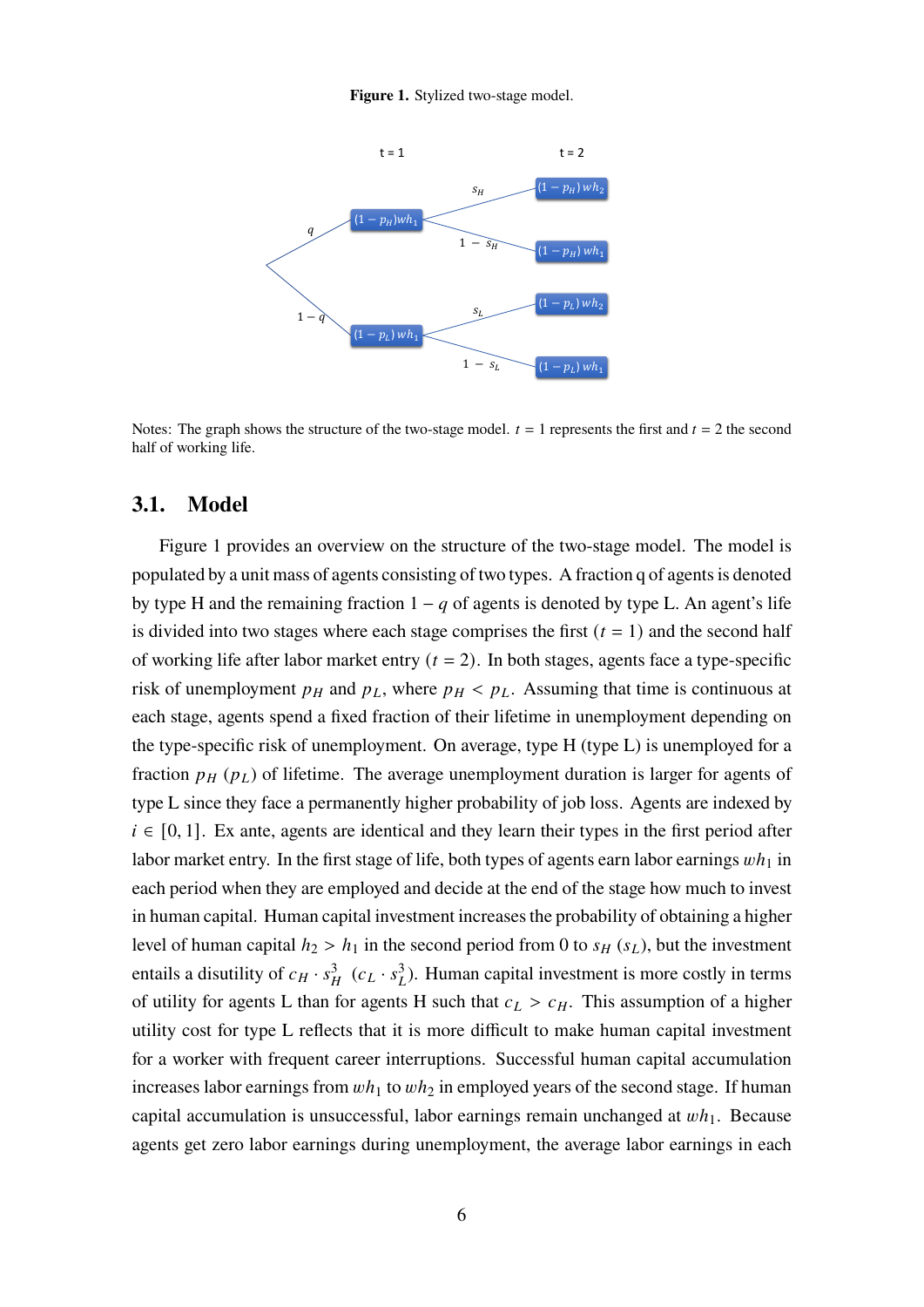stage are  $(1 - p_H)wh$  for type H and  $(1 - p_L)wh$  for type L, where  $h \in \{h_1, h_2\}$ .

## **3.2. Tax policy implications of job-stability heterogeneity**

In this model, there are two sources of earnings risk: first, the stochastic realization of human capital investment, and second, the risk of having unstable jobs over life which lead to lower lifetime earnings. The latter risk constitutes an exogenous shock to lifetime earnings and opens up scope for policy intervention. In particular, a welfare gain can be achieved in this economy by redistributing labor earnings from type H to type L. This provides insurance against the hazard of having a high employment risk.

Annual earnings taxation, however, does not achieve sufficient redistribution between different types of agents. Taxes and transfers cannot be conditioned on types explicitly as they are not directly observable by the tax authority. Moreover, the annual employment status and annual labor earnings provide little information on the underlying type of an agent. Note that agents with stable jobs do not have an incentive to report their type truthfully as a truthful report would result in lower net earnings for these agents.

This problem can be resolved by implementing lifetime earnings taxation in place of annual earnings taxation. Lifetime earnings are indicative of the employment history of agents, making types ex-post observable. In this way, the tax authority is able to capture inequality in lifetime earnings and redistribute resources from type H to type L. Note that, if there is no heterogeneity in job stability and all agents are confronted with the same level of employment risk, lifetime earnings taxation achieves no additional welfare gain in this model.

One important remark is that unemployment insurance is not an appropriate instrument to insure agents against the risk of low job stability. Recall that agents spend a fixed fraction of their lifetime in unemployment in this model. Within a stage, agents perfectly smooth out consumption which implies that they are already insured against the idiosyncratic risk of unemployment. This model thus allows to focus on the policy question of how to capture persistent differences in earnings risk and provide an optimal degree of redistribution.

## **3.3. Tax function and further model specifications**

In this subsection, I establish a general framework for the tax system. Suppose that a utilitarian social planner levies taxes and pays out transfers so as to insure agents against bad earnings shocks. More specifically, assume that net earnings after taxes and transfers are described by the parametric specification

$$
y_{i,t}^* = \phi y_{i,t}^{1-\gamma}
$$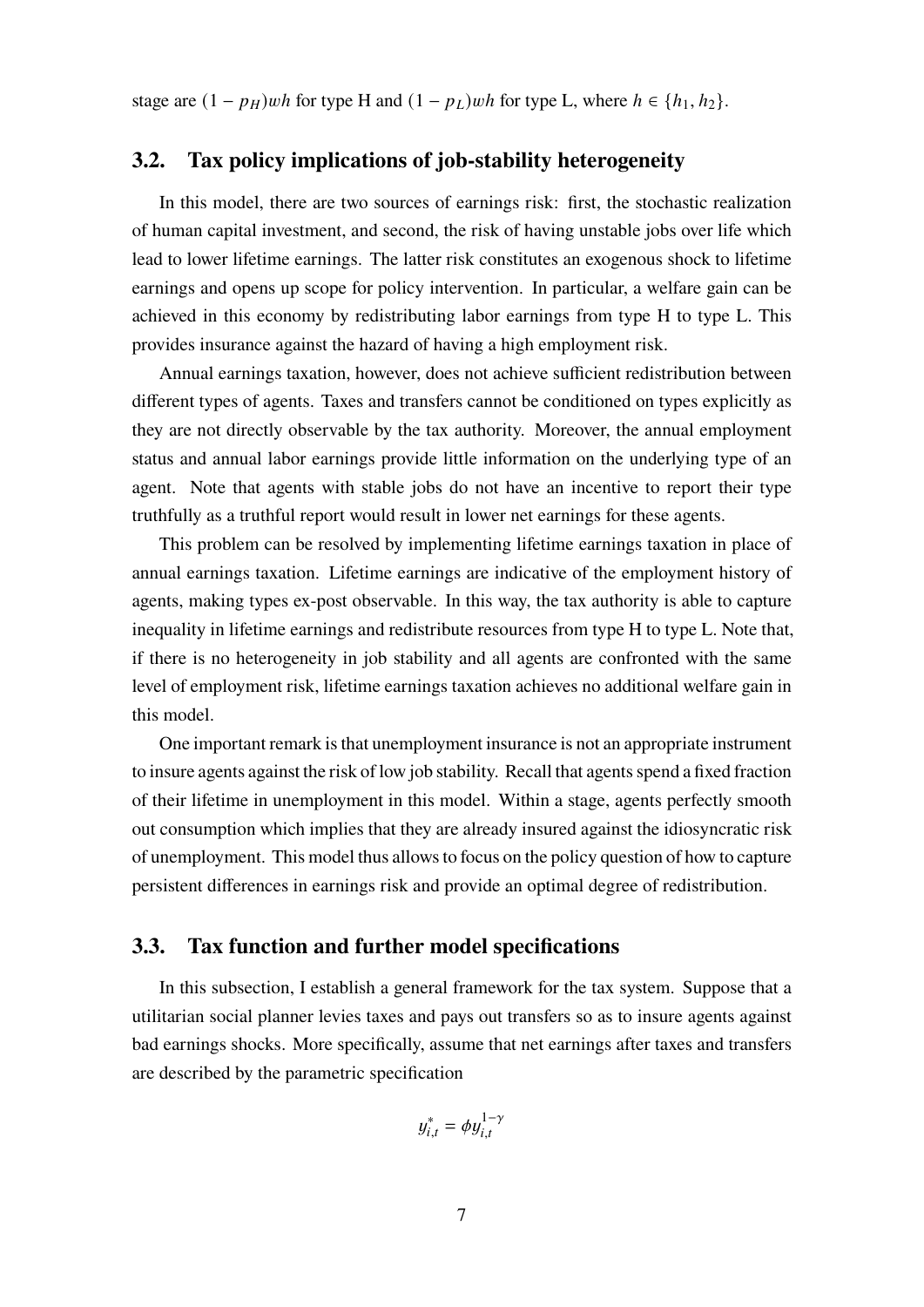where  $y_{i,t}$  denotes gross earnings and  $y_{i,t}^*$  net earnings after taxes and transfers. The parameter  $\phi$  scales the level of net earnings such that the resource constraint of the economy

<span id="page-8-0"></span>
$$
\int_{i} \sum_{t} y_{i,t}^{*} di = \int_{i} \sum_{t} y_{i,t} di
$$
 (1)

is satisfied. The parameter  $\gamma$  determines the progressivity of the tax system. If  $\gamma = 0$ , net earnings linearly increase in gross earnings. The case of  $\gamma > 0$  corresponds to a progressive tax system and if  $\gamma = 1$ , all agents receive the same level of net earnings. The social planner chooses the parameter  $\gamma$  to maximize ex-ante welfare of agents in the economy.

Agents derive logarithmic utility from consumption and can save and borrow freely in order to shift consumption across time provided that the following lifetime budget constraint holds:

$$
\sum_{t} c_{i,t} = \sum_{t} y_{i,t}^* \quad \forall i \in [0,1]
$$

For the sake of simplicity, assume that the time preference parameter is set to  $\beta = 1$  and the risk-free interest rate on assets to  $r = 0.1$  $r = 0.1$  Moreover, for the numerical analysis hereinafter, I set  $w = 1$ ,  $h_1 = 1$ ,  $h_2 = 1.5$ ,  $c_H = 0.2$ ,  $c_L = 0.8$ ,  $p_L = 0.7$ , and  $p_H = 0$ .

In the following, I consider two types of tax policies: In the first case, the social planner only observes labor earnings in each period and conditions taxes and transfers on these earnings. In the second case, the tax system takes into account the total labor earnings earned in both stages of life and redistributes earnings at the second stage. For each of these cases, I investigate the welfare-maximizing progressivity level of the tax system as a function of the parameter  $q$ , which denotes the share of agents with stable employment.

To solve the model and search for the optimal policies, I discretize the choice set for assets and human capital investment as well as the progressivity level of the tax system and the share of type H in the economy. The consumption-saving and the human capital investment decisions are solved by applying on-grid search. To search for the optimal policies, I proceed as follows. For all values of  $\gamma \in [0,1]$ , I numerically search for the parameter value of  $\phi$  that satisfies Equation [\(1\)](#page-8-0). The optimal policy is given by the progressivity level  $\gamma$  that achieves the highest ex-ante expected lifetime utility.

## **3.4. Optimal tax systems**

Figure 2 and Figure 3 display the optimal tax progressivity and the corresponding human capital investment by type as functions of the share of agents with stable jobs which

<sup>&</sup>lt;sup>1</sup>The results can be generalized to  $\beta(1+r) \neq 1$  and to assuming a general case of CRRA utility function.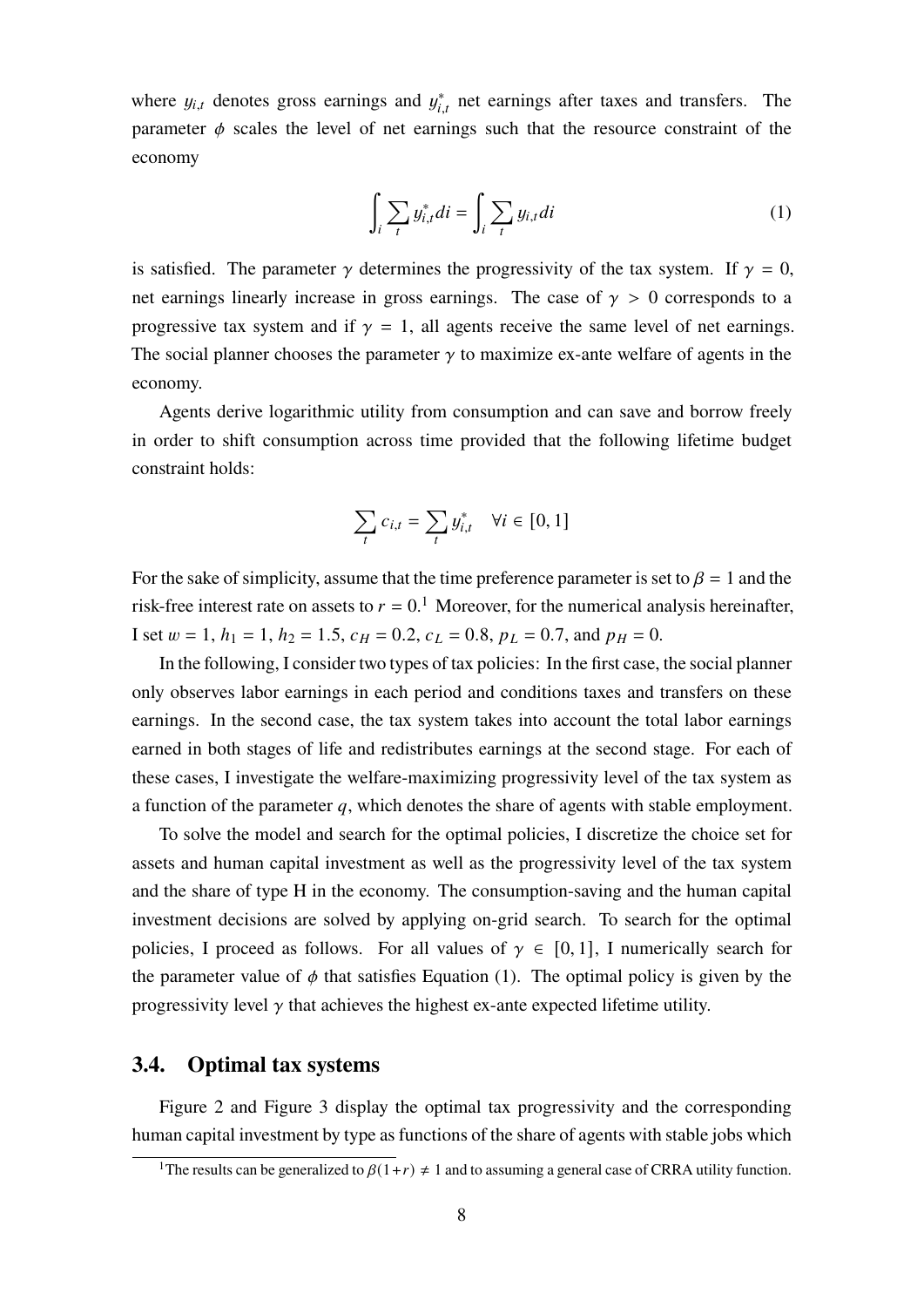<span id="page-9-0"></span>**Figure 2.** Optimal progressivity level for annual earnings taxation and human capital investment.



Notes: The left panel shows the optimal progressivity level of annual earnings taxation as a function of the share of agents with stable jobs in the economy. The right panel shows the associated human capital investment by type. In all plots the solid line represents the baseline economy and the dashed line represents the economy with higher job loss probability.

is represented by the parameter  $q$ . For annual earnings taxation, Figure 2a shows that the optimal progressivity level  $\gamma$  is strictly positive and slightly concave in q. The optimal progressivity level achieves its highest value at around  $q = 0.25$  with  $\gamma = 0.35$ . Towards the extreme cases in which the economy is populated by a single type of agents, optimal progressivity decreases to 0.3 for  $q = 0$  and to 0.13 for  $q = 1$ . Overall, Figure [2b](#page-9-0) shows that human capital investment follows the inverse pattern of the optimal tax progressivity as a function of  $q$ . Note that type L provides less effort for human capital accumulation for all values of  $q$ . This is because human capital investment is, by assumption, more costly for type L in terms of utility. Additionally, due to frequent career interruptions, the return on human capital investment is lower for type L than for type H with stable employment.

The result that the optimal progressivity is strictly positive and a fairly flat function of the share of agents with stable employment indicates that annual earnings taxation provides insurance against low earnings to some extent, but fails to fully account for the existing inequality in lifetime earnings and to redistribute earnings from type H to type L. More specifically, progressive annual earnings taxation reallocates labor earnings from agents whose stock of human capital has increased in the second stage to the first stage of life and to agents in the second stage with unsuccessful human capital investment. However, the tax authority is unable to sufficiently redistribute earnings from type H to type L since observing annual earnings at each point in time does not provide information on agents' types.

The reason why the optimal tax progressivity increases as the share of type H in the economy grows from zero to a quarter is that the aggregate unemployment duration of all agents declines such that the total amount of available resources in the economy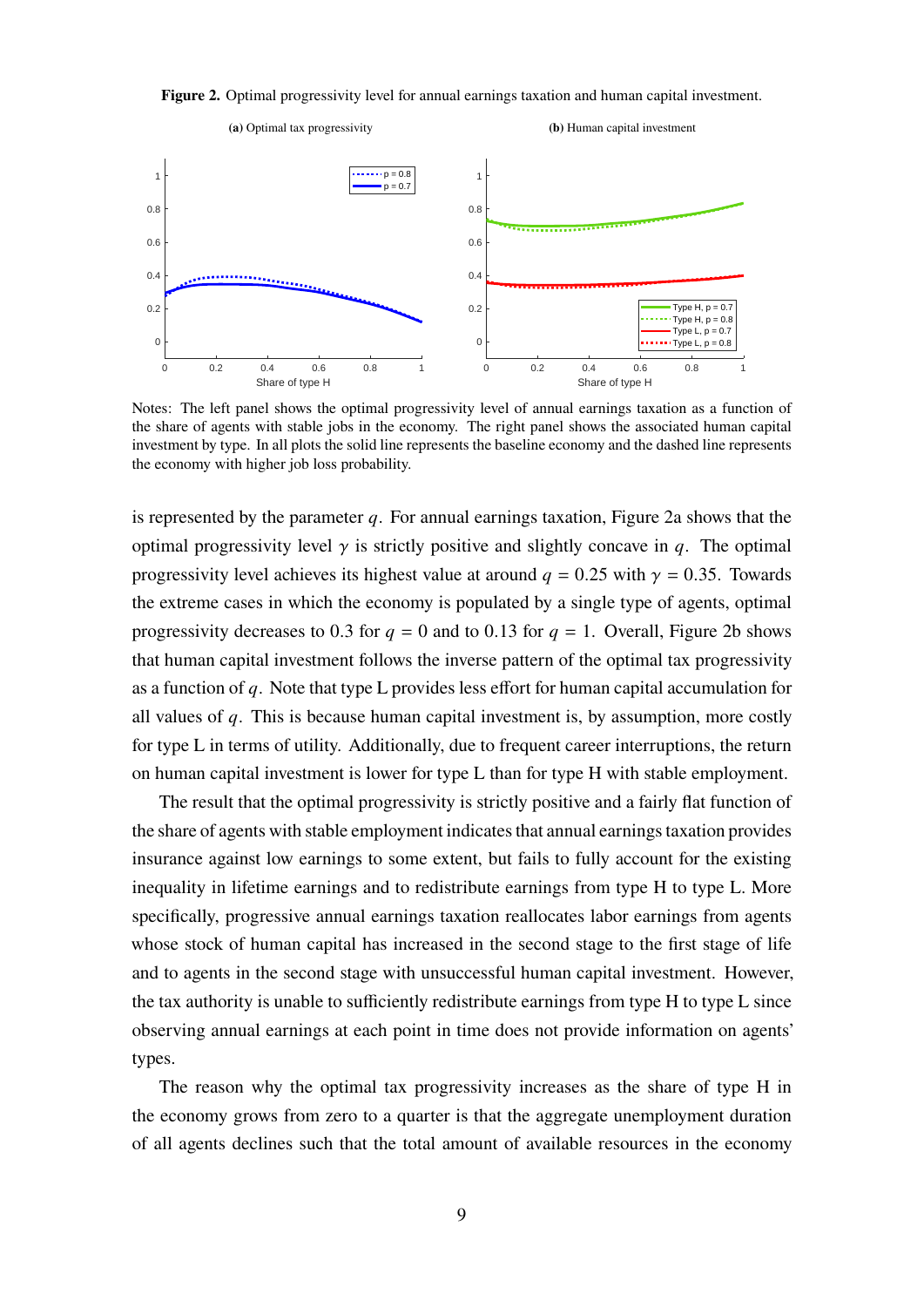<span id="page-10-0"></span>**Figure 3.** Optimal progressivity level for lifetime earnings taxation and human capital investment.



Notes: The left panel shows the optimal progressivity level of lifetime earnings taxation as a function of the share of agents with stable jobs in the economy. The right panel shows the associated human capital investment by type. In all plots the solid line represents the baseline economy and the dashed line represents the economy with higher job loss probability.

increases. Consequently, the tax system is able to allocate more resources to agents with low earnings through a raise in the progressivity level. This increases the expected lifetime utility of agents with low job stability whose marginal propensity to consume is particularly high in states of no additional human capital. In response to this policy change, human capital investment slightly decreases for both types in Figure [2b](#page-9-0) as the return on human capital investment declines in the progressivity level. The decrease in human capital investment partly offsets the insurance effect from higher progressivity. However, as long as the population share of type L constitutes a substantial part of the economy, the welfare weight on these agents remains large such that a higher progressivity level achieves the highest aggregate welfare. With a further increase in the share of type H, the optimal tax system implies a decline in the progressivity level. Since agents of type H have stable employment paths and thus higher labor earnings in both stages of life, their marginal propensity to consume is lower than for type L. Therefore, their utility gain from redistributing resources from high to low-income states is not sufficient enough to surpass the distortions on human capital investment. As a consequence, the optimal level of progressivity falls to 0.13 at  $q = 1$ .

In a next step, I investigate the optimal tax system for the case where taxes and transfers are conditional on lifetime earnings which correspond to the sum of labor earnings in both stages of life. The results are displayed in Figure [3.](#page-10-0) Figure [3a](#page-10-0) indicates that the optimal tax progressivity strongly varies in the composition of the economy by types. In particular, the optimal progressivity has a pronounced concave shape in  $q$  compared to the case of annual earnings taxation. If types are distributed almost equally, a high degree of tax progressivity is optimal. Human capital investment plotted in Figure [3b](#page-10-0) again follows the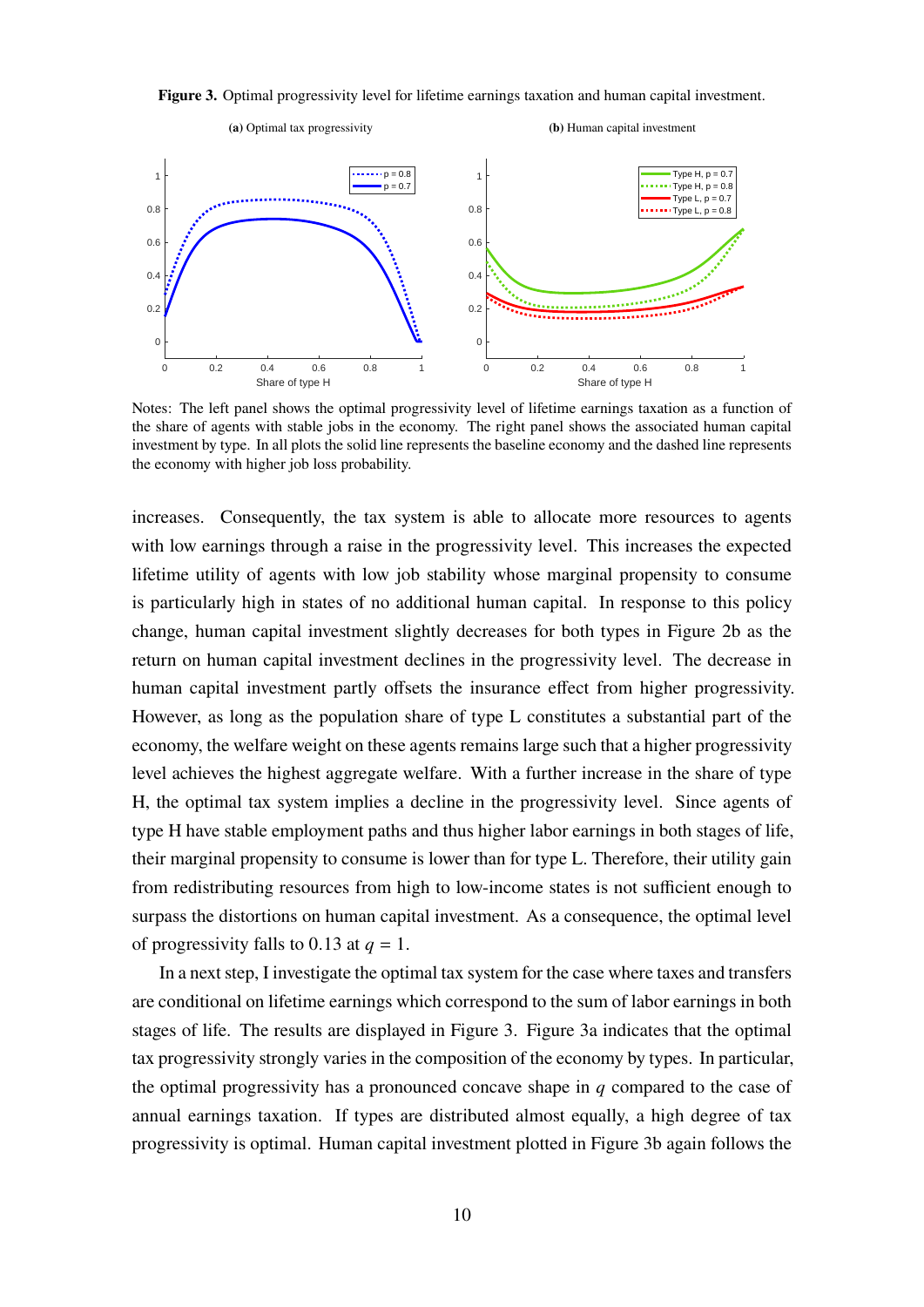inverse pattern of the optimal progressivity level.

Optimal progressivity strongly depends on the distribution of types because lifetime earnings taxation allows to redistribute lifetime earnings from type H to type L, providing the latter group of agents insurance against the permanent risk of unemployment. The optimal tax progressivity declines in the share of type H due to the following reasons. Firstly, the Pareto-weight on type L decreases since its population share becomes smaller and thus the lifetime utility of type H gains in importance in the social welfare function. Because a high level of progressivity is welfare-detrimental for type H and the insurance effect of the tax progressivity becomes small, the optimal progressivity level decreases in . Secondly, as the share of type H increases, the total return on human capital investment grows in absolute terms and this increases the total amount of resources in the economy. As a consequence, the welfare gain from redistributing earnings across the two types of agents decreases in the share of type H, and it becomes optimal to provide higher incentives for human capital investment by lowering the level of tax progressivity. Also, as the share of type L increases, the optimal progressivity level decreases and attains a value of 0.15 for  $q = 0$ . If the share of type L increases, the total available resources in the economy declines because human capital investments and the average level of lifetime earnings are lower for type L than for type H. Hence, there are little resources available to redistribute across agents. Moreover, redistribution among the same type does not lead to a large welfare gain since, as in the case of annual earnings taxation, agents are already insured against the idiosyncratic risk of unemployment. Providing higher incentives for human capital investment to type L becomes more efficient, and this is achieved by lowering the progressivity level of the tax policy.

In order to analyze the welfare consequences of the two different tax policies, I compute the ex-ante expected utility of agents before their labor market entry. Figure [4](#page-12-0) shows that lifetime earnings taxation achieves a higher aggregate welfare than annual earnings taxation for  $0 \lt q \lt 1$ . In contrast to annual earnings taxation, taxing lifetime earnings captures persistent differences in job stability and the resulting inequality in lifetime earnings. Lifetime earnings taxation provides insurance against the exogenous shock of having an unstable employment path by redistributing earnings from type H to type L at the end of the second stage of life, whereas annual earnings taxation achieves little redistribution. This is because the insurance against low-earnings states under annual earnings taxation does not sufficiently capture the fact that type L has lower lifetime earnings due to higher risk of job loss. The concave shape of expected lifetime utility as a function of  $q$  for lifetime earnings taxation reflects this property. If the distribution of types in the economy is balanced and hence  $q$  is close to 0.5, the redistribution between the two groups of workers induces a large welfare gain for lifetime earnings taxation. Hence, the gap between the dotted and the solid line is substantial. Towards the extreme cases where the economy is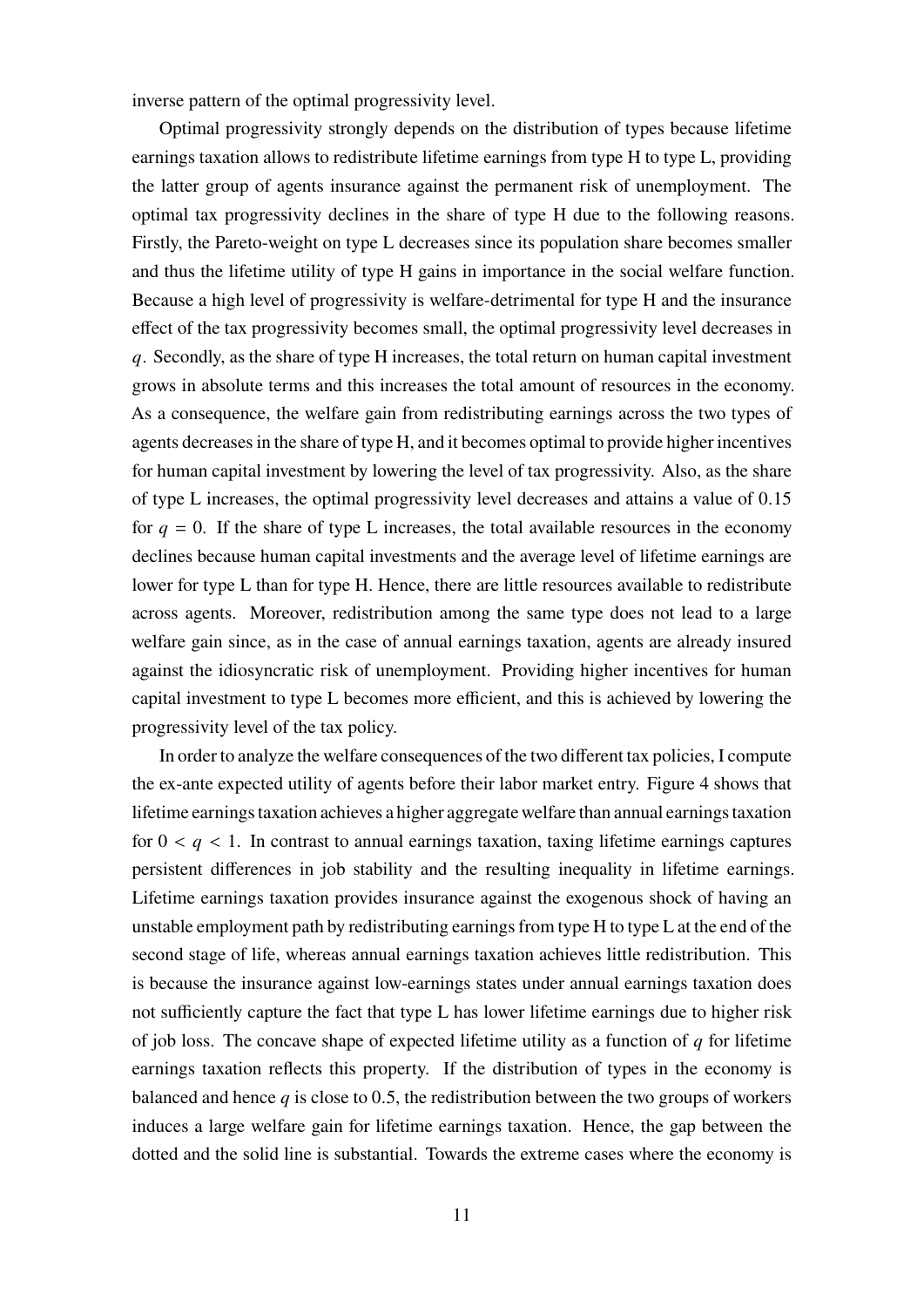**Figure 4.** Ex-ante welfare under annual earnings taxation and lifetime earnings taxation.

<span id="page-12-0"></span>

Notes: The left panel shows the ex-ante lifetime utility as a function of the share of agents with stable jobs in the economy under lifetime earnings taxation (dashed line) and under annual earnings taxation (solid line) for the baseline economy. The right panel considers the economy with higher job loss probability.

populated just by one type, there is no redistribution across different types of agents and taxing lifetime earnings does not lead to an additional welfare gain.

Next, I analyze the implications of a shift in the job-stability heterogeneity on the optimal tax policy. More precisely, I investigate the case where agents of type L face a higher employment risk and hence spend a larger fraction of lifetime in unemployment than in the initial economy. Assuming that all other economic conditions remain unchanged, I analyze the optimal policies and their welfare effects in response to an increase in the parameter  $p$ .

For annual earnings taxation, Figure [2a](#page-9-0) indicates that the optimal progressivity level increases slightly in the economy with higher employment risk. At  $q = 0.3$  the optimal progressivity increases by approximately 0.45 percentage points. By contrast, the increase in progressivity is much stronger for lifetime earnings taxation. The dotted graph in Figure [3a](#page-10-0) shows that the optimal progressivity level increases everywhere as  *rises from* 0.7 to 0.8; for  $q = 0.3$ , the optimal level of progressivity increases by 12 percentage points and leads to a decrease in the optimal human capital investment for all agents. The increase in the employment risk of type L raises heterogeneity in lifetime earnings between agents of type L and type H. Since annual earnings taxation does not account for this heterogeneity between the two groups of agents, the adjustment of the optimal progressivity is not as strong as for lifetime earnings taxation. As already discussed, annual earnings taxation does not explicitly account for differences in the employment risk, whereas lifetime earnings taxation captures this heterogeneity. In Figure [4b,](#page-12-0) the additional welfare from implementing lifetime earnings taxation instead of annual earnings taxation becomes even larger in the new economy with larger employment risk compared to the additional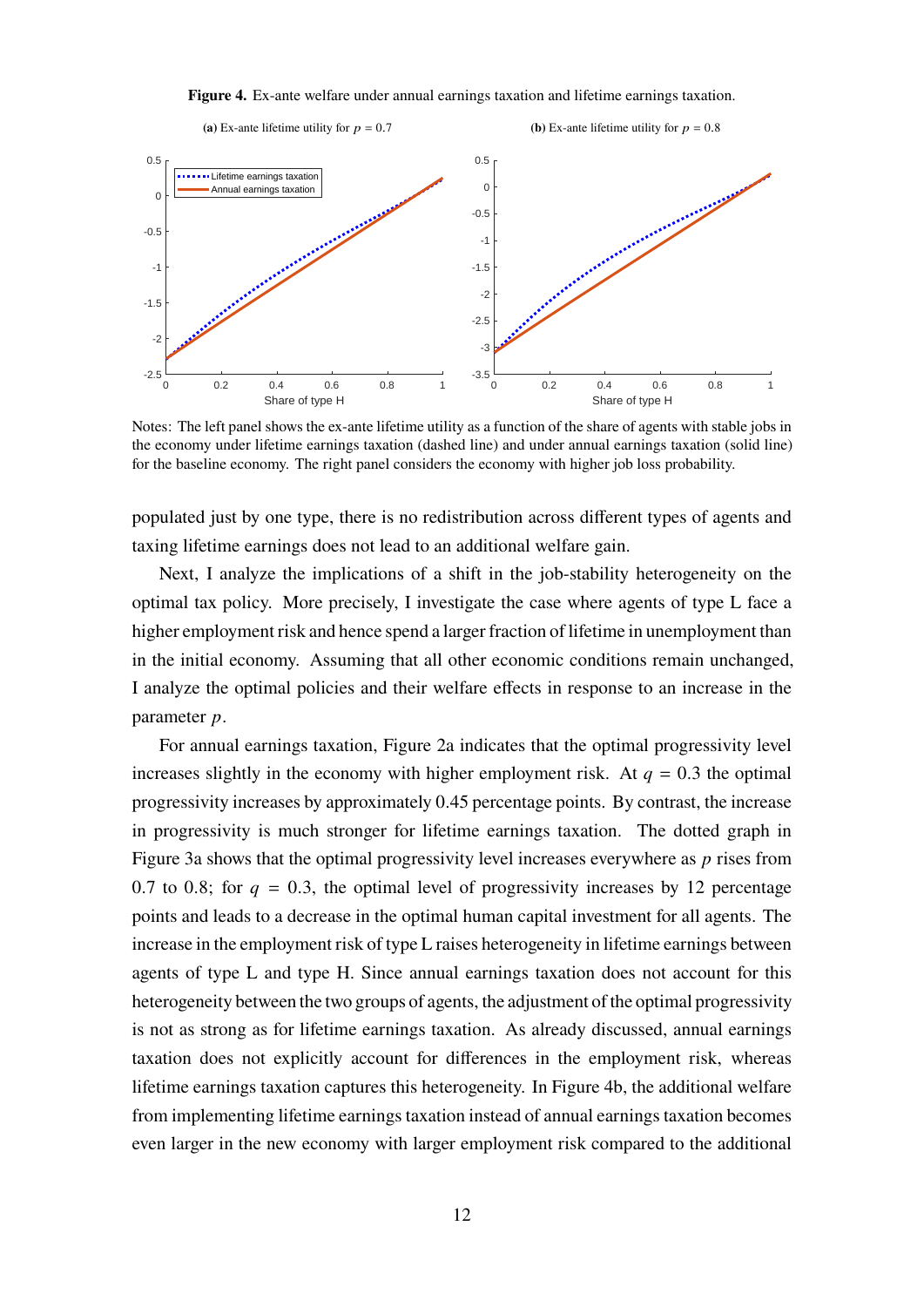welfare in Figure [4a.](#page-12-0) This result indicates that the gain from taxing lifetime earnings grows in heterogeneity in job stability because lifetime earnings taxation mitigates earnings inequality more effectively than annual earnings taxation. In particular, the insurance effect of lifetime earnings taxation is larger at a given level of tax progressivity due to its redistributive effect. Hence, the gain from providing higher insurance through higher tax progressivity is larger for lifetime earnings taxation, which produces the differences in the adjustment of the tax progressivity for both types of taxation.

These results motivate the idea of studying optimal progressive pension systems in a richer model to address earnings inequality produced by heterogeneity in job stability. Pension systems are the most commonly applied form of lifetime earnings taxation in practice as pension systems redistribute earnings based on the labor market history and the average lifetime earnings of workers. The next section describes an extensive life-cycle model which I use to analyze optimal pension systems in the remainder of this paper.

# <span id="page-13-0"></span>**4. Life-cycle model**

The remainder of this paper applies a life-cycle model with heterogeneity in job stability which combines consumption-saving and labor market behavior. This framework builds on the life-cycle model of [Kuhn and Ploj \(2020\)](#page-45-1). In this model, risk-averse agents maximize expected lifetime utility. The utility function is additively separable in utility from consumption and disutility from providing effort to accumulate human capital. The intensive margin of labor supply is assumed to be inelastic and the labor supply of an employed worker amounts to one unit of time. A worker's age is denoted by  $i$ .

The life cycle of a worker consists of a working phase and a retirement phase. Let  $T^W$ denote the maximal number of periods that agents can remain in the working phase, and let  $T<sup>R</sup>$  denote the minimum number of periods that agents spend in the retirement phase. The total length of life is fixed to  $T = T^W + T^R$ . Starting life in the working phase, agents make retirement decisions in the last  $T^C$  periods of the working phase. When agents do not decide to retire until the last period of the working phase  $T^W$ , agents are shifted to the retirement phase in the next period. Once an agent enters the retirement phase at age  $t_R \in [T^W - T^C, T^W]$ , the agent remains retired for the remaining life of  $T^R + (T^W - t_R)$ periods.

The period budget constraint of an agent is given by

$$
a_{j+1} + c_j = (1+r) a_j + y(w_j, h_j, \epsilon)
$$

where  $a$  and  $h$  denote the risk-free asset and the stock of human capital of the agent, respectively. Moreover,  $r$  denotes the risk-free rate in the economy, and  $u$  denotes the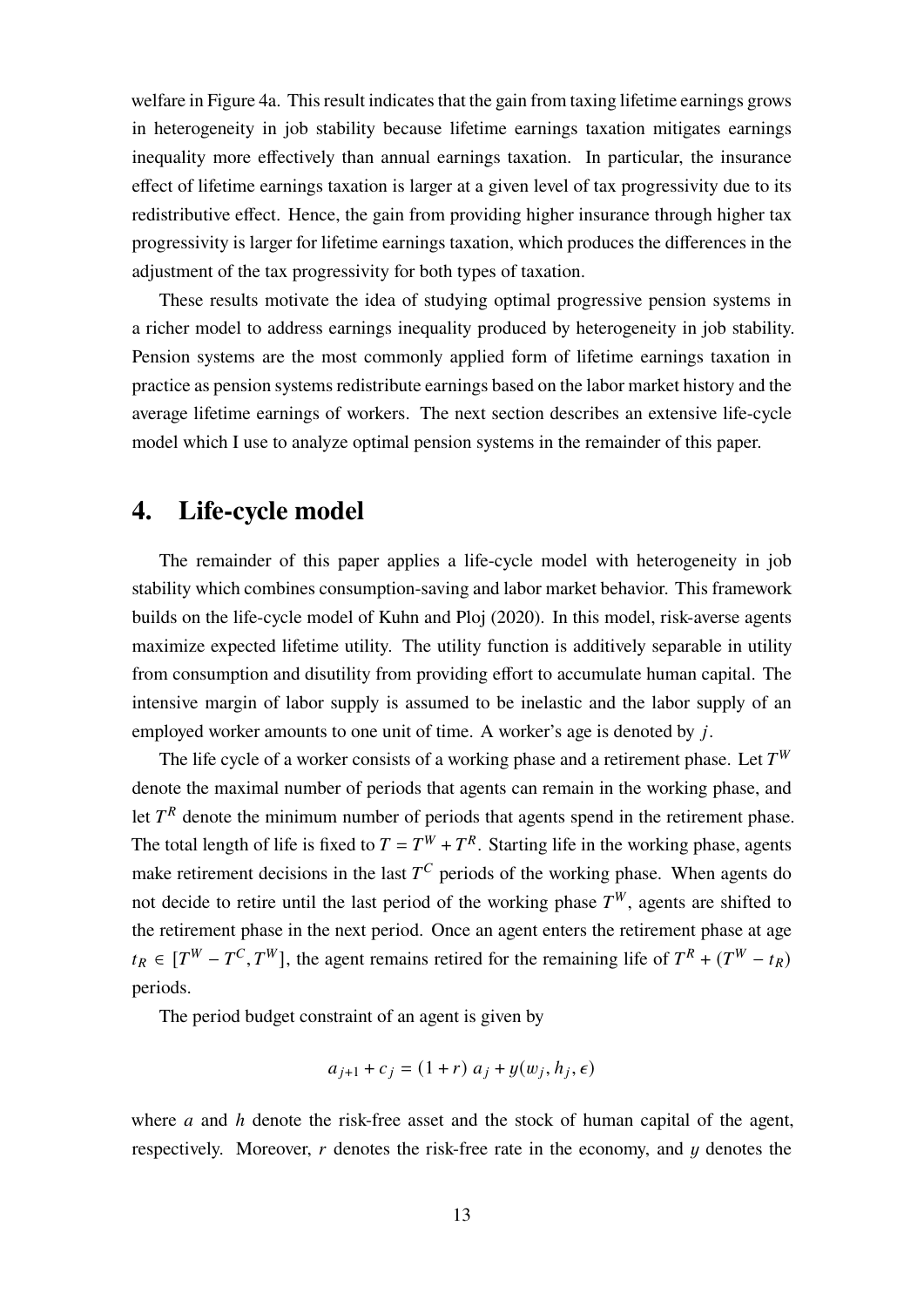labor income of the current period including transfers. The assets are restricted to be non-negative ( $a_i \ge 0$ ) implying a borrowing limit of zero.

The income of an employed agent in the current period is given by the product of the wage level of current period's job and the human capital stock of the agent, which yields  $y(w_i, h_i, e) = w_i h_i$ . When unemployed, a worker receives a transfer of  $y(w_i, h_i, n) =$  $bw_jh_j$ , that is, an agent gets a benefit proportional to the labor earnings from the last job. The replacement rate of the unemployment insurance system is denoted by  $b$ . The model captures declining benefits in the spell of unemployment by assuming that the last wage drops from  $w_k$  to max $\{w_{k-1}, w_1\}$  if agents stay unemployed and therefore continue receiving unemployment benefits.

In the retirement phase, agents receive retirement benefits  $y_r(w_i, h_i, n) = \omega(\bar{h})$  where h is the final level of human capital agents achieve in the working phase before retirement. The function  $\omega$  determines the level of benefits assigned to an agent with a final human capital level  $\bar{h}$ . The next subsection provides a detailed explanation for the mapping from the final human capital to retirement benefits and the shape of the function  $\omega$ . Retirement benefits remain constant during the retirement phase and therefore, agents face no income risk during retirement. There is no bequest motive in the model and agents die at the end of the retirement phase.

Each period of the working phase consists of a separation, an investment, a production, and a search stage. If agents are employed, they lose their jobs with separation probability  $\lambda$  at the separation stage. This separation probability is heterogeneous across jobs and therefore, the probability to lose one's job at the separation stage differs across workers. Agents who do not separate from their job shift to the investment stage at which they make their human capital investment decisions. In case of job loss, agents immediately move from the separation stage to the production stage. Employed agents obtain their labor earnings and unemployed agents get unemployment benefits at the production stage. Finally, at the search stage, all agents get job offers with exogenous job-offer arrival rates. These arrival rates differ for employed and unemployed agents. For employed workers, the arrival rate is denoted by  $\pi_e$  and for unemployed agents by  $\pi_n$ . The job offers which consist of a combination of the wage rate w and the separation probability  $\lambda$  are drawn from a joint distribution  $f(w, \lambda)$ . Upon receiving a job offer, agents can decide whether to accept or to reject the job offer. In case of accepting the offered job, agents are employed in the new job in the next period. A rejection of the job offer does not change the current employment status of the agent: employed agents stay in their current job in the next period and unemployed agents remain unemployed. It is not possible to recall a job offer which was previously rejected.

The investment decision with regard to human capital is a choice of an effort level  $t \in [0, 1]$  which entails a quadratic disutility  $\kappa t^2$ . For a given level of effort t, the realization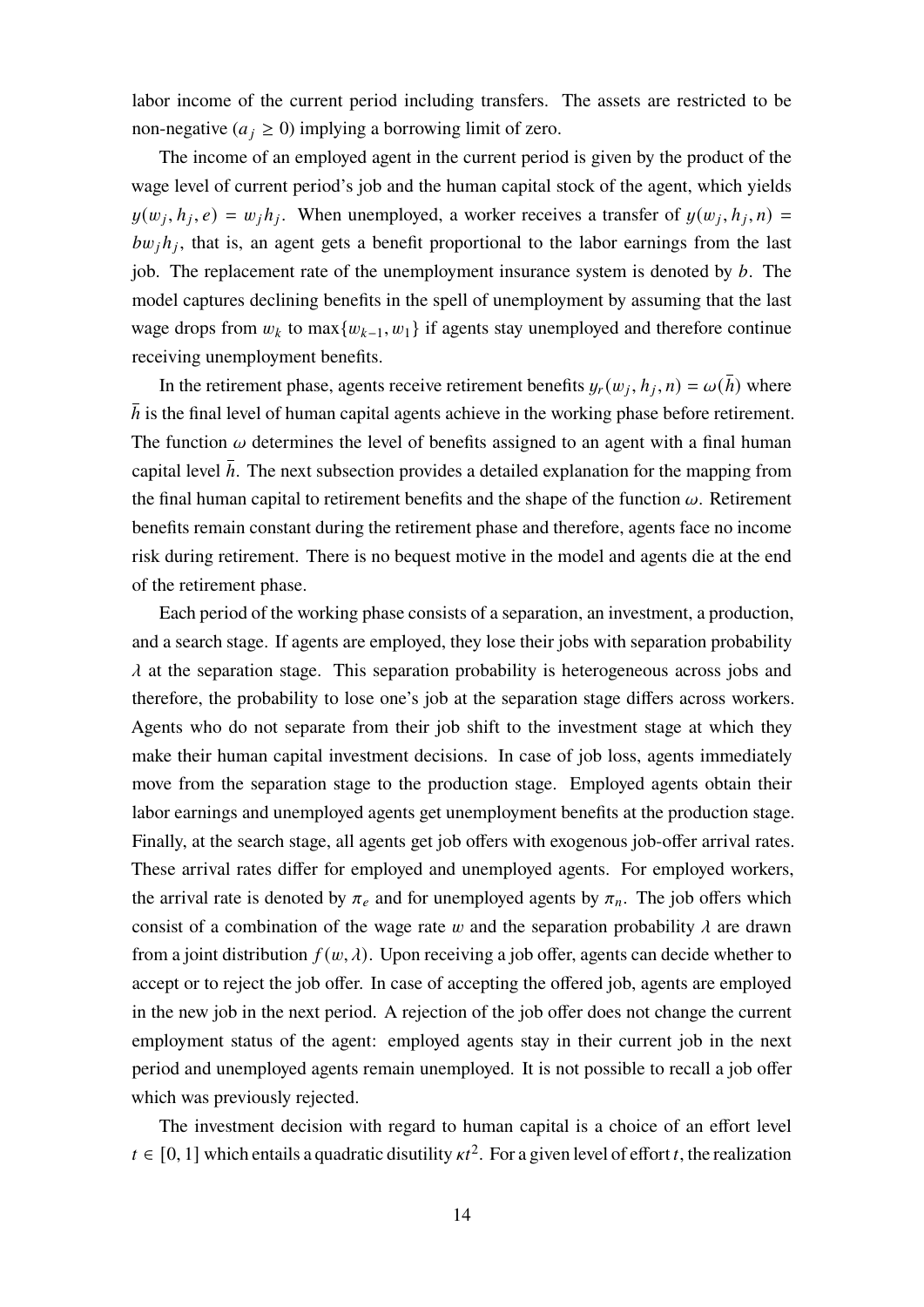of human capital investment is stochastic. More specifically, assuming that human capital levels are discrete and that  $h^+$  denotes the immediate successor and  $h^-$  the immediate predecessor of  $h$ , the law of motion for human capital is

$$
h_{j+1} = \begin{cases} h_j^+ & \text{with probability} \quad p_H(t,j) \\ h_j & \text{with probability} \quad 1 - p_H(t,j) \end{cases}
$$

where  $p_H(t, j)$  denotes the age-dependent probability of achieving the next higher level of human capital  $h^+$  for a given effort level t. Without exerting effort, a worker's human capital stock remains constant over time. Because only employed workers have the opportunity for human capital investment, this implies that human capital levels do not change for unemployed workers.

## <span id="page-15-0"></span>**4.1. Recursive formulation of the decision problem**

 $\overline{a}$ 

In each period, the expected outcome of the separation stage gives the value function for an employed worker  $V_e$  as

$$
V_e(a, w, \lambda, h, j) = \lambda V_n^P(a, w, h, j) + (1 - \lambda) V_e^I(a, w, \lambda, h, j).
$$

Here,  $V_n^P$  denotes the value function of an unemployed agent at the production stage, and  $V_e^I$  represents the value function of an employed agent at the investment stage. Because unemployed agents do not face a risk of job loss and cannot invest in human capital, the value function at the separation stage  $V_n$  is equal to the value function at the production stage. An employed agent who does not separate from the job makes a human capital investment decision at the investment stage. Since the realization of the human capital investment is stochastic, the value function at the investment stage is given by

$$
V_e^I(a, w, \lambda, h, j) = \max_{t \in [0,1]} -\kappa t^2 + p_H(t, j) V_e^P(a, w, \lambda, h^+, j) + (1 - p_H(t, j)) V_e^P(a, w, \lambda, h, j),
$$

where  $V_e^P$  denotes the value function of an employed agent at the production stage. At the production stage, agents make consumption-saving decisions where the Bellman equation of an employed agent is as follows:

$$
V_e^P(a, w, \lambda, h, j) = \max_{\{c, a' \ge 0\}} u(c) + \beta \left( \pi_e V_e^S(a', w, \lambda, h, j) + (1 - \pi_e) V_e(a', w, \lambda, h, j + 1) \right)
$$
  
s.t. 
$$
c = (1 + r)a + y(w, h, e) - a'
$$

In the above equation,  $V_e^S$  denotes the value function of an employed agent at the search stage. Moreover,  $u(c)$  denotes the period-utility function and  $\beta$  denotes the time preference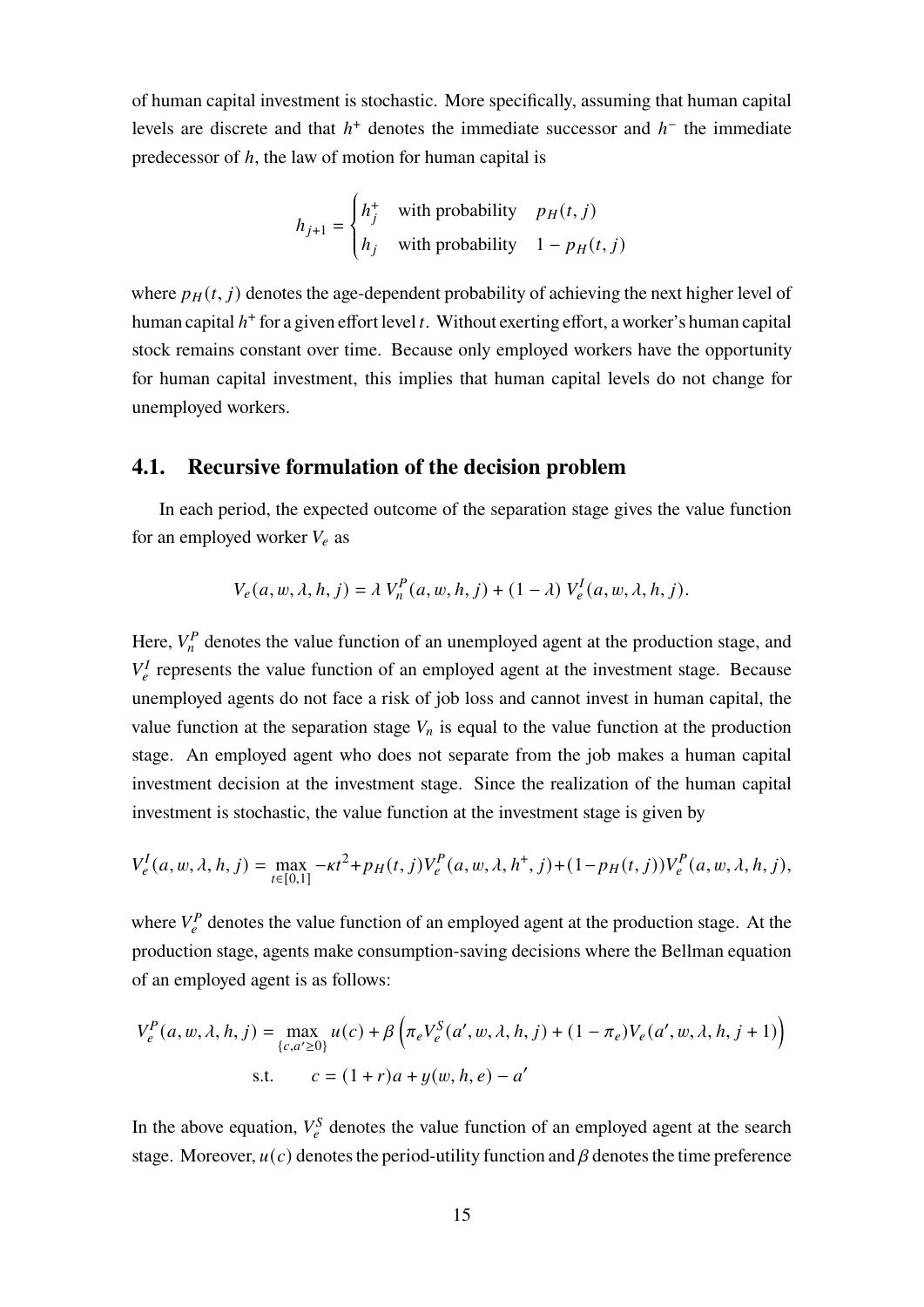parameter. Future utility is given by the expected value function as an outcome of job search at the search stage where  $\pi_e$  denotes the job-offer arrival rate. The value function of an employed worker at the search stage depends on the job-offer distribution  $f(w, \lambda)$ such that

$$
V_e^S(a', w, \lambda, h, j) = \sum_{s=1}^{N_w} \sum_{k=1}^{N_\lambda} \max \{ V_e(a', w, \lambda, h, j+1), V_e(a', w_s, \lambda_k, h, j+1) \} f(w_s, \lambda_k).
$$

In the above expression,  $N_w$  and  $N_\lambda$  denote the number of possible realizations in the support of the offer distribution for wages and separation rates, respectively. This value function comprises the decision of acceptance and rejection of expected arrival of outside job offers.

Turning to unemployed workers, the value function at the production stage is given by

$$
V_n^P(a, w, h, j) = \max_{\{c, a' \ge 0\}} u(c) + \beta \left( \pi_n V_n^S(a', w, h, j) + (1 - \pi_n) V_n(a', w^-, h, j + 1) \right)
$$
  
s.t. 
$$
c = (1 + r)a + y(w, h, n) - a'.
$$

Note that an unemployed worker receives unemployment benefits  $y(w, h, n)$  which is reduced in the next period if the worker remains unemployed. At the search stage, an unemployed worker faces the value function

$$
V_n^S(a', w, h, j) = \sum_{s=1}^{N_w} \sum_{k=1}^{N_\lambda} \max \{ V_n(a', w^-, h, j+1), V_e(a', w_s, \lambda_k, h, j+1) \} f(w_s, \lambda_k)
$$

which, as for an employed worker, comprises the decision of acceptance and rejection of expected arrival of outside job offers.

Between period  $T^W - T^C$  and  $T^W$ , workers have the option to leave the labor force and enter the retirement phase. At the beginning of each of these periods, workers observe a shock  $\varepsilon$  drawn from a logistic distribution with a location parameter  $\mu$  and a scale parameter  $\sigma$ . After observing this shock, workers decide whether to remain in the labor force and continue working or to move to the retirement phase. Given the realization of the shock, if the lifetime utility from retirement is larger than the expected utility of remaining in the labor force, agents decide to retire. Hence, agents face the following discrete choice problem

$$
V_{\max}(a, w, \lambda, h, j) = \max\{V(a, w, \lambda, h, j), V^{r}(a, w, h, j_{r}) + \varepsilon\}
$$

where  $V$  denotes the value function from remaining in the labor force and  $V<sup>r</sup>$  denotes the value function of the retirement phase. The expected utility of agents in these periods is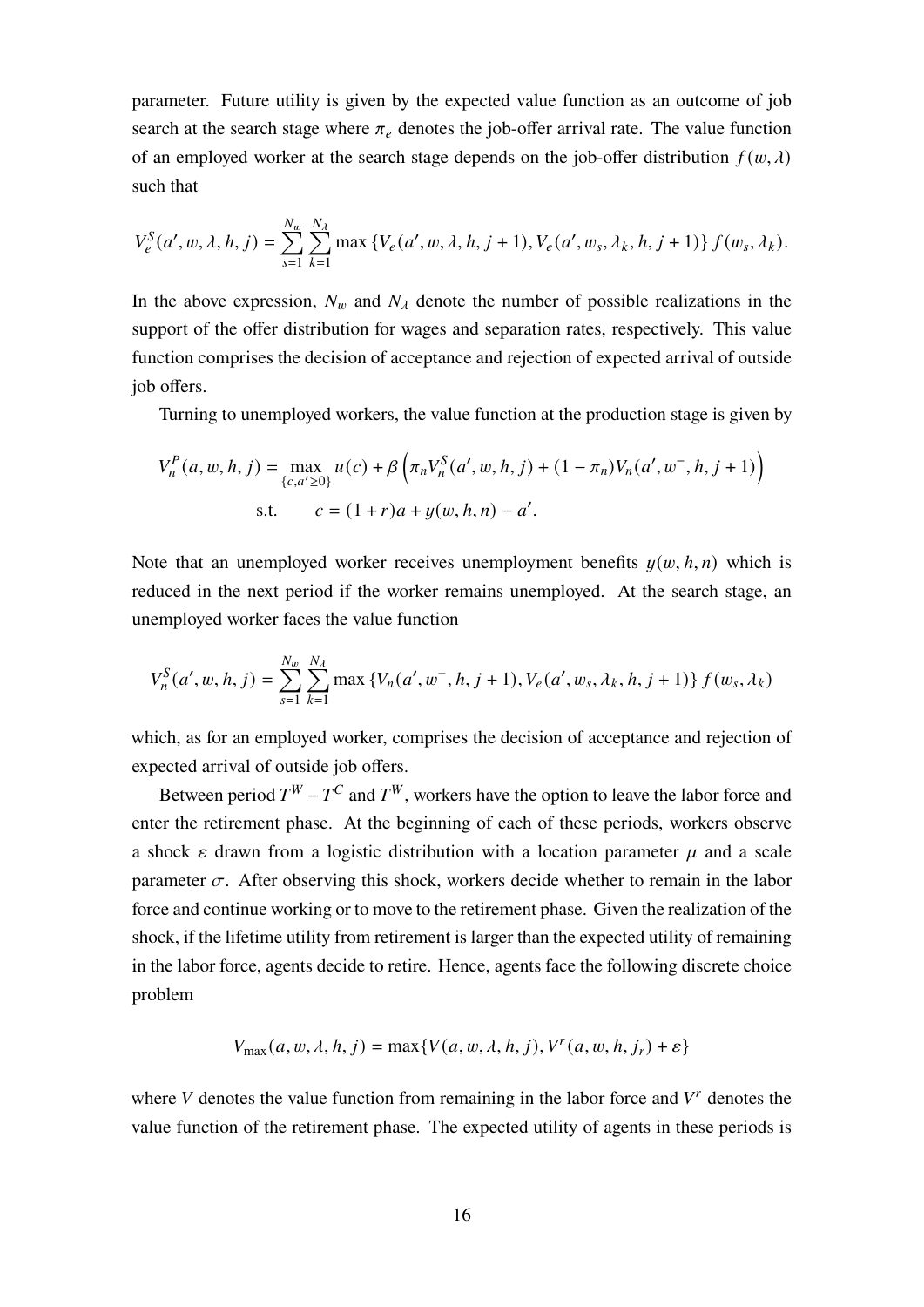given by

<span id="page-17-2"></span>
$$
\mathbb{E}\left[V_{max}(a, w, \lambda, h, j)\right] = pV(a, w, \lambda, h, j) + (1 - p)V^{r}(a, w, h, j_{r})
$$
\n
$$
-\sigma((1 - p)\log(1 - p) + p\log(p)) + \mu(1 - p),
$$
\n(2)

where  $p = (1 + \exp\{-\sigma^{-1}(V(a, w, \lambda, h, j) - V^r(a, w, h, j_r) - \mu)\})^{-1}$ . Section [A.1](#page-47-0) in the [Appendix](#page-47-1) derives this equation.

Agents who enter the retirement phase receive constant retirement benefits and hence, do not face any earnings uncertainty. All agents die at the end of the retirement phase and there is no bequest motive. The Bellman equation after retirement is

$$
V^{r}(a, w, h, j) = \max_{a' \ge 0} u ((1+r)a + y_r(w, h, n) - a') + \beta V^{r}(a', w, h, j+1).
$$

## **4.2. Payroll tax finance of the pension system**

The pension system is financed by payroll taxes. That is, the expected present value of retirement benefits obtained by all workers in the economy has to be compensated by the expected revenues from payroll taxes levied on employed workers. Hence, the condition

<span id="page-17-1"></span>
$$
\mathbb{E}\left[\sum_{t=t^R}^T \frac{\omega(\bar{h})}{(1+r)^{t-1}}\right] = \mathbb{E}\left[\sum_{t=1}^{t^R} \frac{y(a,w,\lambda,h,t)}{(1+r)^{t-1}} \cdot \tau\right]
$$
(3)

must be satisfied. The parameter  $\tau$  in Equation [\(3\)](#page-17-1) denotes the payroll tax rate. Taxes are only levied on labor earnings of employed agents in the working phase. Unemployed agents and agents in the retirement phase do not pay taxes. The tax rate is assumed to be constant over all periods and across all agents.

# <span id="page-17-0"></span>**5. Calibration**

This section describes the parametric assumptions, the functional forms, and the estimated procedure applied to bring the model to the data. In the model, one period is set to match one quarter of a year. Agents derive logarithmic utility from consumption so that  $u(c) = \log(c)$ . Human capital is discretized on a grid  $h_{i,t} \in \{h_1, ..., h_{N_h}, h^*\}$  with  $h_1 = 1$  and  $h_{N_h} = 6.5$ . Human capital levels between these two grid points are equidistant in log space. To capture the right tail of the earnings distribution, the last grid point  $h^*$ , which represents the highest level of human capital, is set to  $h^* = 25$ . The probability to attain the next higher level of human capital when exerting effort  $t$  is

$$
p_H(t, j) = \rho^{j-1} \times t \times \overline{p}_H
$$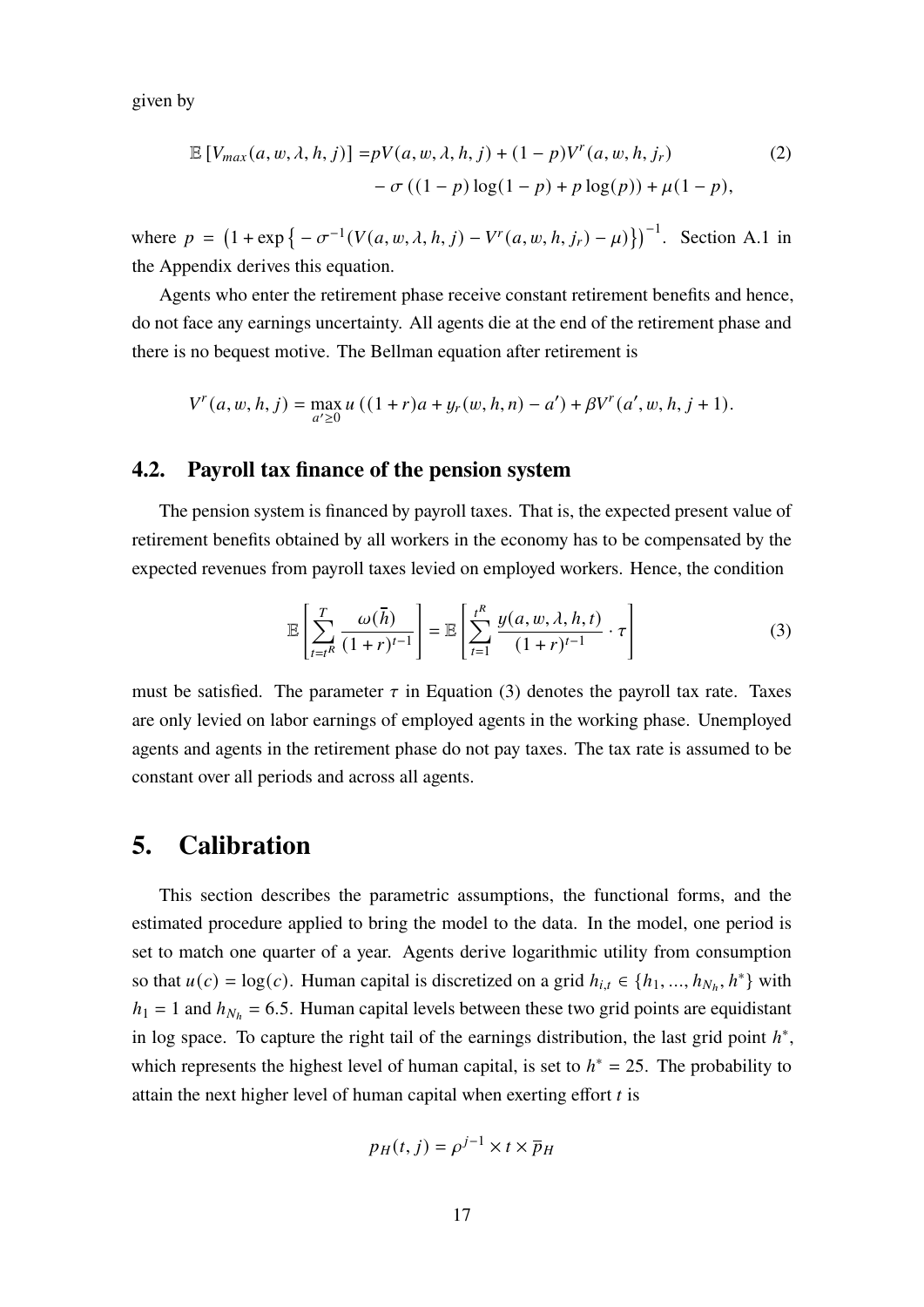where the probability  $p<sub>H</sub>$  starts from a value of  $\bar{p}<sub>H</sub>$  and decreases in age in a geometric fashion. Upon reaching the human capital level  $h_{N_h}$ , the probability to reach the highest level of human capital  $h^*$  is an exogenous parameter  $p^*_{H}$  which is independent from age.

Agents enter the labor market at age 20 with the lowest level of human capital  $h_1 = 1$ and with an asset level of  $a_0 = 0$ . The replacement rate for unemployment benefits is set to 0.4 as in [Shimer \(2005\)](#page-46-4). The total span of the life cycle  $T^W + T^R$  is set to 70 years such that workers live up to age 90. Following the U.S. social security legislation, workers can start receiving retirement benefits at age  $62<sup>2</sup>$  $62<sup>2</sup>$  $62<sup>2</sup>$  Between ages 62 and 66, workers make retirement decisions. At age 67, all workers who decided to remain in the labor force up to this age are shifted to the retirement phase.

Wages and job-separation probabilities are discretized on grids with  $[w, \bar{w}]$  and  $[\lambda, \bar{\lambda}]$ , respectively. The lowest quarterly separation probability is  $\lambda = 0.006$  which corresponds to lifetime jobs with an expected job duration of 42 years. The highest separation probability is set to  $\overline{\lambda} = 0.35$ . The job-offer distribution consists of a joint distribution of job-separation probability and wage. See Section [A.3.1](#page-48-0) in the [Appendix](#page-47-1) for a detailed description of the job-offer distribution.

#### **5.1. U.S. pension system and retirement elasticity**

In order to investigate the U.S. pension system, I consider the U.S. social security legislation for 2019. Based on this, I set the social-security income cap to \$132,900 and the first and second bendpoints to \$926 and \$5,583, respectively. Then, I apply the retirement benefits formula as documented in <http://www.ssa.gov/OACT/COLA/piaformula.html>

<span id="page-18-0"></span>
$$
\Omega(\bar{y}) = \begin{cases}\n0.9\bar{y} & \text{if } \bar{y} < bp_1, \\
0.9bp_1 + 0.32(\bar{y} - bp_1) & \text{if } bp_1 \le \bar{y} < bp_2, \\
0.9bp_1 + 0.32(bp_2 - bp_1) + 0.15(\bar{y} - bp_2) & \text{if } bp_1 \le \bar{y} < cap, \\
0.9bp_1 + 0.32(bp_2 - bp_1) + 0.15(cap - bp_2) & \text{if } \bar{y} > cap,\n\end{cases} \tag{4}
$$

where  $\bar{y}$  denotes the average lifetime earnings,  $\Omega(\bar{y})$  denotes the assigned benefit level, and  $bp_1$  and  $bp_2$  denote the two bendpoints.

Then, I convert this cap and these bendpoints into model units. For this purpose, I match the gross pension replacement rates by individual earnings in the model to the observed net pension replacement rates in the United States reported by [OECD \(2019\)](#page-46-5). I target a net replacement rate of 49.4% for a worker with average lifetime earnings in the economy.

<sup>&</sup>lt;sup>2</sup>Information about retirement ages in the United States is available at: [https://www.ssa.gov/benefits/](https://www.ssa.gov/benefits/retirement/planner/agereduction.html) [retirement/planner/agereduction.html.](https://www.ssa.gov/benefits/retirement/planner/agereduction.html)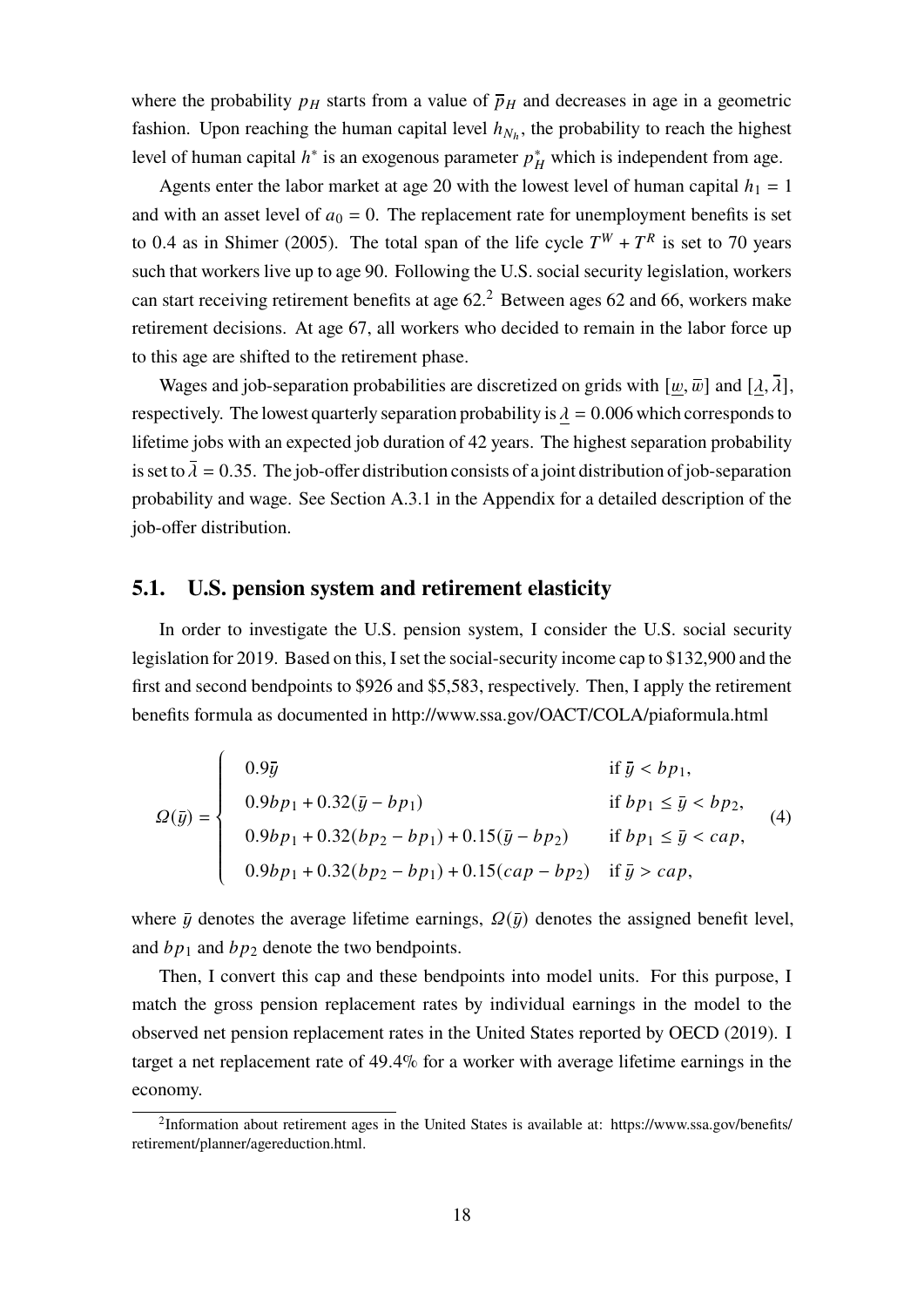To study the optimal level of progressivity of the retirement benefit system, I restrict attention to the parametric class of retirement systems given by

$$
\omega(\bar{y}) = \phi \cdot (\bar{y})^{1-\gamma}.
$$
 (5)

Here, the parameter  $\gamma$  governs the progressivity level of the benefit system, with  $\gamma = 0$ representing a system with flat replacement rate (benefits linearly increase in lifetime earnings) and  $\gamma > 0$  corresponding to a progressive pension system. This formulation of the pension system implies that an increase in the parameter  $\gamma$  makes the pension system more redistributive.

I approximate the retirement benefits formula in Equation [\(4\)](#page-18-0) by this two-parameter function which implies that retirement benefits are a (weakly) concave function of average lifetime earnings. This parametric class is often used in the public finance literature to represent tax systems, see, for example, Bénabou (2000, 2002) and [Heathcote et al. \(2017\)](#page-45-10). I estimate the parameters in the benefit function by fitting the function

$$
\log \omega(\bar{y}) = \log \phi + (1 - \gamma) \log \bar{y}
$$

to the U.S. social security system specified in Equation [\(4\)](#page-18-0). The estimated parameters are  $\phi = 0.627$  and  $\gamma = 0.316$ . If the average lifetime earnings exceeds the social-security income cap, I assume that retirement benefits are fixed to

$$
\omega(\bar{y}) = 0.9bp_1 + 0.32(bp_2 - bp_1) + 0.15(cap - bp_2)
$$

for  $\bar{y}$  > cap as in Equation [\(4\)](#page-18-0). In the [Appendix,](#page-47-1) Figure [A.1](#page-50-0) compares the U.S. pension system and the approximating function.

In the model, I approximate the average lifetime earnings of workers by the level of human capital workers achieve before they are shifted to the retirement phase. This final level of human capital  $h$  constitutes a good proxy for an individual's earnings history because human capital accumulation is only possible in employment. Thus, the final level of human capital is informative about a worker's average labor earnings, the past duration of employment, and the degree of job stability the worker faces before retirement. I regress the average lifetime earnings of workers on cubic polynomials of the final level of human capital of each worker. Section [A.3.4](#page-51-0) in the [Appendix](#page-47-1) discusses the accuracy of this approximation of average lifetime earnings.

The parameters of the logistic distribution, which govern the retirement decision of the agents, are chosen so as to match the retirement age distribution in the U.S. data and the retirement elasticity typically found in the macroeconomic literature. In the model, recall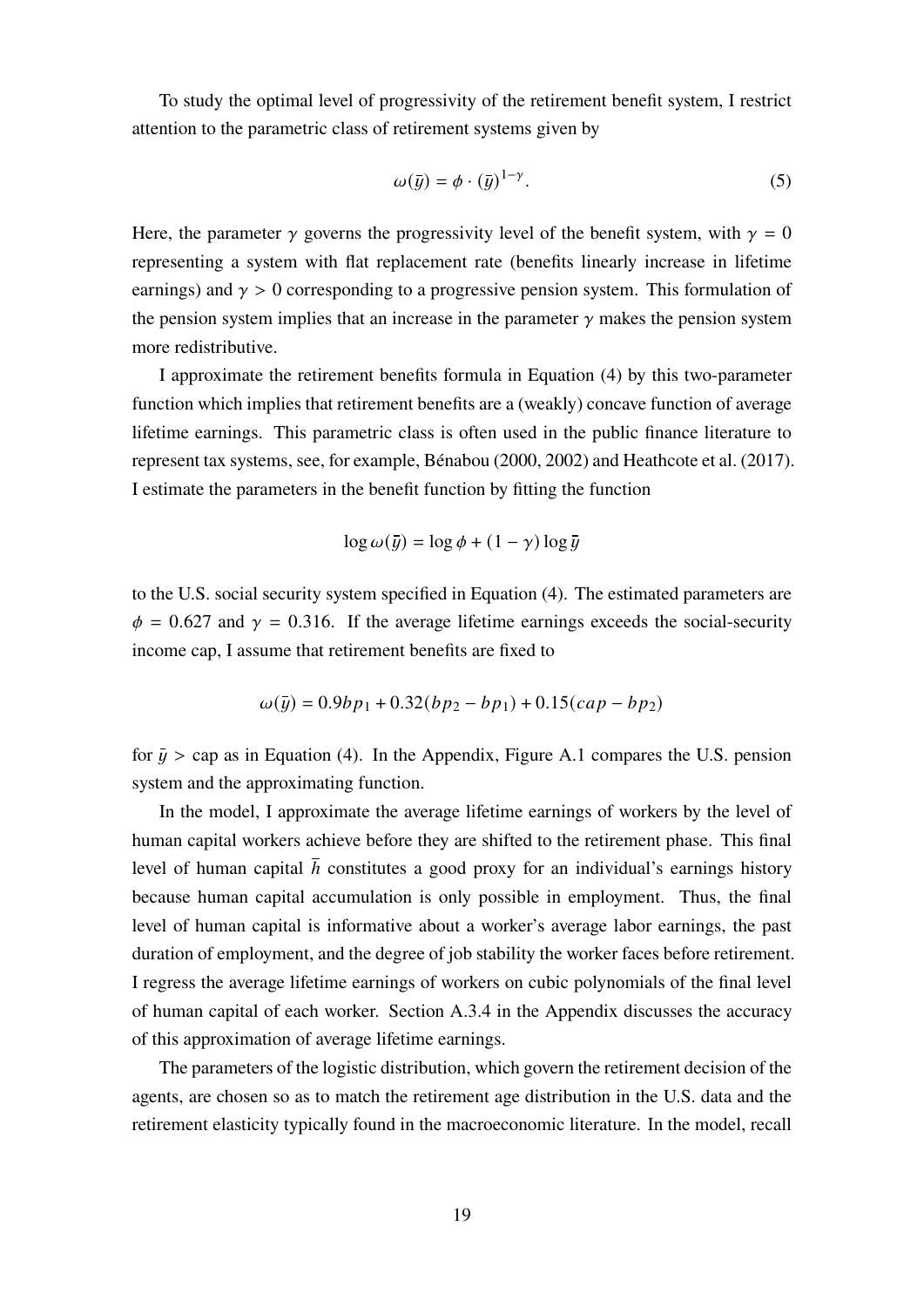that an agent chooses to retire if

$$
V^{r}(a, w, h, j_{r}) + \varepsilon \ge V(a, w, \lambda, h, j), \quad \varepsilon \sim \text{Logistic}(\mu, \sigma)
$$

where  $\mu$  denotes the location parameter and  $\sigma$  denotes the scale parameter of the logistic distribution. I set on average  $\mu = 13.5$  and  $\sigma = 2.9$ . The shock  $\varepsilon$  drawn from the logistic distribution can be interpreted as allowing for heterogeneity in preferences for leisure. It can also be interpreted as deriving an unexpected positive utility from retirement such as health problems, which are an important cause for retirement (see, for example, Dwyer and Mitchell, [1999;](#page-44-6) Disney et al., [2006;](#page-44-7) Jones et al., [2010;](#page-45-11) Galama et al., [2013;](#page-44-8) Trevisan and Zantomio, [2016\)](#page-46-6).

The remaining parameters are estimated by applying a simulated method of moments. In particular, I match the model profiles to the following empirical moments: the lifecycle profiles of labor market transition rates, mean and variance of earnings, tenure distribution of mean, median, and the 75th percentile, and the wealth-to-income ratio. Section [A.3](#page-48-1) in the [Appendix](#page-47-1) provides further details on the estimation procedure and Table [A.1](#page-50-1) summarizes the estimated parameters.

## **5.2. Retirement age distribution and retirement elasticity**

Figure [5](#page-21-1) plots the distribution of retirement age in the data for the United States in 2019 and in the baseline calibration of the model. The retirement pattern in the United States exhibits two huge peaks at age 62 and at age 66; around 32.6% of workers entitled for retirement benefits in 2019 were at age 62, which is the early eligibility age of the current U.S. social security rule; around 25.3% were at age 67. The proportion of retired workers between ages 63 and 65 were around 27.5%. Around 14.5% were at age 67 or older. Figure [5](#page-21-1) shows that the specification of the model matches the U.S. retirement pattern well. In particular, the model is able to fit the huge peaks at ages 62 and 67.

I define retirement elasticity as the percentage change in the retirement hazard relative to a change in the generosity of retirement benefits and apply the estimated retirement elasticity by [Coile and Gruber \(2007\)](#page-44-9). Using the Health and Retirement Survey, [Coile and](#page-44-9) [Gruber \(2007\)](#page-44-9) analyze the effect of pension incentives on retirement behavior. They find an elasticity of retirement with respect to retirement benefits of −0.07 which I target for the retirement elasticity in the model. The policy change takes place for workers at the age of 55 holding the degree of progressivity of the pension system constant at the baseline level. For the case that the policy change already takes place at labor market entry, the model implies an elasticity of retirement relative to a 1% reduction in retirement benefits of −0.0424.

These changes in retirement decisions fall into the range of retirement elasticities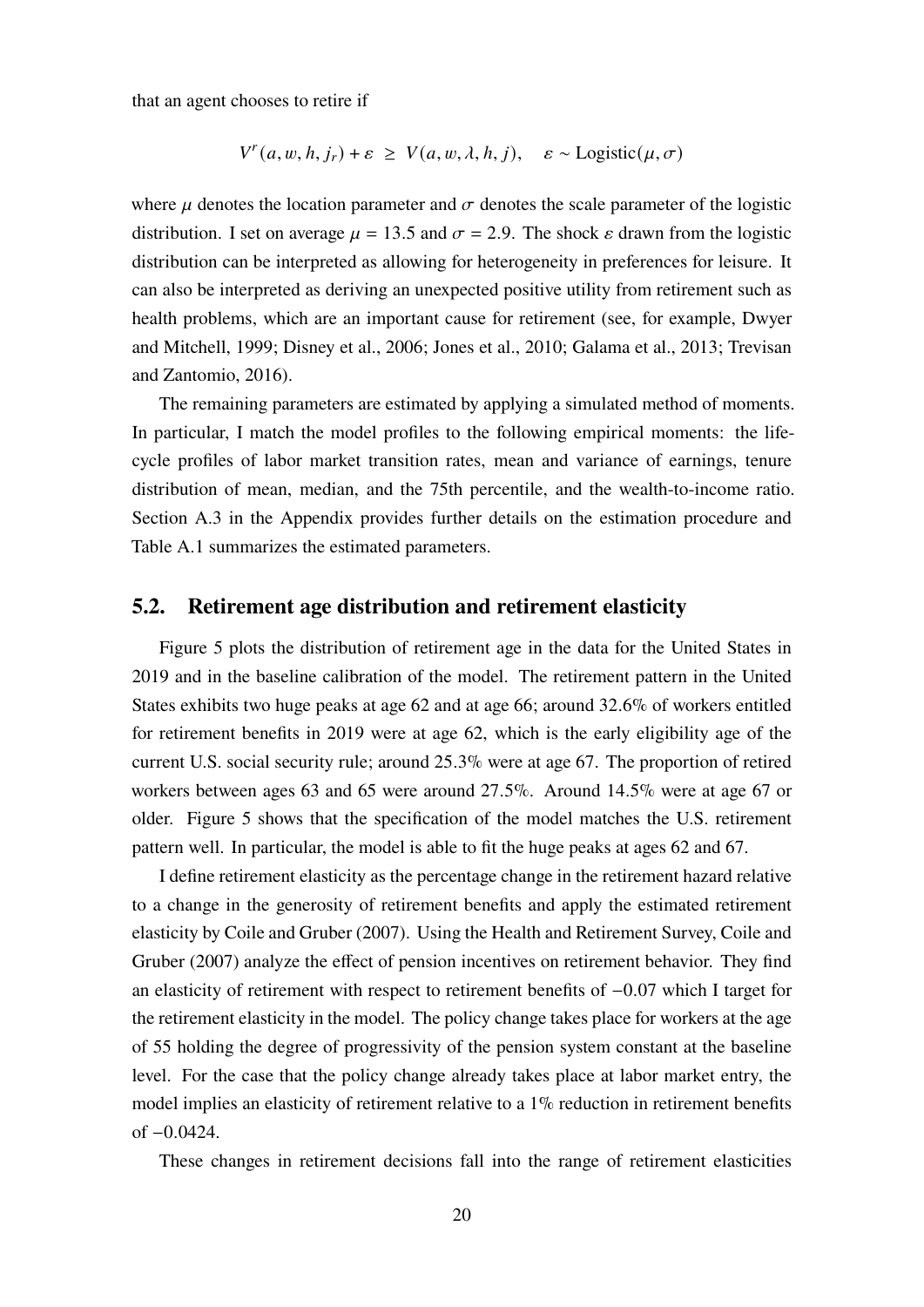<span id="page-21-1"></span>**Figure 5.** Retirement age distribution in the data and in the baseline model.



Notes: The data source is Table 6.A4 of Social Security Administration (2020), Annual Statistical Supplement, available at [https://www.ssa.gov/policy/docs/statcomps/supplement/.](https://www.ssa.gov/policy/docs/statcomps/supplement/)

typically found in other empirical studies. For example, [Moulton and Stevens \(2015\)](#page-46-7) follow the methodology of [Coile and Gruber \(2007\)](#page-44-9) and obtain similar responses in the retirement probability for an increase in social security wealth. [Brown \(2013\)](#page-43-6) uses a quasi-experimental design to provide estimates of the price elasticity of lifetime labor supply. The results in that paper indicate that a 10% change in retirement benefits lead to an adjustment of retirement age by less than two months. [Burtless \(1986\)](#page-43-7) and [Krueger](#page-45-7) [and Pischke \(1992\)](#page-45-7) also investigate by how much a change in the social security benefit level affects retirement behavior and find a minor role for policy changes.

In terms of order of size, the calibrated retirement elasticity is also similar to studies on policy experiments applying structural models. For example, [Kimball and Shapiro \(2003\)](#page-45-12) use a model of consumption and labor supply to study retirement behavior and find that reducing benefits by 10% induces a postponement of retirement by between 0.1 and 0.5 for workers around age 50. This corresponds to an elasticity of total years worked relative to a change in retirement benefits of −0.025 and −0.125. The response of retirement age to changes in the generosity of retirement benefits is also close to the results of [French](#page-44-10) [\(2005\)](#page-44-10). Based on a structural model, [French \(2005\)](#page-44-10) conducts several policy experiments and shows that a reduction in benefits by 20% leads to an increase in years worked from 32.6 to 33, which implies a retirement elasticity of −0.06.

# <span id="page-21-0"></span>**6. Heterogeneity in job stability and life-cycle dynamics**

The calibrated model is used as the baseline for the analysis in the remainder of this paper. This section studies how heterogeneity in job stability shapes inequality in labor market outcomes and shows the life-cycle implications of heterogeneity in job stability for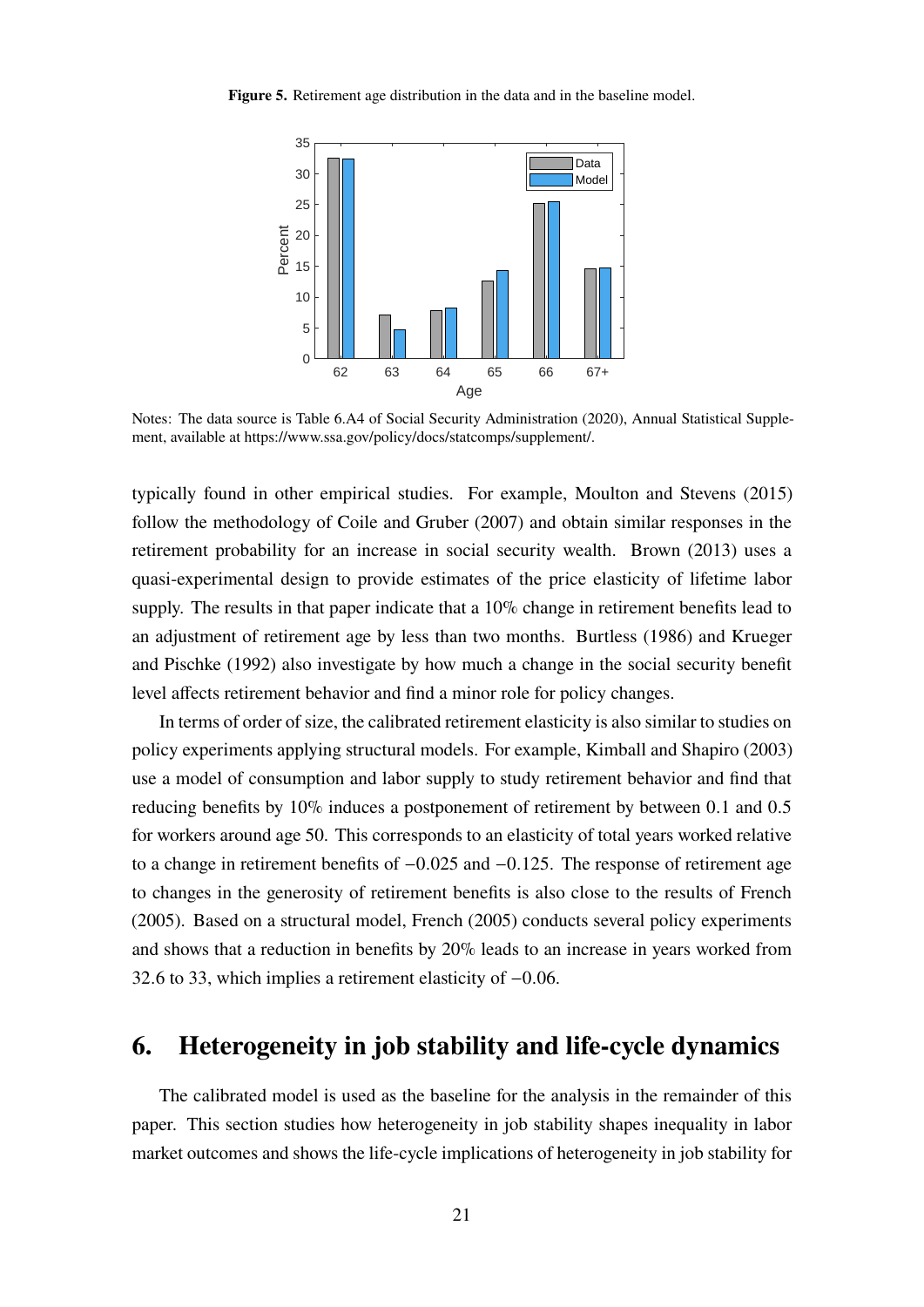<span id="page-22-0"></span>**Figure 6.** Average life-cycle profile of job-separation rate.



Notes: The solid line displays the average life-cycle profile of job-separation rate of workers with most unstable jobs. The dashed line represents workers with most stable jobs throughout working life.

the baseline calibration of the model. Because an optimal progressive pension system takes the entire earnings history of an agent into account to efficiently redistribute resources, it is important to learn how job stability over the whole life cycle affects consumption and earnings dynamics of workers.

For this purpose, I simulate life cycles for a large population of workers and compute the mean job-destruction probability of each worker in employed periods after the labor market entry at age 20 up to the last period before retirement. Taking the inverse of the mean job-destruction probability for each worker yields a distribution at the end of the working phase which I define as the distribution of average job stability over the life cycle. By taking agents below the first quartile and above the third quartile of this distribution, I compare these two groups of workers in terms of their average life-cycle profiles of human capital, labor earnings, consumption, and wealth. Workers in the top quartile are those who had on average the most stable jobs over the life cycle and the bottom quartile refers to workers who had on average the most unstable jobs. This approach allows to analyze the relationship between the extent of job instability a worker has to cope with in the working phase and the life-cycle profiles of key economic variables.

#### **6.1. Inequality in labor market outcomes and lifetime earnings**

Figure [6](#page-22-0) illustrates how the two groups of agents differ in terms of their average jobseparation rate over the life cycle. Comparing the two profiles in Figure [6,](#page-22-0) on average, the top quartile already finds more stable jobs at labor market entry. Moreover, over the life cycle, the average separation rate of the top quartile remains close to the most stable job which represent lifetime jobs with a separation probability of 0.006 per quarter. For agents in the bottom quartile of the distribution, the average separation rate drops from 0.25 to below 0.15 in the first five years. But then, during the working phase, there is no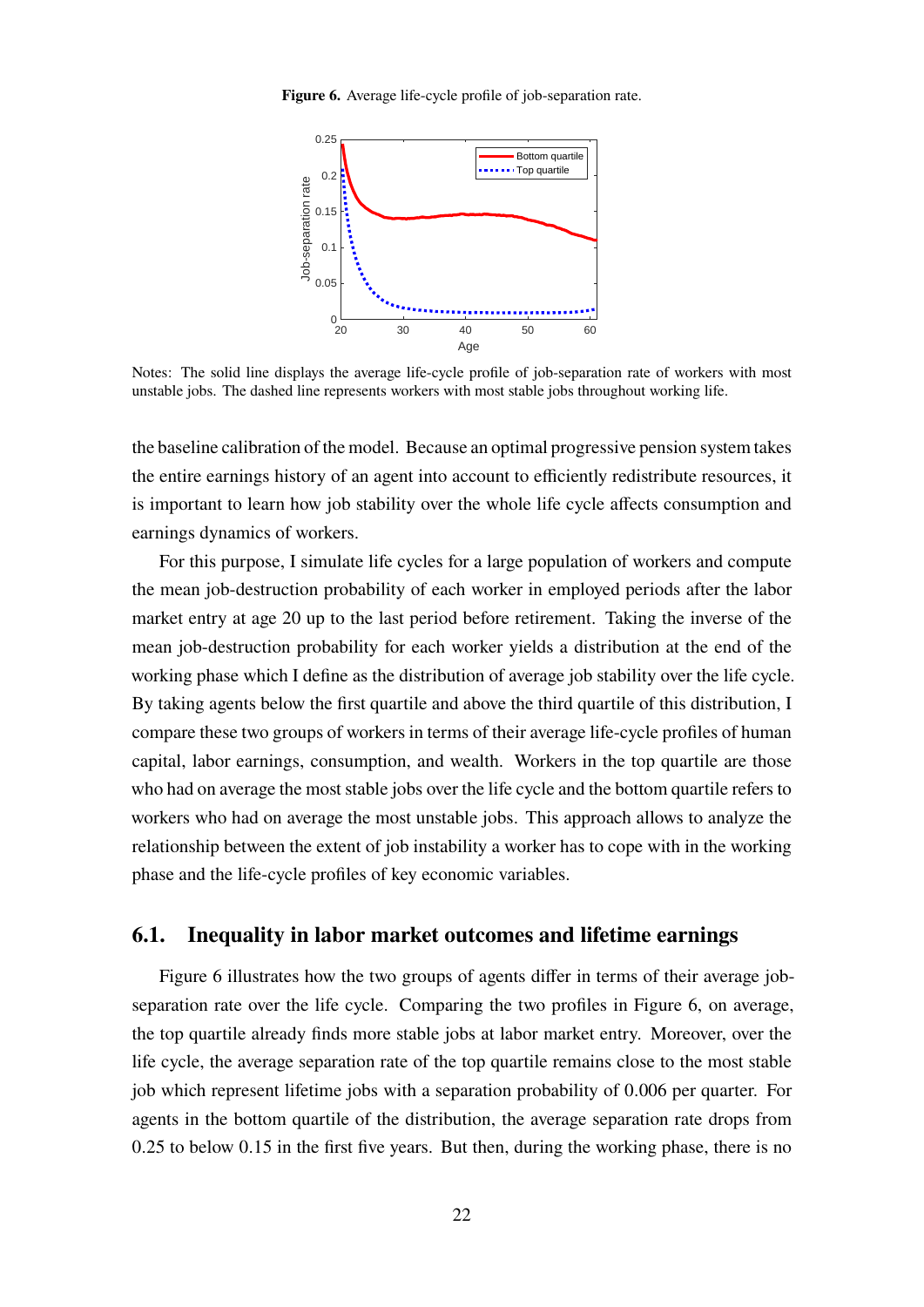<span id="page-23-0"></span>**Figure 7.** Lorenz curve of cumulative unemployment duration.



Notes: The solid line displays the Lorenz curve of cumulative unemployment duration for the baseline economy. The dashed line represents the Lorenz curve for a counterfactual economy in which there is no heterogeneity in job stability conditional on age.

significant improvement in job stability and the profile remains flat until age 50. Towards the retirement age, the average separation rate declines to 0.11, but still, the gap in job stability between agents in the top and bottom quartile of average job stability over the life cycle remains sizeable. Compared to the top quartile, workers in the bottom quartile fail on average to find stable jobs over the life cycle. Overall, the difference in job stability is significant for the two groups of workers and remains persistent until the end of the working phase.

This heterogeneity in job stability translates into a large inequality in employment history. Figure [7](#page-23-0) shows the Lorenz curve for cumulative unemployment duration of prime-age workers between ages 25 and 55. The solid line displays the Lorenz curve for the baseline economy and the dashed line a counterfactual economy without heterogeneity in job stability. More specifically, the counterfactual economy is constructed by assuming that all workers have the same age-dependent separation rate from their jobs. The age-dependent separation rate corresponds to the average separation rate conditional on age in the baseline economy with heterogeneity in job stability. That is, in the counterfactual economy, the separation rates of workers vary over the life cycle, but there is no cross-sectional heterogeneity in job stability conditional on age. Comparing the baseline economy and the counterfactual economy, the Lorenz curves indicate that heterogeneity in job stability is a key driver of inequality in employment history. In the baseline economy, about 40% of all workers account just for 8% of total cumulative unemployment duration of all workers, whereas the Lorenz curve of the counterfactual does not exhibit a conspicuous curvature.

Table [1](#page-24-0) reports the Gini coefficient of cumulative unemployment duration as well as the variance and the quantile ratio of lifetime earnings for the baseline economy and for the counterfactual economy. For each measure, I use the relative difference between the two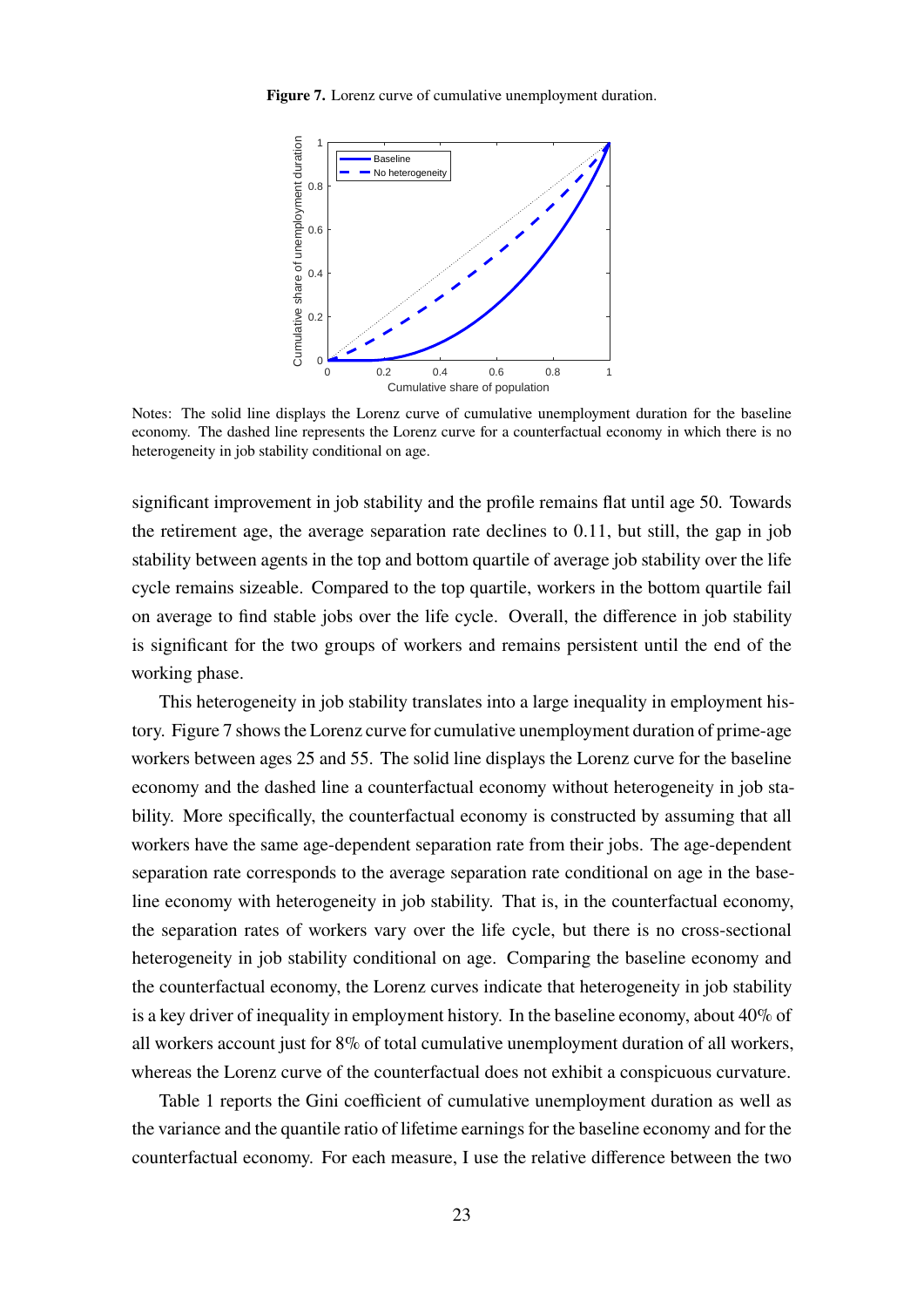| Model                       | Gini of unemployment | Lifetime earnings |                |  |
|-----------------------------|----------------------|-------------------|----------------|--|
|                             |                      | Variance          | Quantile ratio |  |
| Full model                  | 0.36                 | 4.74              | 1.66           |  |
| No heterogeneity            | 0.13                 | 2.69              | 1.55           |  |
| Relative difference $(\% )$ | 176.9                | 76.30             | 6.49           |  |

<span id="page-24-0"></span>**Table 1.** Inequality of cumulative unemployment duration and lifetime earnings in the baseline economy.

Notes: The full model refers to the baseline economy. The model without heterogeneity refers to the counterfactual economy in which there is no heterogeneity in job stability conditional on age.

economies to quantify the effect of heterogeneity in job stability on inequality of employment and lifetime earnings. The associated Gini coefficients of cumulative unemployment duration are 0.36 and 0.13 for the baseline and the counterfactual economy, respectively. With heterogeneity in job stability, the Gini coefficient of cumulative unemployment duration more than doubles compared to the counterfactual without heterogeneity. Moreover, heterogeneity in job stability increases the variance and the quantile ratio of lifetime earnings by 76.3% and 6.5%, respectively. This finding implies that heterogeneity in job stability is also an important driver of inequality in lifetime earnings. In the remaining part of this section, I analyze the mechanism through which heterogeneity in job stability generates inequality in lifetime earnings.

## **6.2. Life-cycle consequences of job stability**

Figure [8a](#page-25-0) shows the profiles of average human capital level for workers in the top and bottom quartile of the average life-cycle job-stability distribution. A higher average job-separation rate directly affects the human capital accumulation process since workers lose the opportunity to invest in human capital upon job loss and the expected return on human capital decreases in job instability. As agents with low job stability have fewer opportunities to invest in human capital, the profile of the bottom quartile exhibits a lower growth than the profile of the top quartile. Consequently, the gap in the average human capital between the two groups of agents rises over the life cycle. In particular, starting from the same initial level of human capital, the top quartile has on average 22.5% higher stock of human capital at the end of the working phase.

A similar pattern is observed in Figure [8b](#page-25-0) for average earnings and in Figure [8c](#page-25-0) for average consumption. Initially, both groups start from the same level of average earnings, but the profiles quickly diverge during the first five years in which the gap in average separation rate also widens. Because labor earnings depend on human capital, the earnings profile of the bottom quartile features a smaller growth over the life cycle. The profiles of the bottom quartile becomes flat after growing in the first 10 years, whereas the average earnings profile of the top quartile exhibits strong concavity and increases over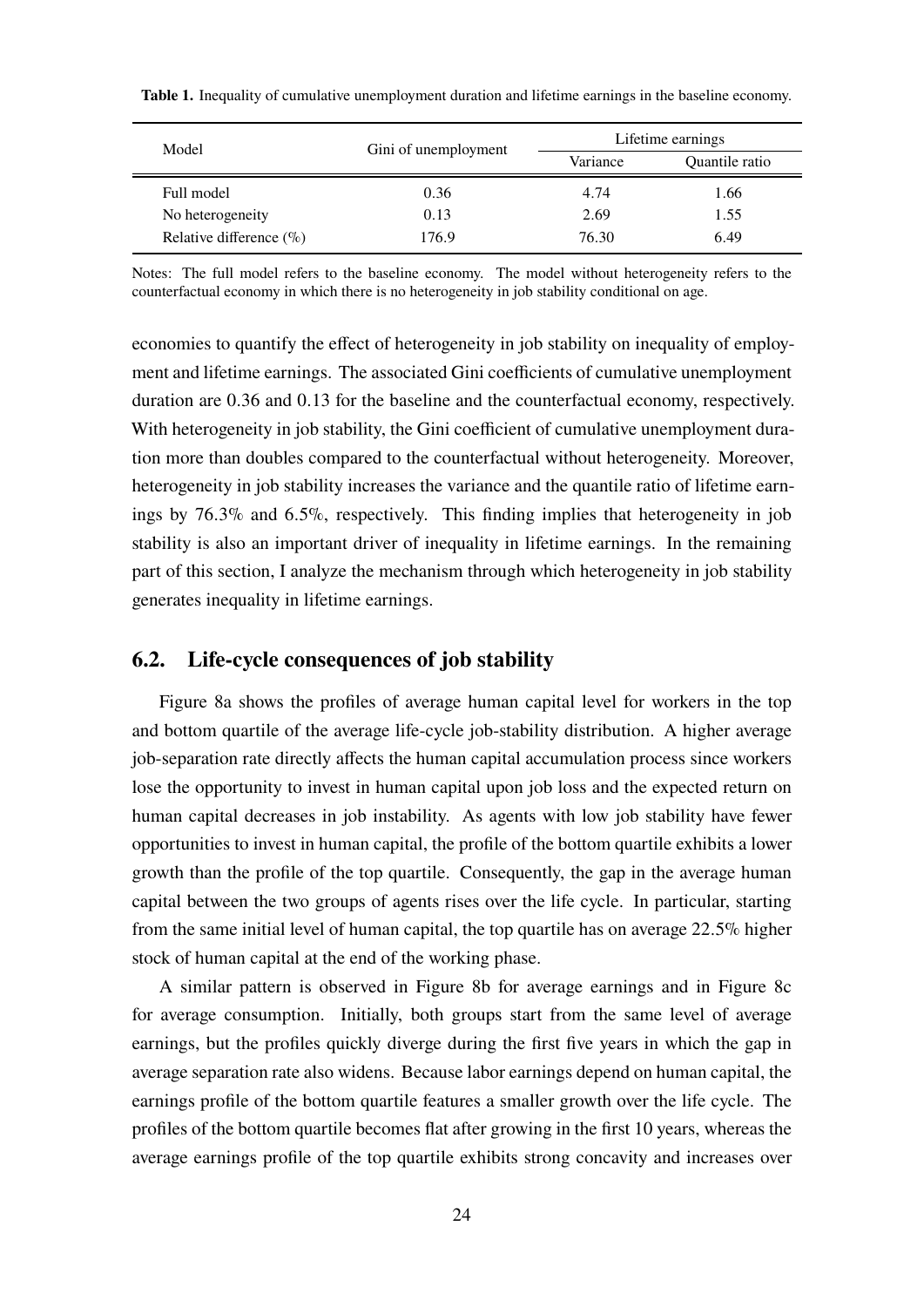<span id="page-25-0"></span>

**Figure 8.** Average life-cycle profiles by job stability.

Notes: This figure shows the average life-cycle profiles of human capital (upper left panel), labor earnings (upper right panel), consumption (lower left panel), and wealth (lower right panel). In all plots the solid line represents workers with most unstable jobs and the dashed line represents workers with most stable jobs throughout working life.

the life cycle.

The consumption profiles in Figure [8c](#page-25-0) have a similar shape. The borrowing constraint impedes the desire for consumption smoothing of young workers and the consumption profile strongly tracks the earnings profile at the beginning of the life cycle. Towards the end of the working phase, the average consumption profile of the top quartile becomes attenuated and there is no co-movement with the earnings profile. The reason is that workers strongly increase their wealth accumulation for retirement purposes around the middle of the working phase which dampens their consumption growth. For workers in the bottom quartile, the average consumption profile does not exhibit an upward movement after age 40 as a result of the weak earnings growth for the remaining lifetime.

Figure [8d](#page-25-0) shows the average life-cycle profiles of wealth. For workers in the top quartile, the average asset level is close to zero at the beginning of the working phase, but starts increasing in a strictly convex manner 10 years after labor market entry. The profile of the bottom quartile also increases throughout life, but the growth in wealth is dampened by low earnings growth. Towards the end of the working phase, workers in the bottom quartile have significantly lower assets than agents in the top quartile. Since a high job-separation probability leads to fewer opportunities to invest in human capital and to more frequent job losses, workers in the bottom quartile have on average lower earnings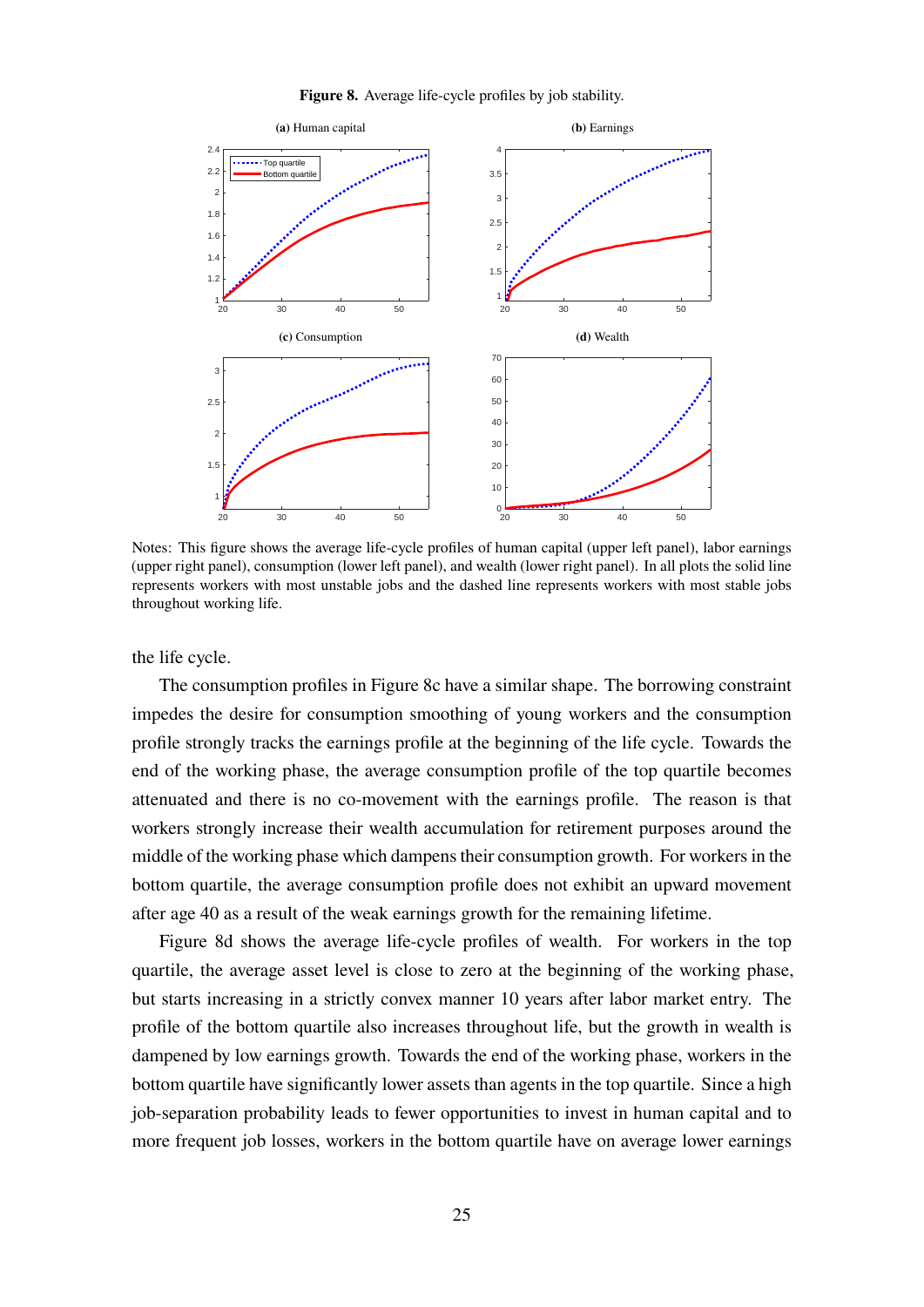which lead to lower savings. Moreover, workers dissave upon job loss in order to smooth consumption, which in turn decreases asset accumulation.

In sum, the risk of becoming unemployed constitutes a significant source of earnings uncertainty for individuals in the labor force and heterogeneity in job stability is a key driver of inequality in lifetime earnings. In stable jobs, workers have the opportunity to invest in human capital and to climb the job ladder, which leads to high earnings growth over the life cycle. Job stability significantly alters the precautionary saving motive of young workers. Stable employment mitigates the necessity of accumulating precautionary savings as earnings uncertainty is low and therefore, these workers have a better capability to engage in life-cycle consumption smoothing. In addition to the incomplete financial markets which restrict workers from borrowing, having unstable jobs in the early career further constrains workers' ability to engage in life-cycle smoothing of consumption and leads to poor life-cycle outcomes.

The analysis of this section shows that the distribution of job stability affects the distribution of lifetime earnings and consumption. Therefore, the degree of heterogeneity in job stability has crucial implications on the desired level of redistribution in the economy and shapes the optimal design of pension systems. A progressive pension system implies decreasing replacement rates in average lifetime earnings and redistributes earnings from high-earners to low-earners, reducing consumption inequality across workers after retirement. Consumption inequality after retirement arises from the difference between workers with small pre-retirement earnings who can save little for retirement purposes and workers with large pre-retirement earnings and wealth. Progressive pension benefits alleviate earnings shocks accumulated over the working life which would be otherwise fully carried over to the retirement. Pension progressivity also reduces consumption inequality of younger workers before retirement. Anticipating redistribution through pension benefits after retirement, workers can increase their consumption during working life. Hence, the insurance effect of a redistributive pension system against low lifetime earnings provides workers a better capability to smooth consumption over the life cycle.

# <span id="page-26-0"></span>**7. Optimal progressive pension system**

Starting from the baseline economy described in the previous section, I derive the optimal pension system. Holding the total expected pension benefits constant at the baseline level, I search for the optimal progressivity parameter  $\gamma$  that leads to the highest welfare in the economy. I set up a grid for the parameter  $\gamma$  and compute the corresponding parameter  $\phi$  and the payroll tax rate that achieve budget balance for the government while the total amount of benefits is equal to the total amount of benefits in the baseline economy. The next subsection explains the welfare measure which I apply for the welfare analysis.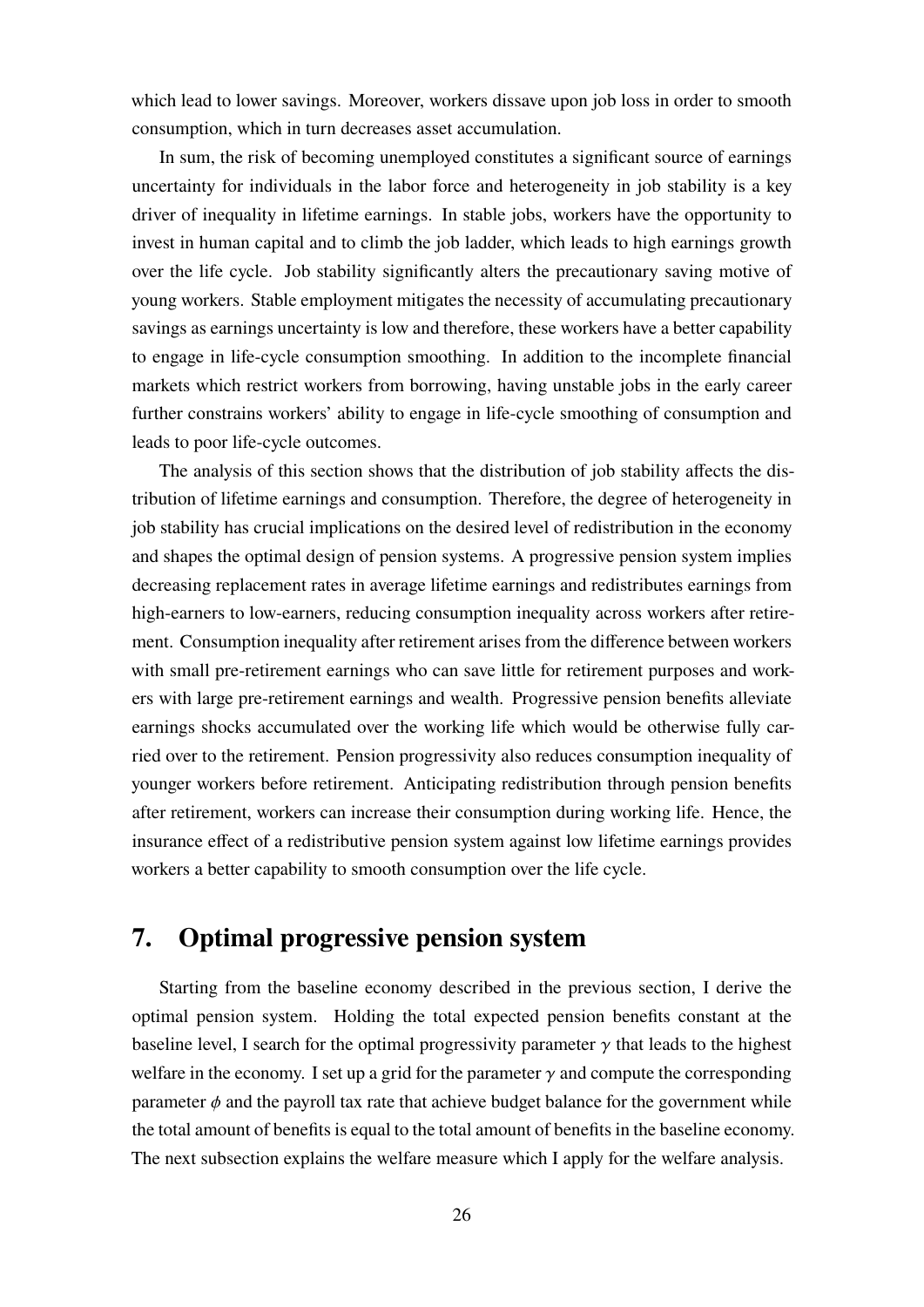**Figure 9.** Welfare and changes in progressivity level.

<span id="page-27-0"></span>

#### **7.1. Welfare measure**

In order to evaluate the welfare effects of alternative pension policies, I compute the consumption-equivalent variation (CEV) which makes workers indifferent between the baseline economy and the economy with an alternative pension system in terms of expected lifetime utility. More precisely, this welfare measure indicates how much additional consumption agents require in the baseline model in order to get a change of expected lifetime utility equal to the change generated by an alternative pension system. Formally, I derive

$$
CEV = \exp\left(\frac{V_a - V_b}{\widetilde{\beta}}\right) - 1
$$

where  $\widetilde{\beta} = \frac{1 - \beta^{T^{W} + T^{R} + 1 - j}}{1 - \beta}$  $\frac{1-P_{1}-P_{1}-P_{2}}{1-\beta}$  and  $V_{b}$  and  $V_{a}$  denote the expected lifetime utility in the baseline economy and in the economy under an alternative pension system, respectively. For  $j = 1$ , this welfare measure compares the ex-ante expected lifetime utility at labor market entry in the baseline economy and an economy under an alternative policy. Hence, this welfare measure incorporates the expectation about all possible states and all relevant information over the life cycle.

#### **7.2. Ex-ante optimal pension system**

Figure [9](#page-27-0) displays the welfare change induced by varying the progressivity level of the pension system as consumption-equivalent variations. Recall that a pension system with  $\gamma = 0$  implies that retirement benefits linearly increase in lifetime earnings, whereas a pension system is progressive if  $\gamma > 0$ . The figure shows that welfare exhibits a strictly concave shape in the progressivity level of the pension system. This result reveals the trade-off between redistribution and incentive distortions for the optimal design of the pension system. Progressivity offers insurance against unstable employment histories and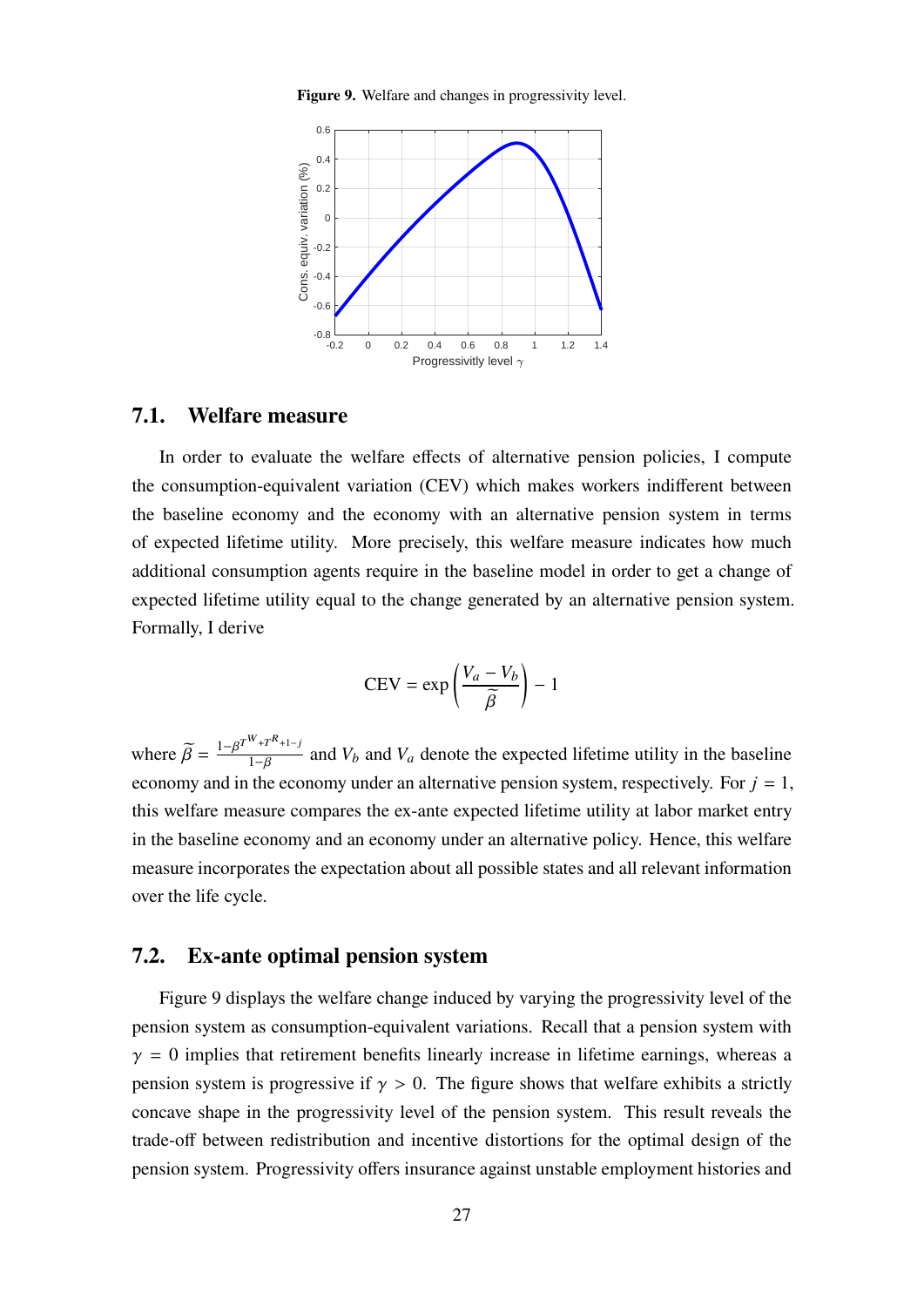<span id="page-28-0"></span>

| Parameters       |        | Tax $(\%)$ | Welfare change $(\%)$ |  |
|------------------|--------|------------|-----------------------|--|
| $\gamma$         | $\phi$ |            |                       |  |
| $-0.2$           | 0.350  | 8.552      | $-0.676$              |  |
| $\boldsymbol{0}$ | 0.442  | 8.580      | $-0.394$              |  |
| 0.2              | 0.553  | 8.609      | $-0.137$              |  |
| 0.316            | 0.627  | 8.626      |                       |  |
| 0.4              | 0.685  | 8.638      | 0.094                 |  |
| 0.6              | 0.841  | 8.667      | 0.298                 |  |
| $0.8\,$          | 1.022  | 8.695      | 0.473                 |  |
| 0.894            | 1.118  | 8.708      | 0.518                 |  |
| 1                | 1.231  | 8.723      | 0.450                 |  |
| 1.2              | 1.468  | 8.742      | 0.028                 |  |
| 1.4              | 1.745  | 8.753      | $-0.633$              |  |

**Table 2.** Welfare change in the baseline economy under alternative pension systems.

Notes: The results are obtained by varying the parameters  $\gamma$  starting from the baseline economy. For a given level of  $\gamma$ , parameter  $\phi$  and the payroll tax rate are always set to satisfy budget balance for the government. Column 1 and 2 show the parameters of the pension system. Column 3 presents the payroll tax rate in the economy that achieves budget balance for the pension system and column 4 the welfare change relative to the baseline economy as equivalent variation in consumption in percentages.

low lifetime earnings, but it comes at the cost of distorting human capital investment and retirement decisions.

Table [2](#page-28-0) displays the policy parameters associated with each progressivity level  $\gamma$ . To give a manageable overview of the results, Table [2](#page-28-0) displays the results only for selected values of the progressivity level that were taken into account for the welfare analysis. The parameters in the baseline economy are  $\gamma = 0.316$  and  $\phi = 0.627$  with a payroll tax rate of 8.63%. Comparing the welfare change across all parameter specifications, the optimal policy is a pension system with  $\gamma = 0.894$  which leads to a welfare gain of 0.52% in terms of consumption-equivalent variation. The payroll tax rate that achieves budget balance for the pension system increases to 8.71% and the corresponding level of parameter  $\phi$ to 1.12. To understand where this welfare gain comes from, in the next subsections I investigate how retirement decisions and life-cycle dynamics change under the optimal pension system compared to the baseline economy.

Note that the model assumes that all workers are ex-ante identical in their wealth level, human capital, and the initial labor market status. The optimal pension system therefore induces the same welfare change for all workers in the model. Ex-ante heterogeneity in the state variables, however, may have important welfare implications on the optimal pension system. In the [Appendix,](#page-47-1) I discuss the welfare changes of the optimal pension system as functions of job-separation rate, wealth level, and human capital.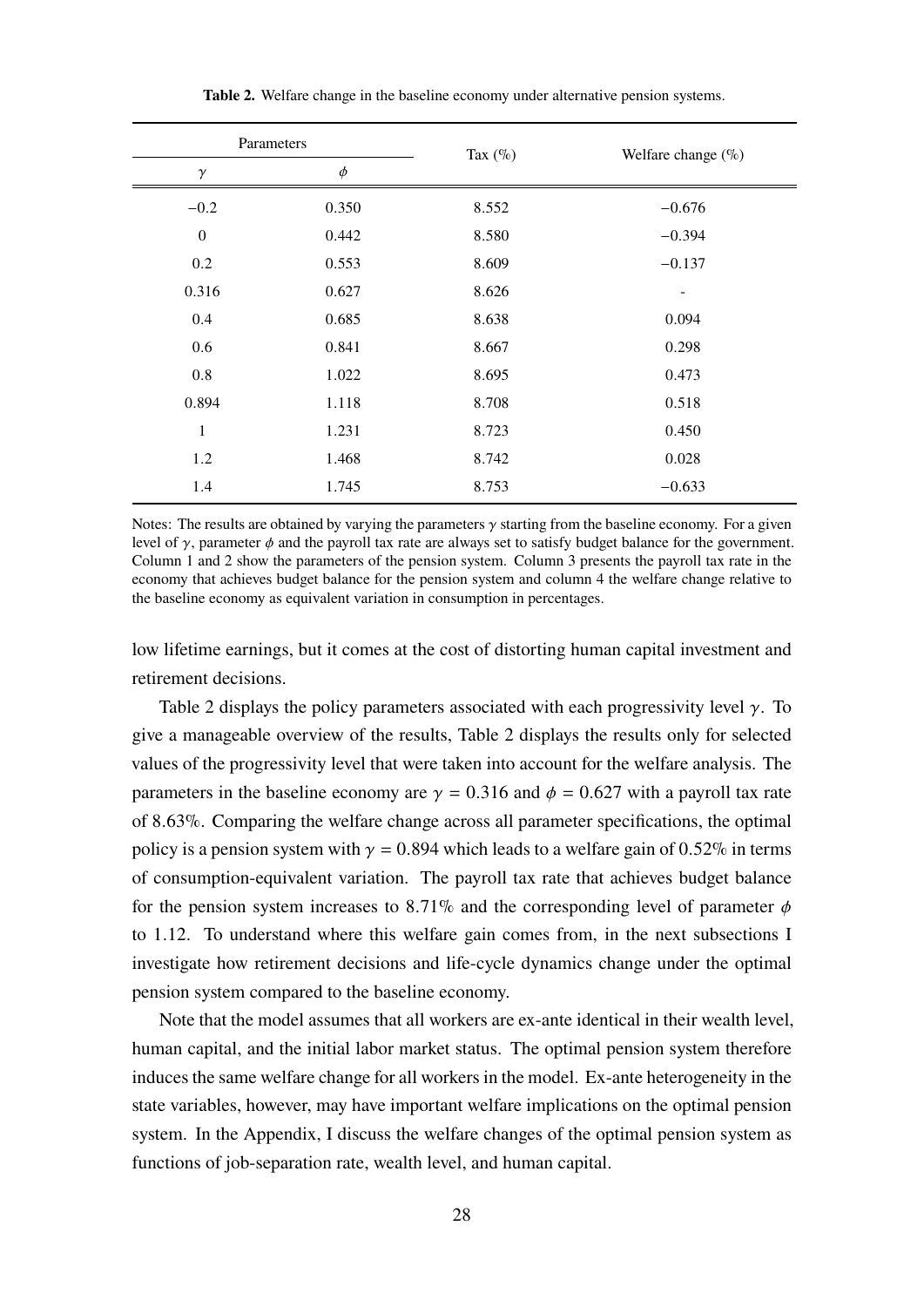| Mean retirement age.       | <b>Baseline</b> | Optimal pension system |
|----------------------------|-----------------|------------------------|
| All                        | 64.40           | 64.18                  |
| Human capital below median | 64.11           | 63.63                  |
| Human capital above median | 64.92           | 65.29                  |

<span id="page-29-0"></span>**Table 3.** The mean retirement age in the baseline economy under the ex-ante optimal pension system.

Notes: Each column presents the mean retirement age in the baseline economy and the economy under the optimal pension system for all individuals and individuals above and below median human capital.

# **7.3. Retirement incentive distortion**

The ex-ante optimal pension system changes the retirement decision of workers. Table [3](#page-29-0) compares the average retirement age in the baseline economy and the economy under the optimal policy. The first row shows the mean retirement age of all workers for each economy and indicates that the mean retirement age decreases from 64.4 to 64.18. This result implies that on average, workers choose to retire earlier in response to the increase in pension progressivity.

Yet, the change in the retirement age differs for workers depending on their accumulated stock of human capital. The second and third rows of Table [3](#page-29-0) show the mean retirement age of two groups of workers: one group comprises workers who end up with a stock of human capital that is below the median of all workers; the other group refers to workers who achieve a human capital stock above the median of all workers. Workers below the median choose to retire earlier in the economy under the optimal policy than in the baseline economy, whereas workers above the median choose to stay longer in the labor force.

When workers become eligible for retirement benefits, they have the option to retire or continue working. This decision is shaped by two opposing effects. On the one hand, remaining in the labor force leads to higher earnings and offers the possibility to accumulate additional units of human capital for workers, which may raise the level of retirement benefits. On the other hand, the number of periods of benefit receipt decreases which reduces total pension wealth. These effects are different in terms of their magnitude for workers with different employment status, human capital, and wages. Therefore, the net effect of remaining an additional period in the labor force on lifetime income is ambiguous.

The increase in pension progressivity induces different wealth effects on workers with different levels of human capital. The policy change reduces the pension wealth of workers with large human capital stocks and the relative difference between labor earnings and retirement benefits increases under the optimal pension policy. Therefore, these workers delay their retirement to continue working and receiving labor earnings. By contrast, the increase in pension progressivity raises the pension wealth relative to labor earnings for workers who do not achieve a high human capital stock before retirement. Since their expected value of labor earnings from staying in the labor force is low, it becomes optimal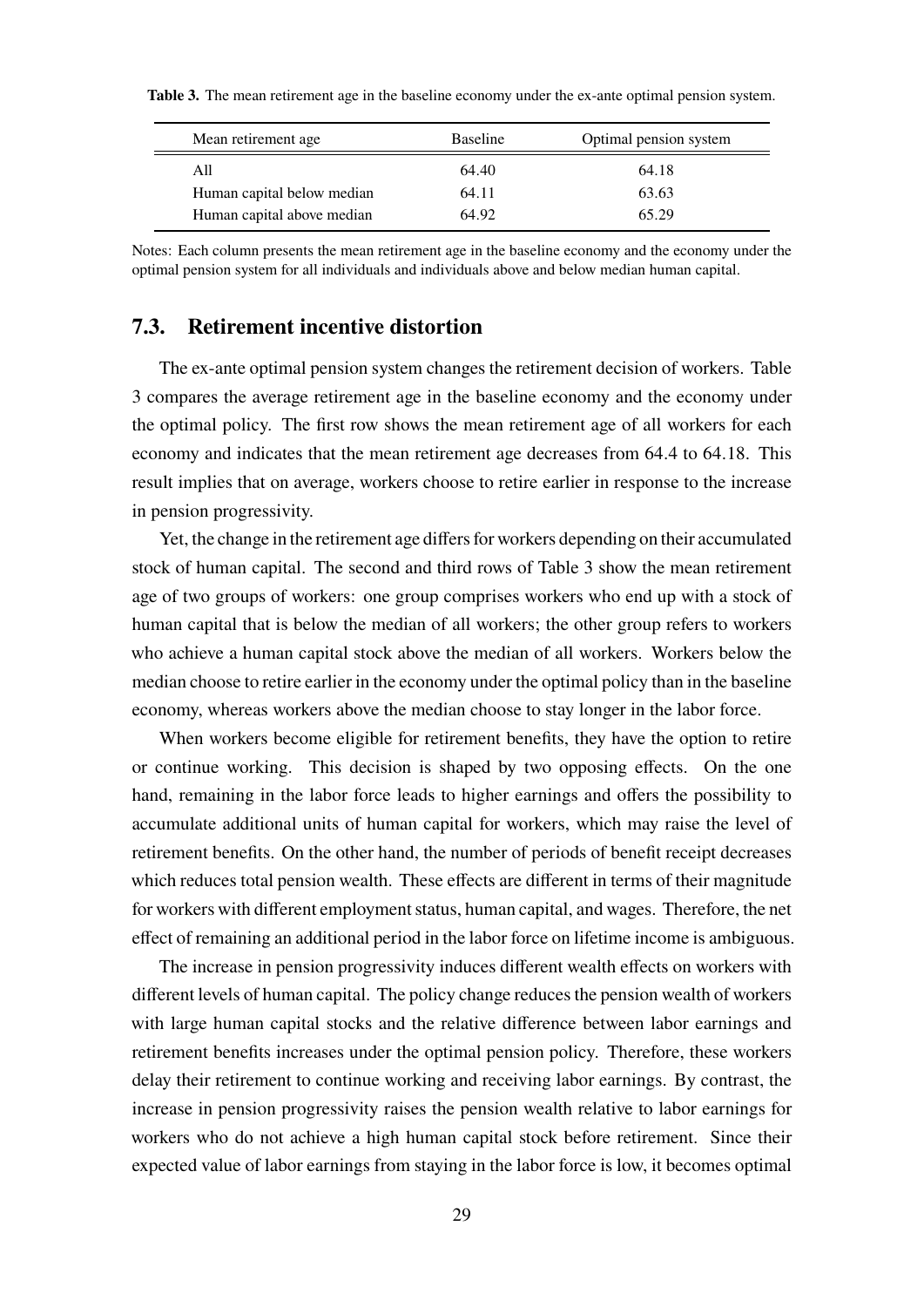<span id="page-30-0"></span>

**Figure 10.** Relative change in average life-cycle profiles by job stability.

Notes: This figure shows the relative deviation in average life-cycle profiles of human capital (upper left panel), labor earnings (upper right panel), consumption (lower left panel), and wealth (lower right panel) in the economy under the optimal pension system compared to the baseline economy. In all plots the solid line represents workers with most unstable jobs and the dashed line represents workers with most stable jobs throughout working life.

for these workers to retire earlier.

Overall, these results imply that the total distortionary effect of the optimal pension system on retirement decision remains small. As workers with a high stock of human capital decide to retire later, this effect partly offsets the retirement incentive distortion on workers with low human capital.

# **7.4. Life-cycle dynamics under the optimal progressive pension system**

What are the life-cycle consequences of implementing the optimal pension system? As in the previous section, I simulate the economy under the ex-ante optimal pension system for a large number of agents and derive the distribution of average job stability over the life cycle. Taking agents up to the first quartile and above the third quartile of the distribution, I investigate the life-cycle consequences of the optimal progressive pension system for the two groups of agents.

Figure [10](#page-30-0) shows the relative deviation from the baseline economy of human capital, labor earnings, consumption, and wealth in the economy under the optimal pension system. The first finding is that on average, the increase in pension progressivity discourages human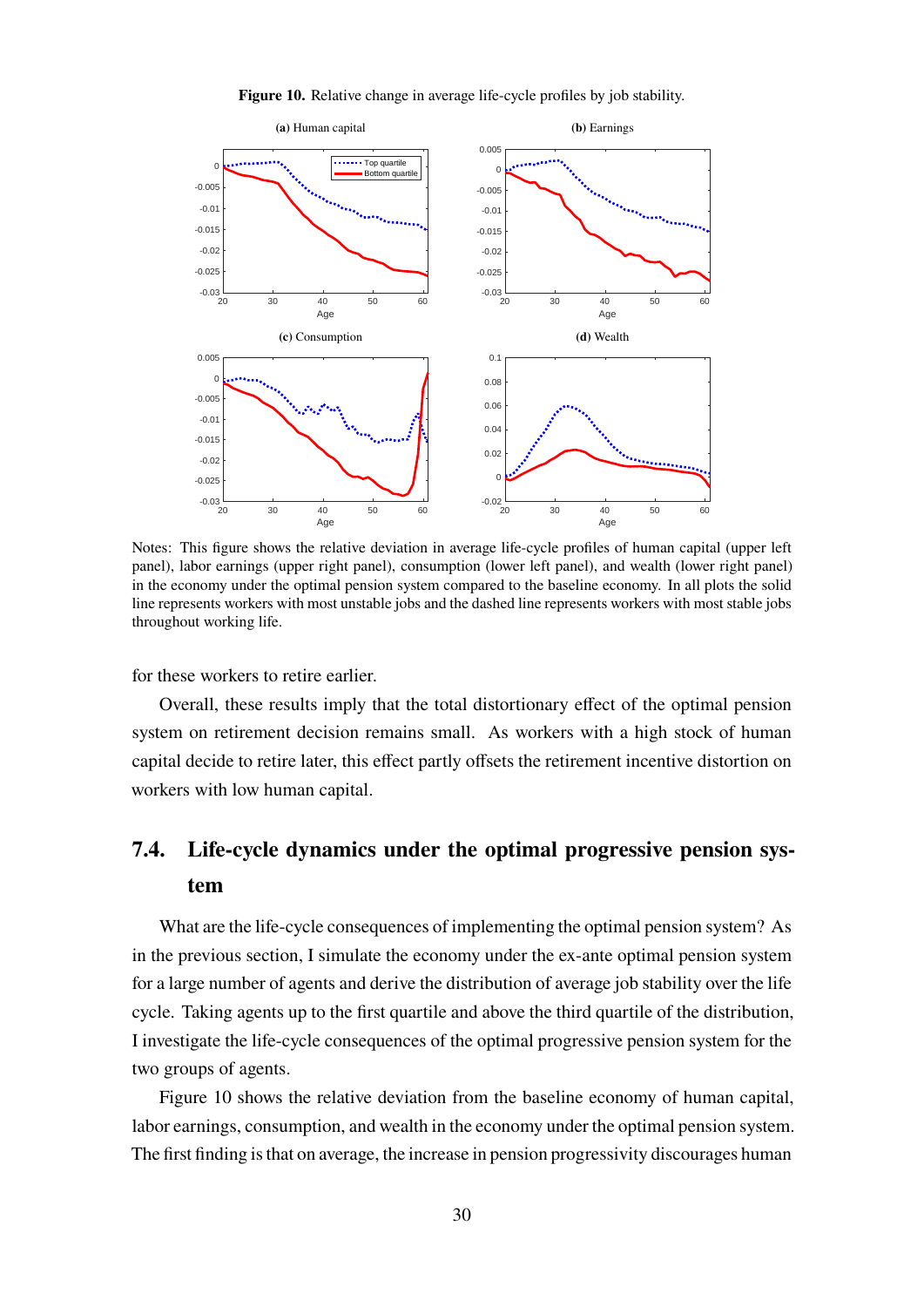capital investment over the life cycle. In Figure [10a,](#page-30-0) starting at age 30, the relative change in the profiles of average human capital declines steadily until the early retirement age, implying that workers accumulate less human capital under the optimal policy than under the baseline specification.<sup>[3](#page-0-0)</sup> The gap in human capital level grows over life and amounts to −1.5% for agents in the top and −2.6% for agents in the bottom quartile at the early retirement age. Because achieving a high level of human capital is associated with a lower replacement rate in the retirement benefit formula than in the baseline economy, the return on human capital decreases for workers in the top quartile. Consequently, agents employed in stable jobs for whom human capital investment is large otherwise strongly decrease their effort provision for human capital accumulation. A similar reason accounts for lower human capital investment of workers in the bottom quartile. The relative change in human capital level is, however, larger for the bottom quartile for two reasons. First, a higher level of porgressivity reduces the returns on human capital investment and second, workers with unstable jobs anticipate higher retirement benefits compared to the baseline case. This increase in retirement benefits leads to higher lifetime resources of workers with unstable jobs and this wealth effect generates less need to acquire human capital. Therefore, the discouragement of human capital investment is stronger for workers in the bottom quartile.

Interestingly, in the first 10 years after labor market entry, the relative change of average human capital is positive for the top quartile and slightly negative but close to zero for agents in the bottom quartile. Moreover, from age 45 onwards, the divergence in human capital from the baseline levels decelerates and the profiles in Figure [10a](#page-30-0) become flatter over time. The reason why workers do not reduce their investment in human capital at the beginning of the life cycle is that human capital investment is highly productive in the early working phase. Young workers strive to accumulate human capital to increase prospective labor earnings growth and lifetime earnings such that human capital accumulation mostly happens at the beginning of the life cycle. The decrease in return on human capital investment, which realizes after retirement, has little impact on the incentives for human capital accumulation and labor market outcomes of young workers. As a consequence, the policy change does not impede human capital accumulation in the early working phase. When the retirement age gets closer and the disincentives for human capital investment start to grow and become more relevant in the later stage of life, workers reduce their effort provision in any case because investment in human capital becomes unproductive. Hence, the gap in human capital between the baseline economy and the economy with higher pension progressivity does not grow further and remains almost unchanged close to retirement.

 $3$ The early retirement age refers to the earliest age at which workers become eligible for retirement benefits. In the model, this corresponds to age 62.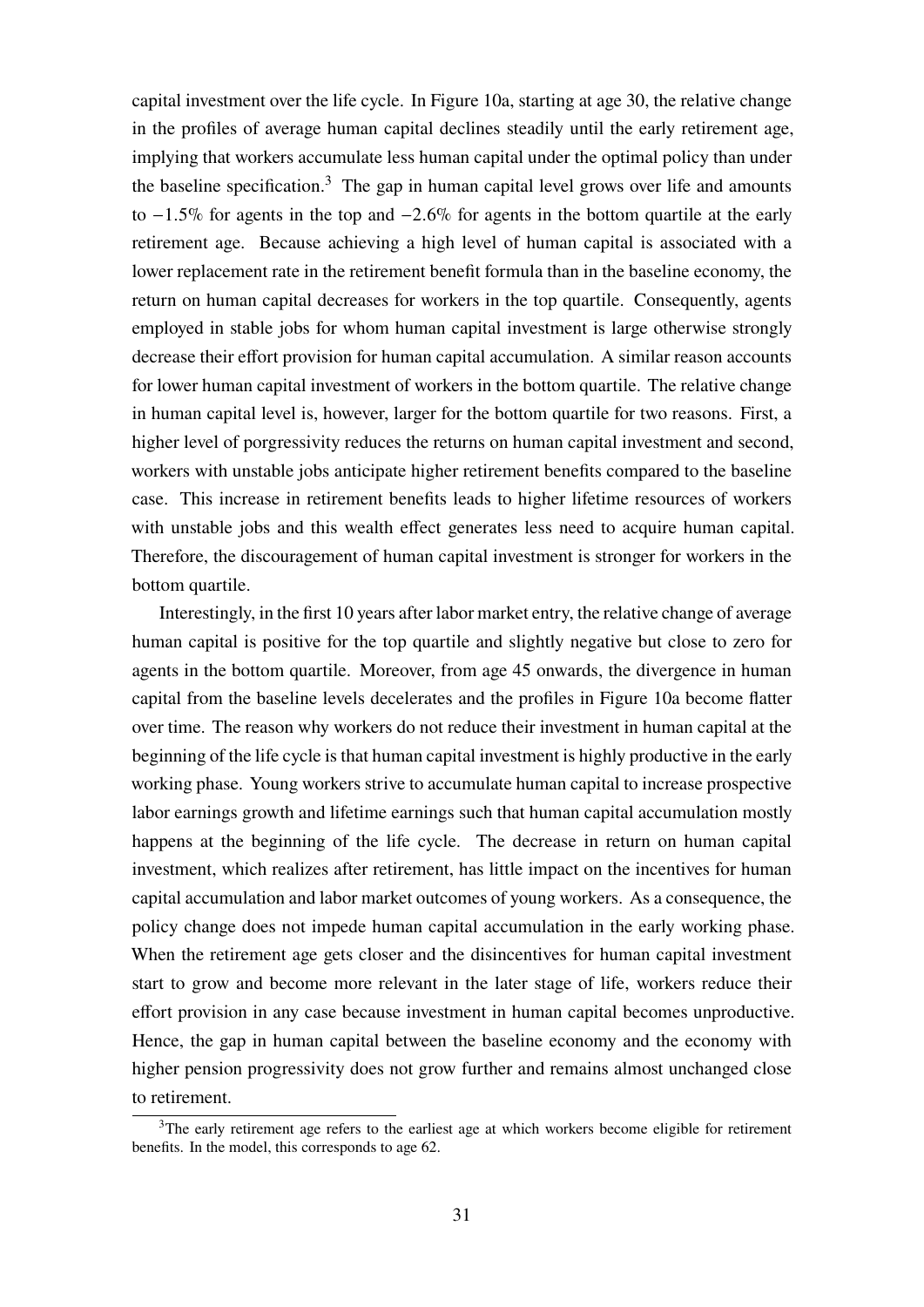The intuition why the progressivity level of the pension system has little effect on human capital investment of young agents is similar to the idea of [Michelacci and Ruffo](#page-46-1) [\(2015\)](#page-46-1). They show that an optimal unemployment insurance system should provide higher benefits to younger agents since, in contrast to older workers, the moral hazard problem is small for the young. [Michelacci and Ruffo \(2015\)](#page-46-1) explain that, in line with the findings shown above, having a job is important for young workers since employment not only increases current income, but it also provides the opportunity to accumulate human capital and therefore a higher income growth.

The change in the shape of the average human capital profile consequently affects the average life-cycle profiles of earnings and consumption displayed in Figure [10b](#page-30-0) and Figure [10c.](#page-30-0) The first observation is that the relative changes in the profiles of average earnings closely follow the shape of the profiles in Figure [10a.](#page-30-0) For both groups of agents, the decrease in the average human capital implies lower average earnings compared to the baseline economy. The average consumption of workers in the top quartile decreases towards the later stage of the working phase. Also for the bottom quartile, the average consumption decreases because the average earnings become lower. However, the average consumption strongly increases towards the end of the working phase in the new economy. The reason is that the policy change leads to an increase in pension wealth for workers with unstable jobs. The wealth effect induces these workers to raise their consumption close to retirement. This finding indicates that the increase in pension progressivity provides insurance to workers who face on average the highest level of job instability throughout life by redistributing resources to these workers. Because the pension system becomes more redistributive, agents in the bottom quartile are able to increase their consumption relative to their pre-retirement earnings in the late stage of the life cycle.

The profiles of average assets in Figure [10d](#page-30-0) reflect this change in the consumptionsaving behavior. For both groups of agents, the average asset level increases at the beginning of the life cycle, but declines and reaches the baseline level at the end of the working phase. Agents in the top quartile increase their savings up to age 30 because their average earnings are higher under the optimal pension system. As human capital and earnings decrease over the life cycle, the average level of assets gets close to the average assets in the baseline economy. Agents in the bottom quartile reduce their asset accumulation close before to retirement as more resources are available to them in the retirement phase. Life-cycle consumption smoothing implies that these agents reduce their retirement savings such that the life-cycle profile of average assets becomes flatter under the optimal pension system.

Figure [11](#page-33-1) displays that the additional progressivity of the pension system reduces consumption inequality over the life cycle. The profile for variance of log consumption in the baseline economy almost linearly increases over life by 67% reaching a value of 0.23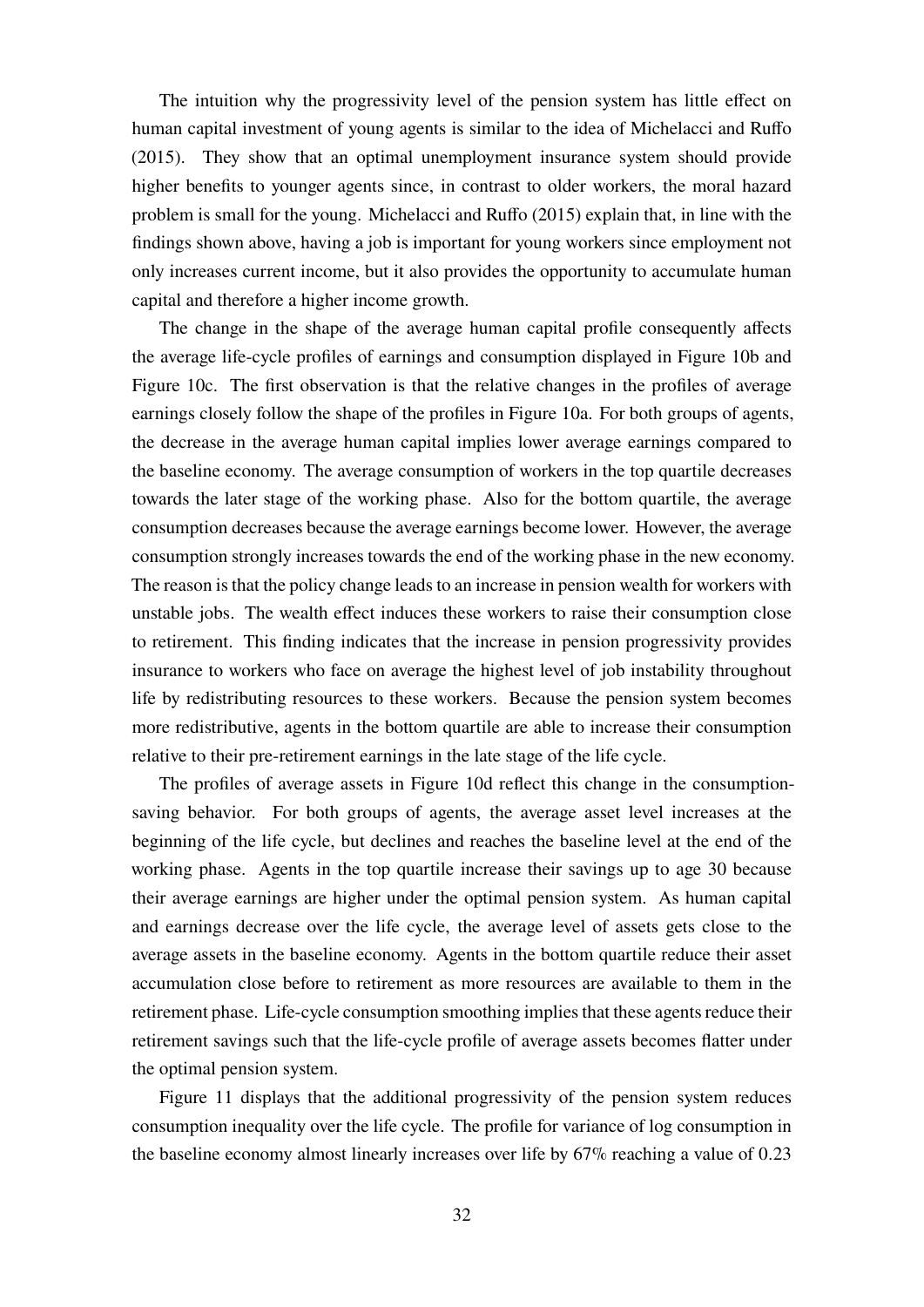<span id="page-33-1"></span>



Notes: The left panel shows the variance of log consumption and the right panel the Gini coefficient of consumption over the life cycle. The variances and Gini coefficients are computed using the whole sample.

before retirement. In the economy under the optimal pension system, the profile becomes flatter and has a concave shape. At the end of the working phase, the variance of log consumption reaches a value of 0.2. The optimal pension system therefore reduces the increase by almost one third of the increase observed in the baseline economy.

Comparing the profiles of the Gini coefficient of consumption in Figure [11b,](#page-33-1) a similar change as for the profile of variance of log consumption is observed. Whereas the Gini coefficient increases linearly in the baseline model and reaches a value of 0.31 before retirement, the optimal pension system dampens the increase in the Gini coefficient over life. In the economy under the optimal pension system, the Gini coefficient of consumption at the end of the working phase decreases to 0.29.

To summarize, the welfare analysis shows that starting from the U.S. pension system, an increase in pension progressivity leads to a welfare gain of 0.52% in terms of lifetime consumption. The increase in progressivity distorts human capital investment and the retirement decision of workers. However, the insurance effect of the increase in pension progressivity exceeds the distortionary effects. It provides redistribution to workers who suffer from unstable jobs and reduces consumption inequality over the life cycle.

# <span id="page-33-0"></span>**8. Consequences of a shift in the job-stability distribution of the U.S. labor market**

This section analyzes the consequences of a shift in the job-stability distribution on inequality in labor market outcomes and lifetime earnings, and the implications thereof on the optimal design of pension systems. Various reasons may account for a shift in the job-stability distribution. Changes in the economic environment such as reforms of labor market policies, technological advances, changes in the industrial structure of the economy, or changes in search and matching frictions shape the labor market dynamism of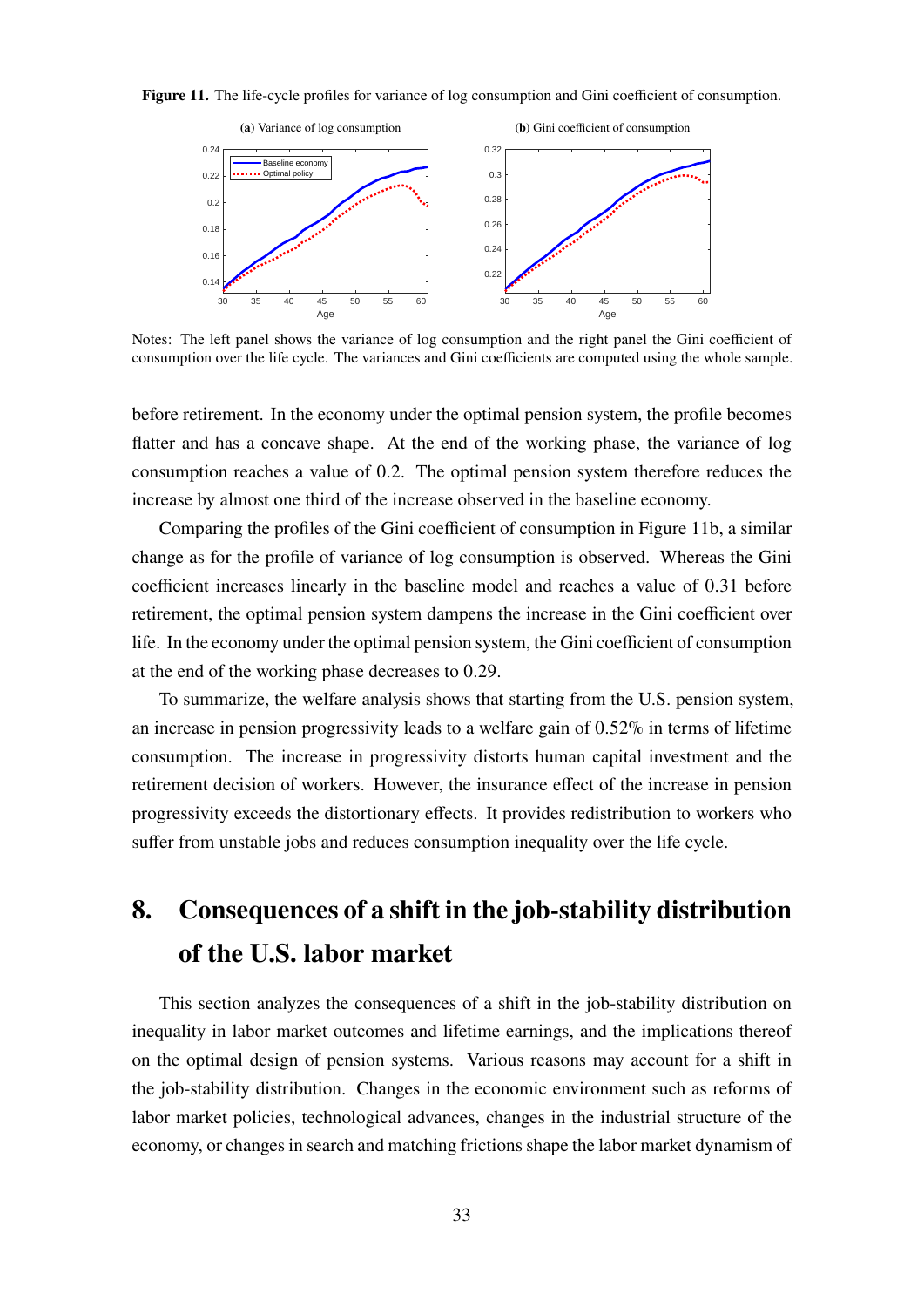an economy. In particular, the Covid-19 pandemic severely affected the dynamism of the U.S. labor market (see, for example, Coibion et al., [2020,](#page-44-11) Bartik et al., [2020,](#page-43-8) and Albanesi and Kim, [2021\)](#page-43-9) which has led to macroeconomic shifts in the distribution of job stability. Such recent development in labor markets puts forward the importance of studying the implications of a shift in the job-stability distribution on the optimal design of pension systems for the post-pandemic economy.<sup>[4](#page-0-0)</sup>

Intuitively, a decrease in job-separation rate reduces the incidence of job separations and leads to more stable work histories. Higher job stability allows workers to invest in human capital, which enhances future career path and earnings growth of workers. From a policy perspective, an important question is how optimal pension design should take account of such shift in the job-stability distribution. Should pension systems become more or less progressive in response to an increase in job stability? I address this question by focusing on the recent development in the U.S. labor market which indicates a shift in the job-stability distribution towards more stable jobs.

A number of studies have consistently found an increase in job stability since the 1990s and an important role for short-duration jobs in explaining the observed changes in the labor market dynamism. Among others, [Hyatt and Spletzer \(2013\)](#page-45-4) show that separations and hires have decreased in the recent years between 10% and 38%, and highlight the importance of the decline in short-duration jobs in explaining this trend. They point out that the decline in short-duration jobs explains nearly half of this decrease in hires and separations. In a later work, [Hyatt and Spletzer \(2016\)](#page-45-13) show that the U.S. labor market features decreasing job stability in the 1980s and 1990s, but that the recent data exhibit a reverse trend. Using the Current Population Survey, they show that the job tenure distribution indicates a move from unstable toward more stable jobs since 2000. [Pries](#page-46-2) [and Rogerson \(2019\)](#page-46-2) use the Quarterly Workforce Indicators and find that the decline in short-duration jobs which last for less than a quarter account much of the decrease in job separations in the U.S. labor market. They show that the decline in short-term employment is not caused by demographic or employer-related changes, but rather a shift in the labor market environment.

Given these empirical observations, I study the consequences of a shift in the jobstability distribution on inequality in labor market outcomes and lifetime earnings as well as the implications thereof on the optimal design of pension systems. To this end, I adjust the job-stability distribution of the baseline economy in order to capture the empirical finding that the change in job-separation rates is largely driven by the extent of shortduration jobs. While holding the job-separation rate of the most stable job constant at the baseline value, I reduce the separation rate of the most unstable job. As a result,

<sup>&</sup>lt;sup>4</sup>While this section focuses on analyzing the consequences of a shift in the job-stability distribution towards more stable jobs, it should be noted that following a decline in job stability, all results obtained in the following go in the opposite direction.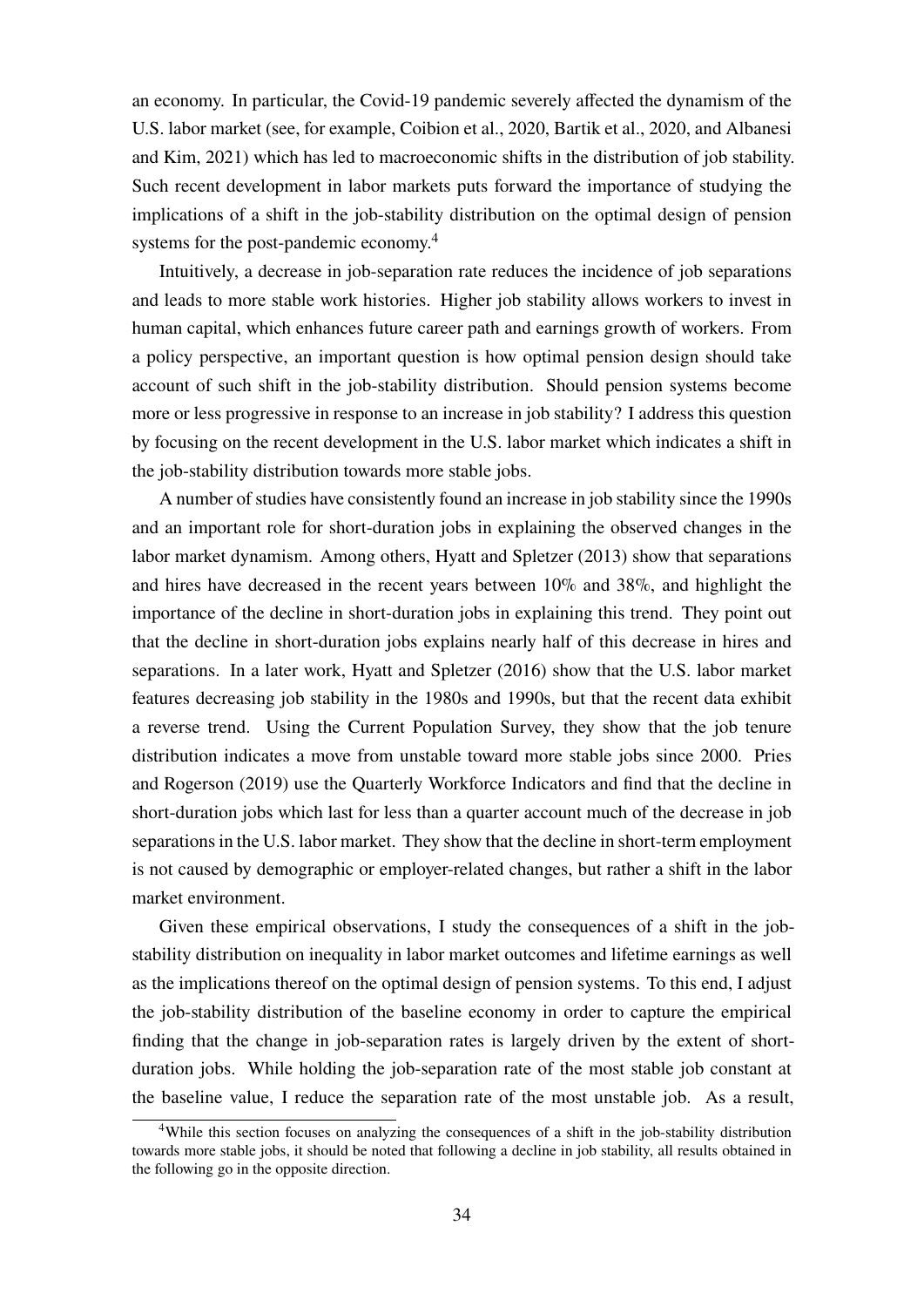<span id="page-35-0"></span>**Figure 12.** Average life-cycle profile of separation rate for the baseline economy and for the economy with higher job stability.



Notes: The left panel shows the average separation rate of workers with most unstable jobs and the right panel the average separation rate of workers with most stable jobs.

the support of the job-stability distribution becomes narrower such that the degree of job-stability heterogeneity declines. The average job-separation rate decreases by  $5\%$  in the economy with higher job stability.

#### <span id="page-35-1"></span>**8.1. Inequality in labor market outcomes and lifetime earnings**

Figure [12](#page-35-0) displays the average separation rate by age in the baseline economy and the economy with higher job stability for workers in the bottom and top quartile of the average job-stability distribution over the life cycle. Relative to the average separation rate in the baseline economy (solid line), the dashed-dotted line shows that the life-cycle profile of average job-separation rate of workers with most unstable jobs shifts downwards in the economy with higher job stability. At labor market entry, the average separation rate decreases by 5 percentage points for workers with most unstable jobs. This gap declines over the life cycle. A shift in the lower tail of the job-stability distribution primarily affects the average separation rate of young workers because young workers also accept unstable jobs: Employment offers the opportunity to invest in human capital and to increase prospective earnings growth, and is therefore highly valuable for young workers. Over time, workers climb the job ladder and an average worker finds more stable jobs as the worker spends more time in the labor market. Note that the separation rates of the most stable jobs remain unchanged in the recalibrated economy. By construction, workers with most stable jobs are little affected by the shift in the job-stability distribution and their profile of average separation rate remains almost unchanged.

Table [4](#page-36-0) reports the Gini coefficient of cumulative unemployment duration and the variance and the quantile ratio of lifetime earnings for each economy. As in the previous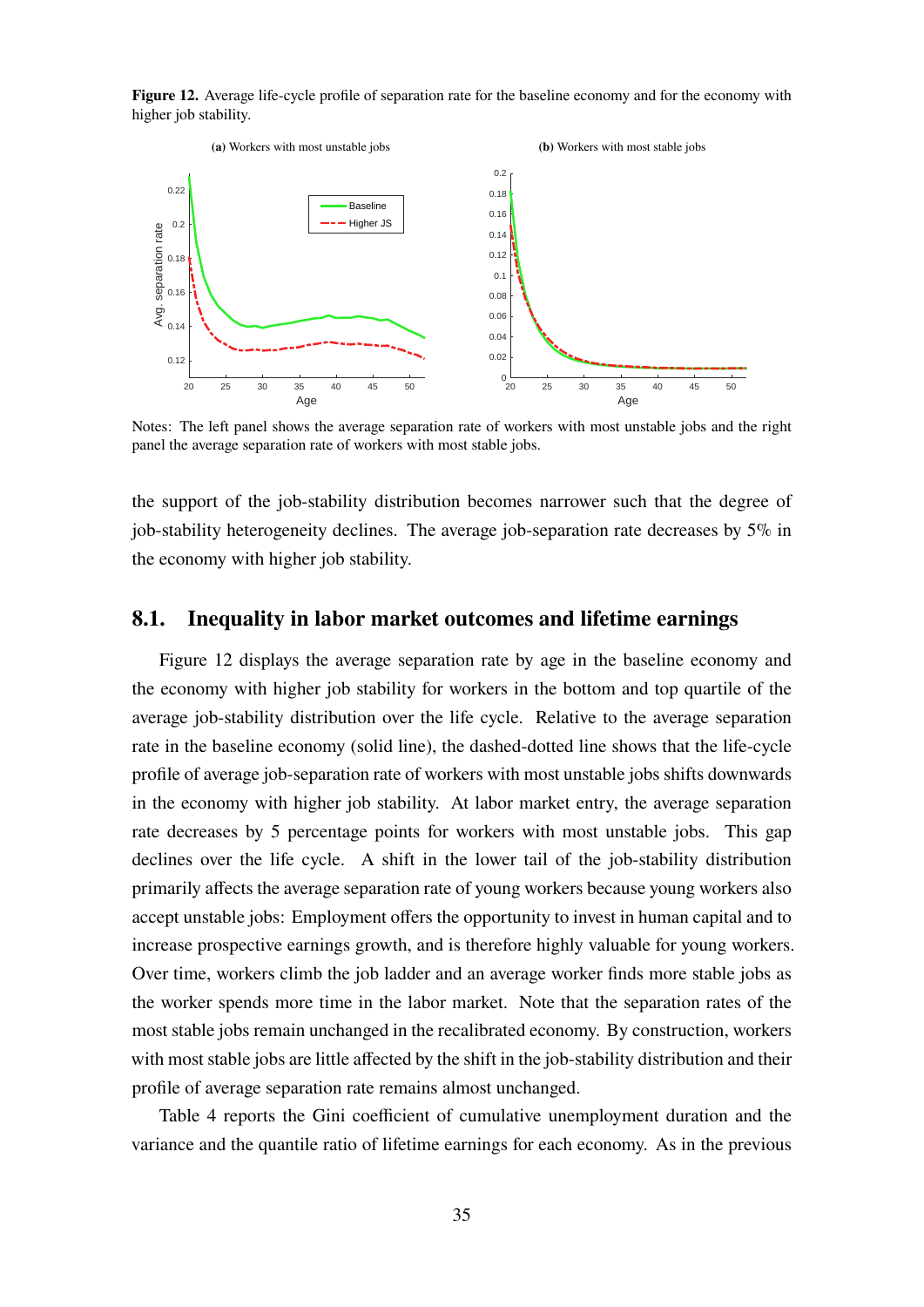| Model                       |                      | Lifetime earnings |                |  |
|-----------------------------|----------------------|-------------------|----------------|--|
|                             | Gini of unemployment | Variance          | Quantile ratio |  |
| <b>Baseline</b>             |                      |                   |                |  |
| Full model                  | 0.36                 | 4.74              | 1.66           |  |
| No heterogeneity            | 0.13                 | 2.69              | 1.55           |  |
| Relative difference $(\% )$ | 176.9                | 76.30             | 6.49           |  |
| Higher job stability        |                      |                   |                |  |
| Full model                  | 0.35                 | 5.10              | 1.64           |  |
| No heterogeneity            | 0.13                 | 3.45              | 1.59           |  |
| Relative difference $(\% )$ | 176.23               | 47.91             | 3.59           |  |

<span id="page-36-0"></span>**Table 4.** Inequality of cumulative unemployment duration and lifetime earnings in the baseline economy and in the economy with higher job stability.

Notes: The full model refers to the baseline economy with heterogeneity in job stability. The model without heterogeneity refers to the counterfactual economy in which there is no heterogeneity in job stability conditional on age.

section, I simulate a counterfactual economy in which all workers have the same jobseparation rate conditional on age. The age-dependent separation rate corresponds to the average age-dependent separation rate of all workers in the full model with heterogeneity in job stability. Compared to the baseline economy, higher job stability leads to lower Gini coefficient of unemployment. This result indicates that higher job stability does not only lead to smaller inequality of unemployment, but also decreases the relative difference between the full model and a counterfactual without heterogeneity in job stability. A smaller proportion of unemployment inequality is therefore attributable to heterogeneity in job stability if the distribution of job stability shifts towards more stable jobs. Moreover, heterogeneity in job stability accounts for a smaller proportion of lifetime earnings inequality for the economy with higher job stability as indicated by the relative difference between the full model and the counterfactual in Table [4.](#page-36-0)

One surprising result is that the Gini coefficient of unemployment duration in the counterfactual does not decrease in the economy with higher job stability. The reason is the following. By construction, a lower separation rate of the most unstable job decreases the average separation rate in the economy and induces a lower job-stability heterogeneity. This leads to two opposing effects. On the one hand, lower average separation rate raises unemployment inequality, while on the other hand, smaller job-stability heterogeneity decreases the inequality. In the full model, the effect of smaller heterogeneity in job stability outweighs the decrease in the average separation rate such that the Gini coefficient declines. In the counterfactual model, there is no heterogeneity in the job-separation rate conditional on age such that only the effect of lower average separation rate exists, and this leaves the unemployment inequality unchanged. Nevertheless, the relative difference between the full model and the counterfactual decreases in response to the increase in job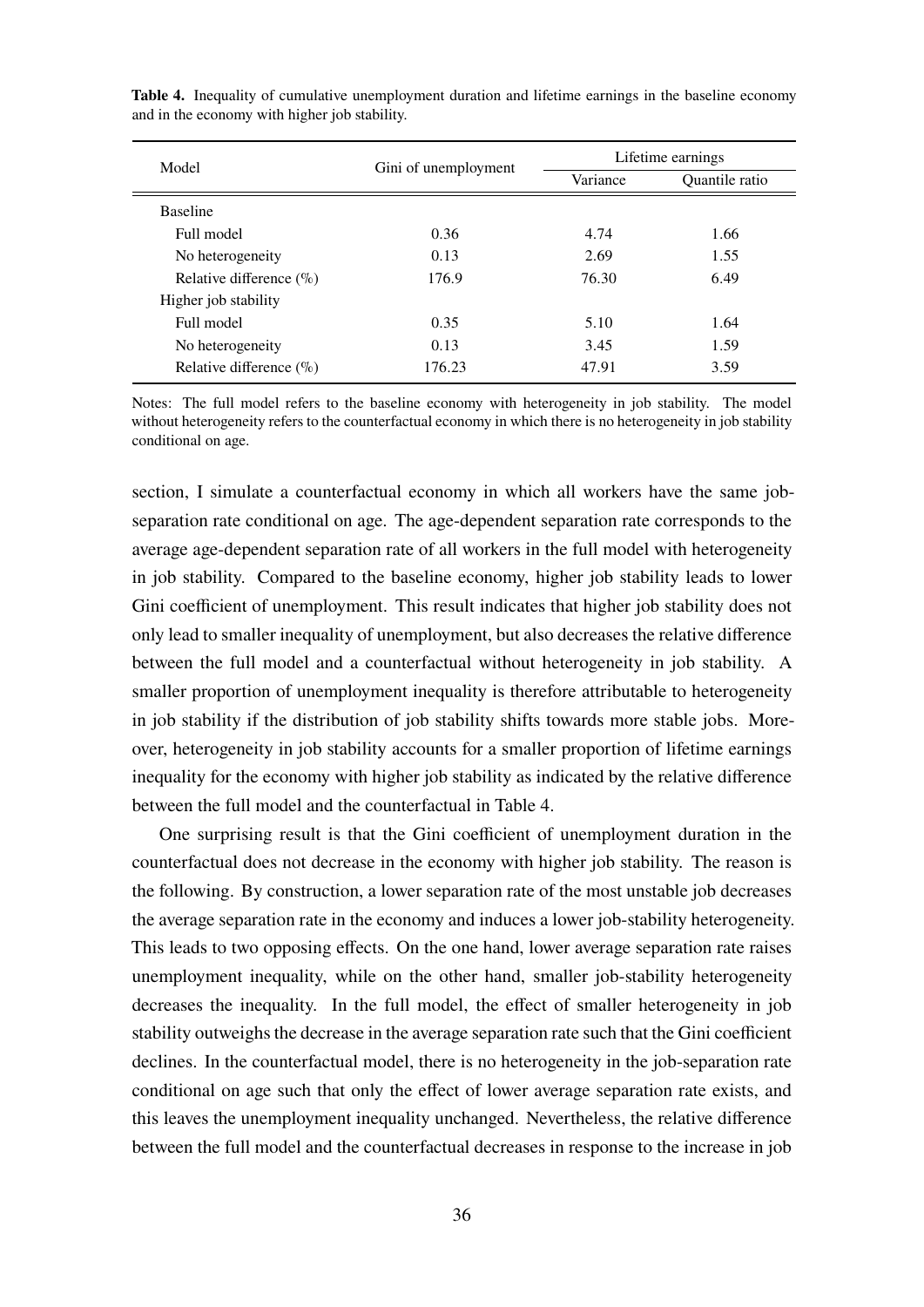stability implying that a smaller proportion of the existing unemployment inequality is due to heterogeneity in job stability.

Concerning the inequality measures for lifetime earnings, Table [4](#page-36-0) indicates that the variance of lifetime earnings increases in the economy with higher job stability. As explained above, the average separation rate moves in response to the adjustments of the separation rate of the most unstable job, which affects the human capital accumulation process of workers. A lower average separation rate offers more opportunity to invest in human capital. The stochastic process of human capital accumulation becomes more relevant for the earnings growth over the life cycle and increases the variance of lifetime earnings. Hence, higher job stability leads to a higher variance of lifetime earnings for both the full model and the counterfactual without heterogeneity in job stability.

Moreover, higher job stability leads to a decrease in the quantile ratio of lifetime earnings in the full model. The increase in the quantile ratio of the counterfactual model implies that, as for the variance of lifetime earnings, a lower average separation rate leads to more heterogeneously distributed lifetime earnings. However, job-stability heterogeneity decreases in the model with higher job stability, and the total effect implies a decrease in the ratio between the 25th and 75th percentile of the lifetime-earnings distribution.

#### <span id="page-37-0"></span>**8.2. Life-cycle consequences of a shift in the job-stability distribution**

How does a shift in the job-stability distribution affect life-cycle dynamics? To address this question, I analyze the relative deviations from the baseline economy of human capital, earnings, consumption, and wealth for the economy with higher job stability in Figure [13.](#page-38-0)

Figure [13a](#page-38-0) shows that in the economy with higher job stability, workers in both the top and bottom quartile achieve on average larger stocks of human capital at the early retirement age. Because of the increase in average job stability, workers are less affected by career interruptions and thus make more human capital investments than in the baseline economy. The increase in human capital is larger for workers with most unstable jobs. Whereas human capital increases by 1% at the early retirement age for workers with most stable jobs, workers with unstable jobs achieve on average a human capital level that is 2.5% higher than the baseline level. Since job stability increases for jobs with the largest job-separation rates, the effect of higher job stability is strongest for workers who hold on average the most unstable jobs over the life cycle.

In Figure [13b,](#page-38-0) the average life-cycle profiles of labor earnings reflect these changes in human capital. On average, earnings increase for workers in the economy with higher job stability, and workers in the bottom quartile benefit more from the shift in the job-stability distribution. More specifically, earnings become around 6% higher for workers with the most unstable jobs, and around  $2\%$  for workers with most stable jobs over life. The increase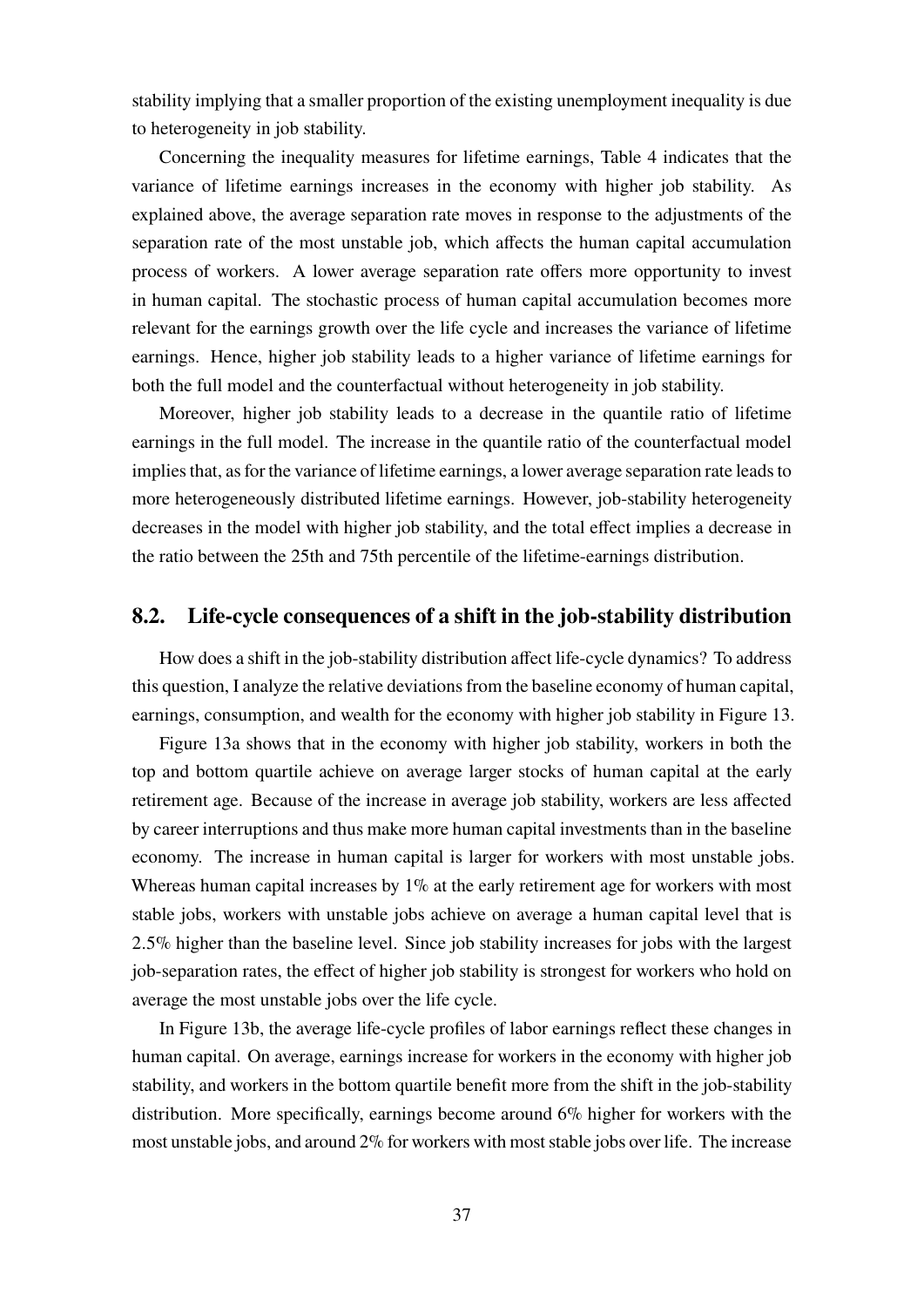

<span id="page-38-0"></span>

Notes: This figure shows the relative deviation in average life-cycle profiles of human capital (upper left panel), labor earnings (upper right panel), consumption (lower left panel), and wealth (lower right panel) in the economy with higher job stability compared to the baseline economy. In all plots the solid line represents workers with most unstable jobs and the dotted line represents workers with most stable jobs.

in average earnings are larger than the relative increases in human capital since higher job stability not only leads to larger human capital stocks, but also facilitates moving up the job ladder such that workers find jobs with higher wages. Moreover, workers get less frequently unemployed which leads to higher average labor earnings. Note that the profile of the top quartile moves towards zero immediately after labor market entry because these workers find on average very stable jobs at the beginning of their career path as shown in Section [6.](#page-21-0)

A similar result is obtained for consumption in Figure [13c.](#page-38-0) As workers are identical in their state variables ex ante and consumption is a forward-looking variable, its relative deviation from the profiles in the baseline economy exhibits a jump in the first period after labor market entry in response to the shift in the job-stability distribution. On average, workers in the bottom and top quartile consume around 5% and 2% more in the economy with higher job stability than in the baseline economy.

Finally, Figure [13d](#page-38-0) displays the profiles of relative deviation from the baseline economy for wealth. One striking observation is that the profiles do not imply a persistent increase in wealth over the life cycle for the two groups of workers. The relative change in wealth strongly varies during the first 15 years after labor market entry. At the beginning of life, workers decrease their precautionary savings relative to the baseline economy. The average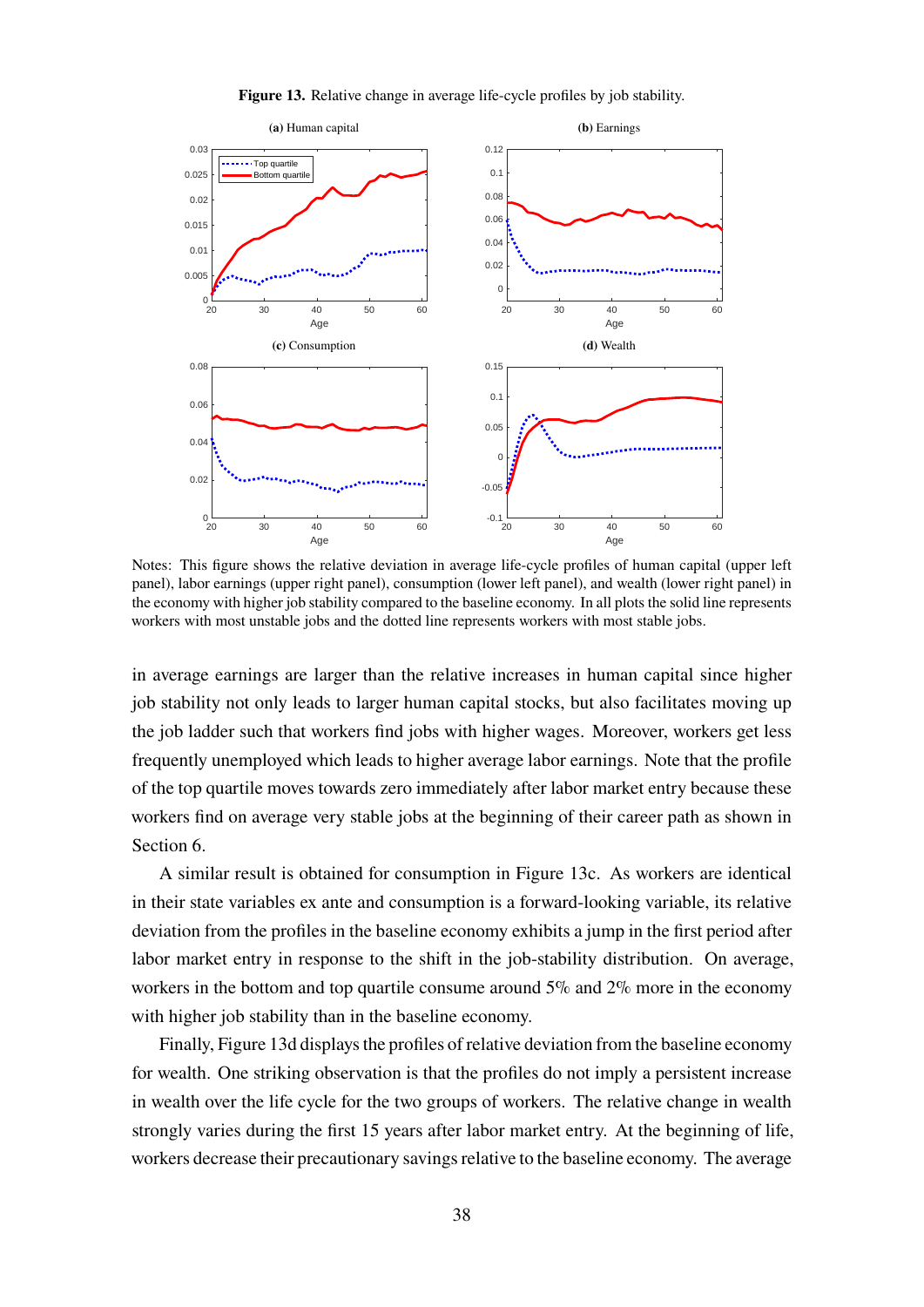| Model                |      | Optimal policy parameters |            | Welfare change $(\%)$ |
|----------------------|------|---------------------------|------------|-----------------------|
|                      |      | Ф                         | Tax $(\%)$ |                       |
| <b>Baseline</b>      | 0.89 | 1.12                      | 8.71       | 0.52                  |
| Higher job stability | 0.93 | 1.16                      | 8.47       | 0.53                  |

<span id="page-39-0"></span>**Table 5.** Ex-ante optimal pension systems in the baseline economy and in the economy with higher job stability.

Notes: Column 1 specifies the model. Column 2 shows the optimal progressivity level of the pension system. Column 3 and 4 present the associated parameter  $\phi$  that determines the level of pension benefits and the tax rate in the economy that achieve budget balance for the pension system. Column 5 shows the welfare change in percentages relative to the baseline economy as equivalent variation in consumption.

level of wealth is thus lower by more than 5% compared to the baseline economy. Over time, this relative change in wealth turns positive. More stable career paths and lower earnings losses due to higher job stability enable workers to accumulate larger wealth. Before the early retirement age, workers with most unstable jobs have 9% higher wealth and workers with most stable jobs 1.6% higher wealth than in the baseline economy.

## **8.3. Distribution of job stability and ex-ante optimal pension systems**

In order to analyze how these changes in life-cycle dynamics affect the optimal pension system in the economy with higher job stability, I search for the optimal progressivity level  $\gamma$  in the retirement benefit function. As in the previous section, policy changes are accompanied by a constant payroll tax rate on labor earnings and the parameter  $\phi$  which scales the level of benefits in order to achieve budget balance for the pension system. The results are summarized in Table [5.](#page-39-0) The optimal progressivity parameter  $\gamma$  increases to 0.93. At this optimal degree of progressivity, the parameter value of  $\phi$  increases from 1.12 to 1.16 in the economy with higher job stability. Interestingly, the payroll tax rate decreases by 24 basis points despite the increase in the parameter  $\phi$ . The reason for this decrease in the tax rate is the shift in the job-stability distribution. Recall that the average job stability and the average labor earnings increase in the economy with higher job stability, especially for workers with unstable jobs over life. Thus, the shift in the job-stability distribution towards more stable jobs raises the tax revenue for a given amount of tax rate such that an increase in retirement benefits entails little adjustment of the tax rate.

These changes in the optimal benefit level indicate that the optimal pension system becomes more redistributive in an economy with more stable jobs. This may be surprising given the results in Section [8.1](#page-35-1) that higher job stability decreases inequality in unemployment as well as the gap in earnings and consumption between workers with the most stable and the most unstable jobs over the life cycle. One would expect that the pension system should become less redistributive in an economy with higher job stability because the risk of unstable employment decreases and therefore, it might be efficient to provide incentives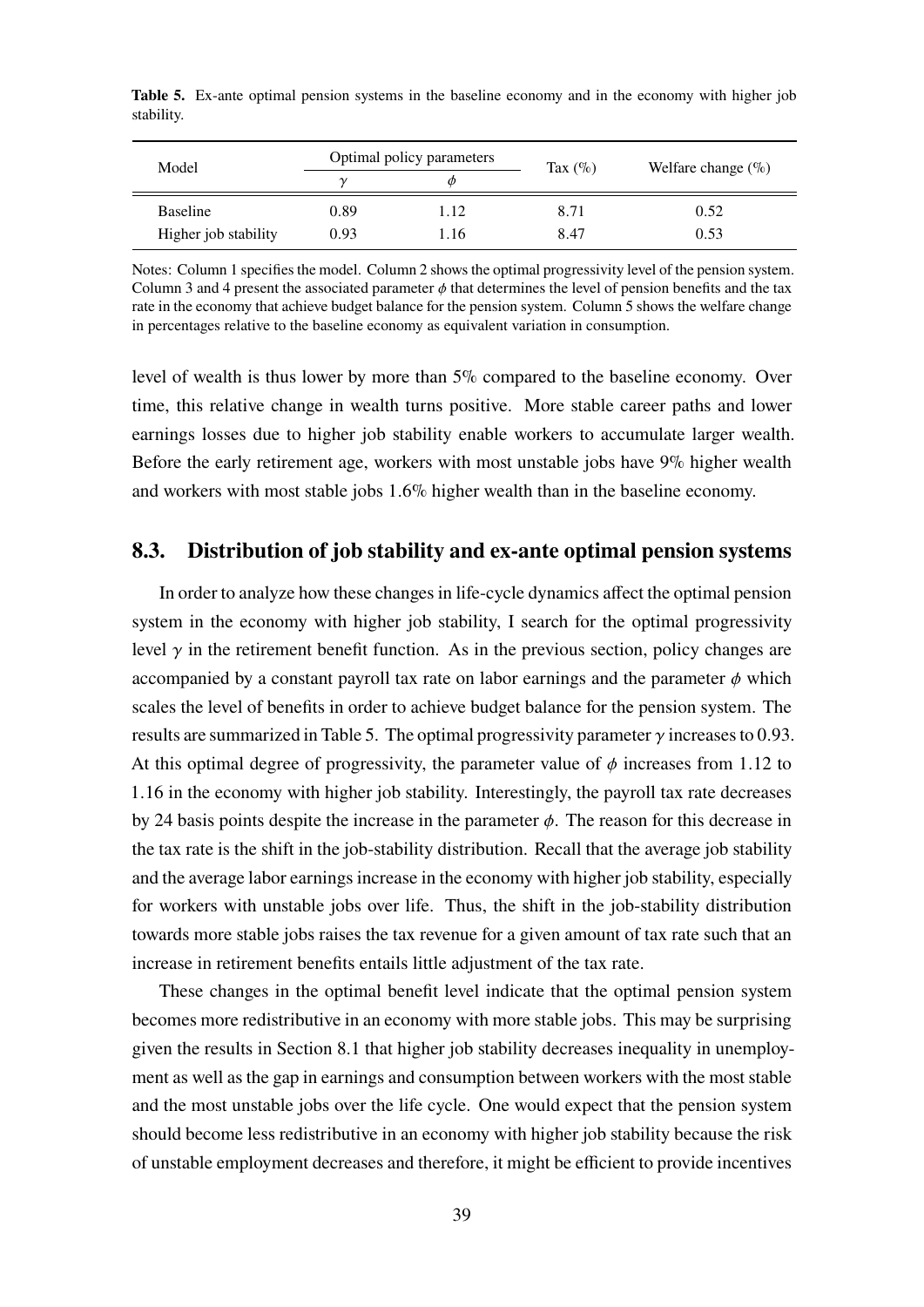for human capital investment.

To understand this result, recall from Section [8.1](#page-35-1) that a shift in the lower tail of the job-stability distribution primarily affects the average job-separation rate of young workers. Moreover, since these young workers face on average a lower unemployment risk, they accumulate smaller buffer stocks as shown in Section [8.2.](#page-37-0) Importantly, in the presence of a borrowing constraint, a low degree of job stability and payroll taxes restrict the ability to smooth consumption over the life cycle, and these effects mutually affect each other: Low job stability results in low labor earnings as well as a large precautionary motive for saving, pushing workers towards higher marginal propensities to consume. This makes the payroll tax finance of the pension system more costly in terms of utility for young workers in an economy with lower job stability. At the same time, payroll taxes depress consumption and precautionary savings. Payroll taxes thus constrain workers from adjusting their consumption-saving decision in an economy with lower job stability and amplify the detrimental effects of job instability.

Moreover, increasing the degree of pension progressivity requires an increase in the payroll tax rate. This is welfare-detrimental for young low-income workers and the negative effect of payroll taxes is stronger in the baseline economy compared to the economy with higher job stability. Because workers face a borrowing limit of zero and labor earnings are relatively low at the beginning of the working phase, additional tax paid for every unit of labor earnings depresses consumption and precautionary savings of young workers. Although a more redistributive pension system increases the present value of additional pension wealth relative to the additional taxes paid for workers with unstable jobs, the negative effect of a higher tax rate dominates the gain from obtaining higher insurance against low lifetime earnings. Therefore, a higher benefit level leads to large utility losses for young workers in the economy with lower job stability and it is ex-ante optimal to implement a less redistributive pension system in the baseline economy.

<span id="page-40-0"></span>This result is in contrast to the implication of the stylized two-stage model discussed in Section [3.](#page-5-0) In the stylized model, which abstracts from life-cycle components and borrowing constraints, the increase in job-stability heterogeneity implies an increase in the progressivity level for the optimal tax system. As agents can perfectly smooth consumption over life, the increase in lifetime earnings inequality makes a higher degree of redistribution desirable. This finding highlights the importance of incorporating life-cycle components and the role of incomplete markets in analyzing optimal pension systems, which is also a point made by [Hubbard and Judd \(1987\)](#page-45-6). If these components are neglected, one may draw wrong conclusions and inaccurate policy prescriptions from analyzing the design of optimal pension systems.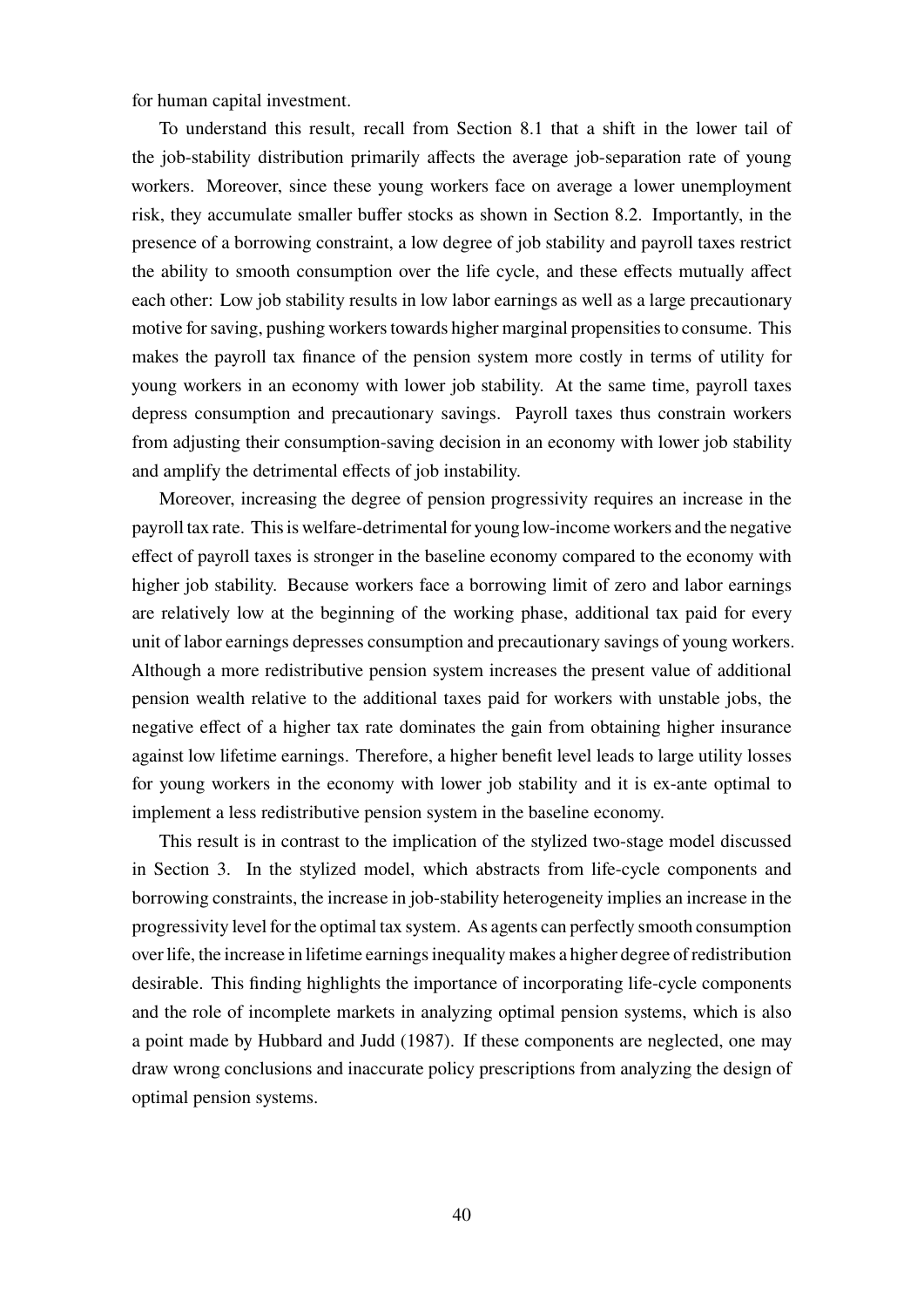# **9. Conclusion**

This paper studies how a progressive pension system should take heterogeneity in job stability into account and quantifies potential welfare gains from implementing the optimal pension system. Using a life-cycle model with heterogeneity in job stability, human capital investment, and retirement decision, I show that heterogeneity in job stability is a key driver of inequality in earnings and consumption over the life cycle. Progressive pension systems provide redistribution and insurance against bad labor market outcomes in the presence of heterogeneity in job stability. A crucial consideration for the design of optimal pension systems is to weight the positive redistributive and insurance effects of pension progressivity against its distortionary effects on human capital investment and retirement decision as well as the effects of the payroll tax finance of the pension system.

I motivate this study by developing a stylized two-stage model which shows that heterogeneity in job stability generates inequality in lifetime earnings that cannot be sufficiently addressed by taxing annual earnings. This is because annual earnings taxation fails to capture persistent differences in the employment history and does not achieve sufficient redistribution. Lifetime earnings taxation leads to a large welfare gain by tackling the inequality in lifetime earnings more directly. This result motivates the study of optimal pension systems in the presence of heterogeneity in job stability. Pension systems redistribute based on lifetime averages of earnings and therefore, pension systems are the most commonly applied form of lifetime earnings taxation in practice.

In a realistically calibrated life-cycle model with job-stability heterogeneity, I analyze the optimal pension system. Heterogeneity in job stability translates into a large inequality in labor market outcome and is a key driver of inequality in lifetime earnings. The numerical analysis in this paper indicates that an increase in pension progressivity for the U.S. economy induces a welfare gain of 0.52% in terms of lifetime consumption. Higher progressivity decreases consumption inequality over the life cycle and offers insurance to workers who suffer from job instability and low lifetime earnings, but distorts human capital investment and retirement decisions.

Motivated by the wide range of empirical findings in the literature that job stability in the U.S. labor market has been increasing in the last few decades, I study the consequences of a shift in the job-stability distribution on the optimal design of progressive pension systems. Even though a shift towards higher job stability decreases inequality in labor market outcomes, I find that the optimal pension system becomes more redistributive in an economy with more stable jobs. The reason is that a high degree of redistribution through the provision of pension coverage requires a high payroll tax rate which is welfaredetrimental for young workers who have to cope with a high risk of job loss. Payroll taxes impede the ability to smooth consumption over the life cycle, and the increase in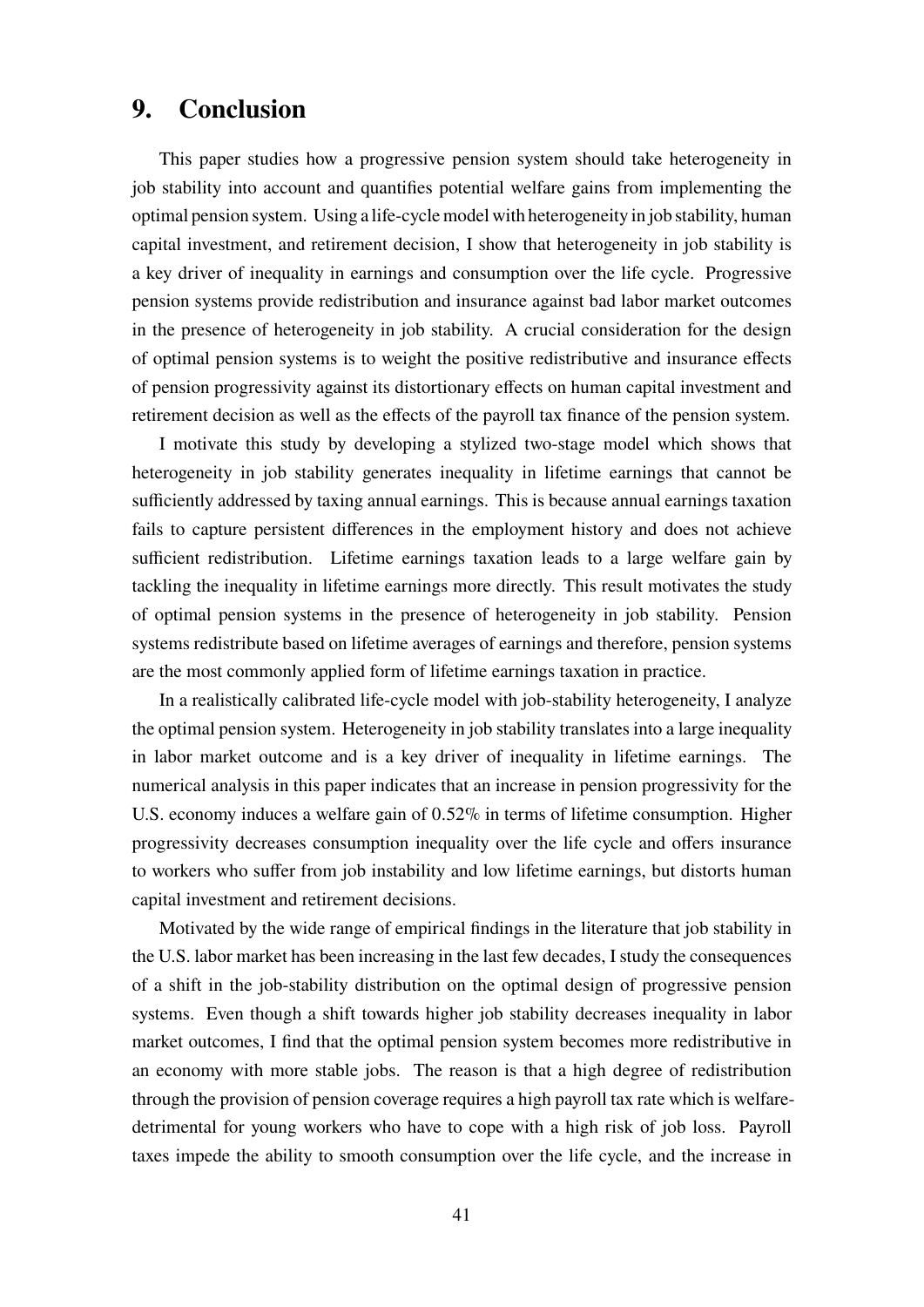job stability makes payroll taxes less costly due to a decrease in career interruptions and earnings losses.

The results of this paper demonstrate that heterogeneity in job stability has crucial implications on the optimal tax policy. In future research it would be interesting to investigate multiple tax systems simultaneously: The interaction between progressive pension systems and progressive annual earnings taxation is potentially important in studying optimal tax policies in the presence of job-stability heterogeneity. As pointed out by [Diamond \(1977\)](#page-44-12), the two tax instruments address different types of earnings inequality and may complement each other.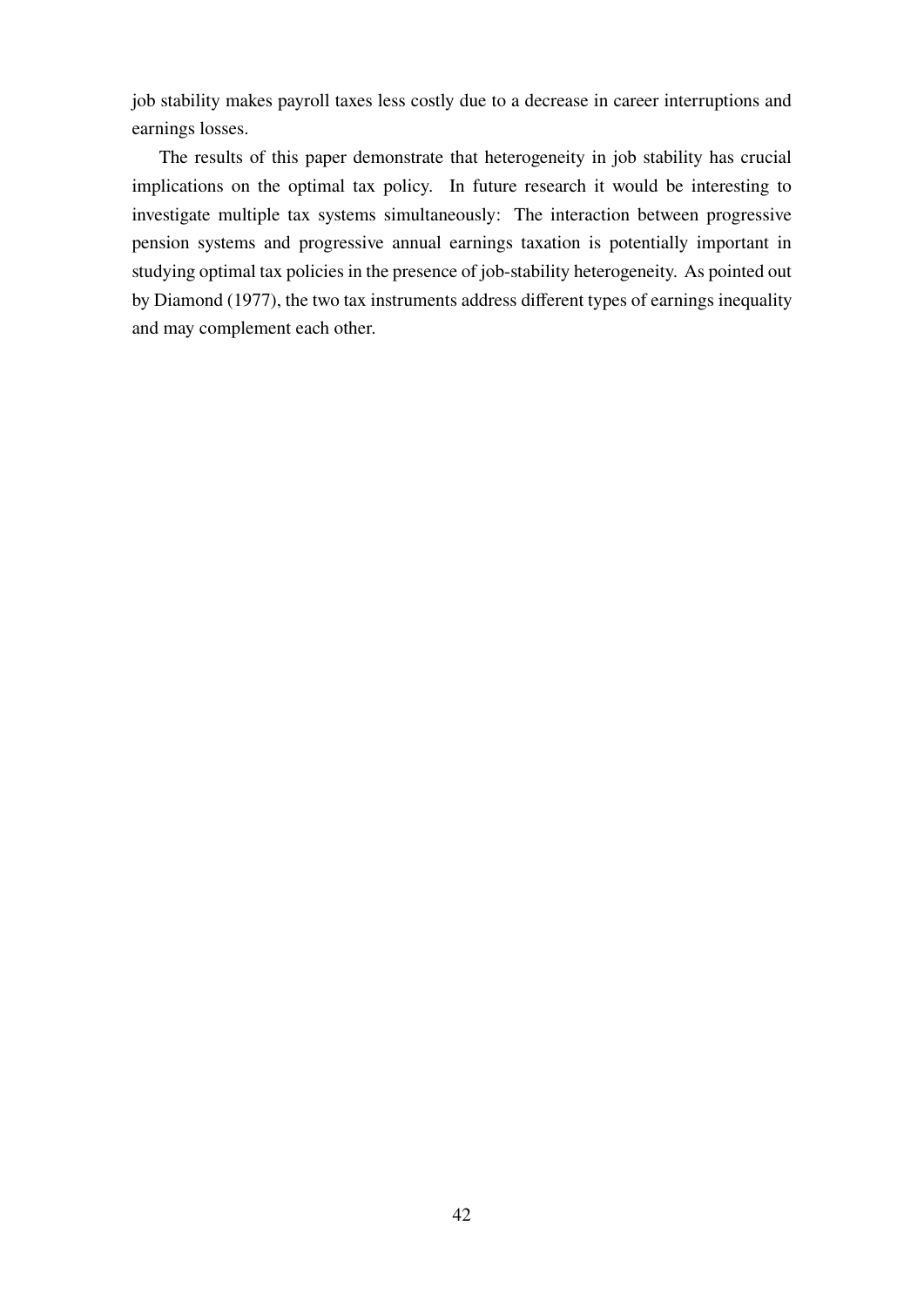# **References**

- <span id="page-43-9"></span>Albanesi, Stefania and Jiyeon Kim (2021). "Effects of the COVID-19 Recession on the US Labor Market: Occupation, Family, and Gender." In: *Journal of Economic Perspectives* 35.3, pp. 3–24.
- <span id="page-43-8"></span>Bartik, Alexander, Marianne Bertrand, Feng Lin, Jesse Rothstein, and Matt Unrath (2020). *"*Measuring the labor market at the onset of the COVID-19 crisis." Working Paper 27613. National Bureau of Economic Research.
- <span id="page-43-0"></span>Becker, Gary S. (1964). *"*Human Capital: A Theoretical and Empirical Analysis, with Special Reference to Education." University of Chicago Press.
- <span id="page-43-1"></span>Ben-Porath, Yoram (1967). "The production of human capital and the life cycle of earnings." In: *Journal of Political Economy* 75.4, pp. 352–365.
- Bénabou, Roland (2000). "Unequal Societies: Income Distribution and the Social Contract." In: *American Economic Review* 90.1, pp. 96–129.
- (2002). "Tax and Education Policy in a Heterogeneous-Agent Economy: What Levels of Redistribution Maximize Growth and Efficiency?" In: *Econometrica* 70.2, pp. 481– 517.
- <span id="page-43-5"></span>Bloom, David E., David Canning, Richard K. Mansfield, and Michael Moore (2007). "Demographic change, social security systems, and savings." In: *Journal of Monetary Economics* 54.1, pp. 92–114.
- <span id="page-43-2"></span>Bonhomme, Stéphane and Jean-Marc Robin (2009). "Assessing the Equalizing Force of Mobility Using Short Panels: France, 1990–2000." In: *The Review of Economic Studies* 76.1, pp. 63–92.
- <span id="page-43-4"></span>Bönke, Timm, Giacomo Corneo, and Holger Lüthen (2015). "Lifetime Earnings Inequality in Germany." In: *Journal of Labor Economics* 33.1, pp. 171–208.
- <span id="page-43-3"></span>Bowlus, Audra J. and Jean-Marc Robin (2012). "An International Comparison of Lifetime Inequality: How Continental Europe Resembles North America." In: *Journal of the European Economic Association* 10.6, pp. 1236–1262.
- <span id="page-43-6"></span>Brown, Kristine M. (2013). "The link between pensions and retirement timing: Lessons from California teachers." In: *Journal of Public Economics* 98, pp. 1–14.
- <span id="page-43-7"></span>Burtless, Gary (1986). "Social Security, Unanticipated Benefit Increases, and the Timing of Retirement." In: *The Review of Economic Studies* 53.5, pp. 781–805.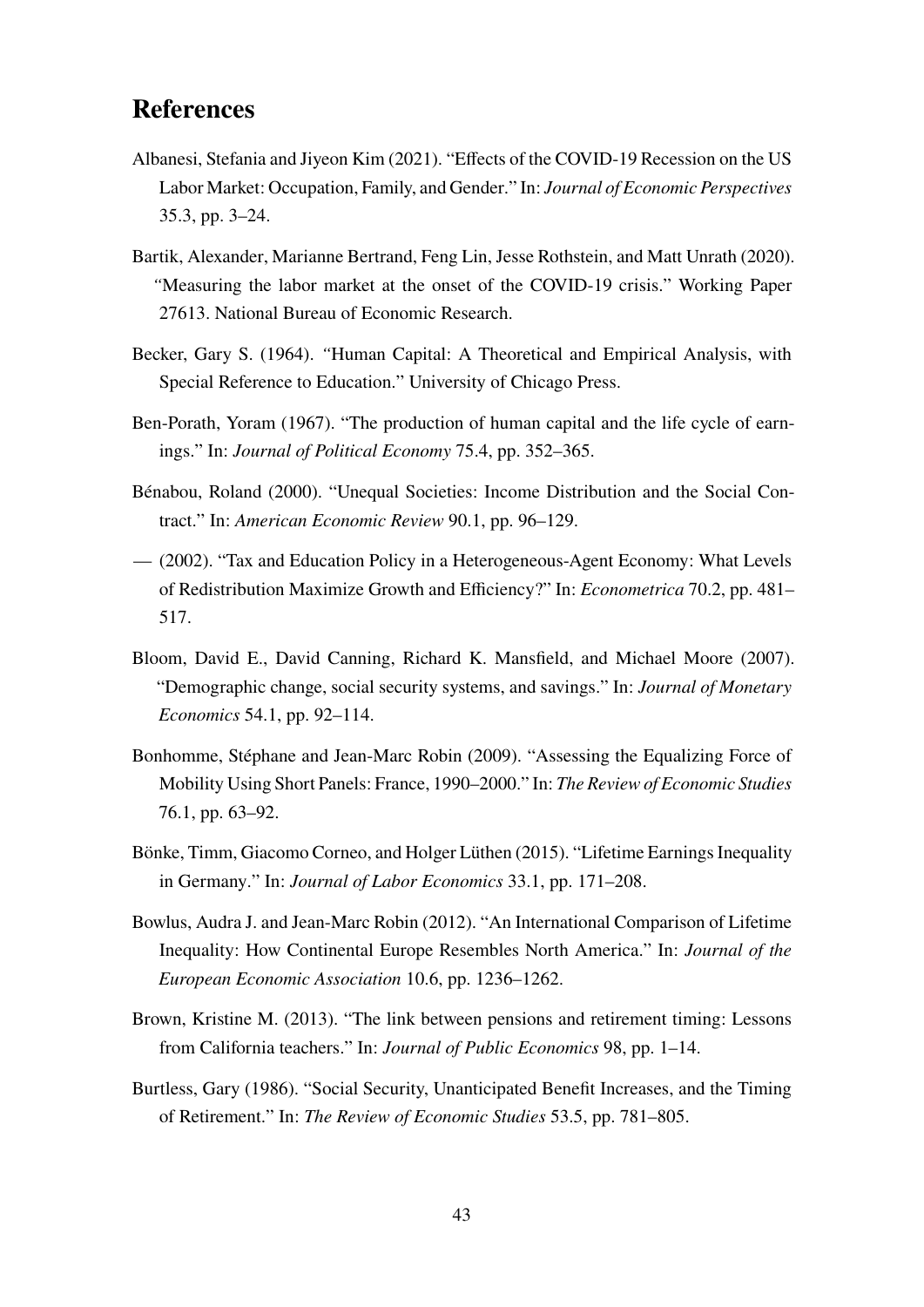- <span id="page-44-11"></span>Coibion, Olivier, Yuriy Gorodnichenko, and Michael Weber (2020). *"*Labor Markets During the COVID-19 Crisis: A Preliminary View." Working Paper 27017. National Bureau of Economic Research.
- <span id="page-44-4"></span>Coile, Courtney and Jonathan Gruber (2001). *"*Social Security Incentives for Retirement." National Bureau of Economic Research, Working Paper 7830.
- <span id="page-44-9"></span>— (2007). "Future Social Security Entitlements and the Retirement Decision." In: *The Review of Economics and Statistics* 89.2, pp. 234–246.
- <span id="page-44-5"></span>Cremer, Helmuth, Jean-Marie Lozachmeur, and Pierre Pestieau (2004). "Social security, retirement age and optimal income taxation." In: *Journal of Public Economics* 88.11, pp. 2259–2281.
- <span id="page-44-12"></span>Diamond, Peter (1977). "A framework for social security analysis." In: *Journal of Public Economics* 8.3, pp. 275–298.
- <span id="page-44-7"></span>Disney, Richard, Carl Emmerson, and MatthewWakefield (2006). "Ill health and retirement in Britain: a panel data-based analysis." In: *Journal of Health Economics* 25.4, pp. 621– 649.
- <span id="page-44-6"></span>Dwyer, Debra S. and Olivia S. Mitchell (1999). "Health problems as determinants of retirement: are self-rated measures endogenous?" In: *Journal of Health Economics* 18.2, pp. 173–193.
- <span id="page-44-1"></span>Fehr, Hans and Christian Habermann (2008). "Risk Sharing and Efficiency Implications of Progressive Pension Arrangements." In: *The Scandinavian Journal of Economics* 110.2, pp. 419–443.
- <span id="page-44-2"></span>Fehr, Hans, Manuel Kallweit, and Fabian Kindermann (2013). "Should pensions be progressive?" In: *European Economic Review* 63, pp. 94–116.
- <span id="page-44-0"></span>Feldstein, Martin (1974). "Social Security, Induced Retirement, and Aggregate Capital Accumulation." In: *Journal of Political Economy* 82.5, pp. 905–926.
- <span id="page-44-10"></span>French, Eric (2005). "The Effects of Health, Wealth, and Wages on Labour Supply and Retirement Behaviour." In: *The Review of Economic Studies* 72.2, pp. 395–427.
- <span id="page-44-8"></span>Galama, Titus, Arie Kapteyn, Raquel Fonseca, and Pierre- Carl Michaud (2013). "A health production model with endogenous retirement." In: *Health economics* 22.8, pp. 883– 902.
- <span id="page-44-3"></span>Golosov, Mikhail, Ali Shourideh, Maxim Troshkin, and Aleh Tsyvinski (2013). "Optimal Pension Systems with Simple Instruments." In: *American Economic Review* 103.3, pp. 502–507.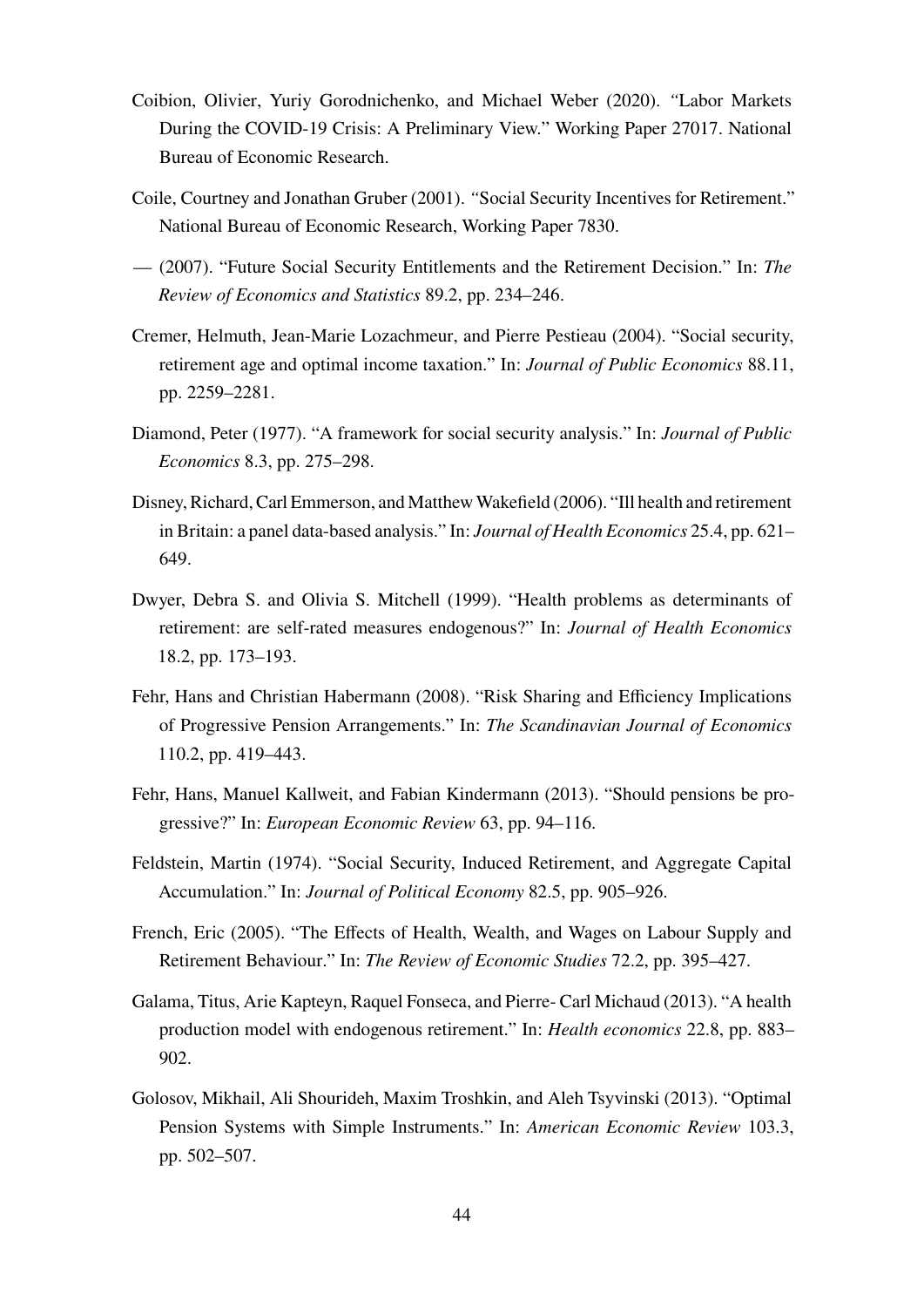- <span id="page-45-8"></span>Gruber, Jonathan and David A. Wise (2004). *"*Social Security Programs and Retirement around the World: Micro-Estimation." University of Chicago Press.
- <span id="page-45-5"></span>Haan, Peter, Daniel Kemptner, and Victoria Prowse (2019). *"*Insurance, Redistribution, and the Inequality of Lifetime Income." Rationality and Competition Discussion Paper Series 188, CRC TRR 190 Rationality and Competition.
- <span id="page-45-9"></span>Haan, Peter and Victoria Prowse (2014). "Longevity, life-cycle behavior and pension reform." In: *Journal of Econometrics* 178.3, pp. 582–601.
- <span id="page-45-0"></span>Hall, Robert (1982). "The Importance of Lifetime Jobs in the U.S. Economy." In: *American Economic Review* 72.4, pp. 716–724.
- <span id="page-45-10"></span>Heathcote, Jonathan, Kjetil Storesletten, and Giovanni L. Violante (2017). "Optimal Tax Progressivity: An Analytical Framework." In: *The Quarterly Journal of Economics* 132.4, pp. 1693–1754.
- <span id="page-45-6"></span>Hubbard, R. Glenn and Kenneth L. Judd (1987). "Social Security and Individual Welfare: Precautionary Saving, Borrowing Constraints, and the Payroll Tax." In: *The American Economic Review* 77.4, pp. 630–646.
- <span id="page-45-2"></span>Hubmer, Joachim (2018). "The job ladder and its implications for earnings risk." In: *Review of Economic Dynamics* 29, pp. 172–194.
- <span id="page-45-4"></span>Hyatt, Henry R. and James R. Spletzer (2013). "The recent decline in employment dynamics." In: *Journal of Labor Economics* 2.5.
- <span id="page-45-13"></span>— (2016). "The shifting job tenure distribution." In: *Labour Economics* 41, pp. 363–377.
- <span id="page-45-11"></span>Jones, Andrew M., Nigel Rice, and Jennifer Roberts (2010). "Sick of work or too sick to work? Evidence on self-reported health shocks and early retirement from the BHPS." In: *Economic Modelling* 27.4, pp. 866–880.
- <span id="page-45-3"></span>Jung, Philip and Moritz Kuhn (2018). "Earnings Losses and Labor Mobility Over the Life Cycle." In: *Journal of the European Economic Association* 17.3, pp. 678–724.
- <span id="page-45-12"></span>Kimball, Miles S. and Mattew D. Shapiro (2003). *"*The Retirement Elasticity: Theory and Implications." Working paper.
- <span id="page-45-7"></span>Krueger, Alan B. and Jörn-Steffen Pischke (1992). "The Effect of Social Security on Labor Supply: A Cohort Analysis of the Notch Generation." In: *Journal of Labor Economics* 10.4, pp. 412–437.
- <span id="page-45-1"></span>Kuhn, Moritz and Gašper Ploj (2020). *"*Job Stability, Earnings Dynamics, and Life-Cycle Savings." CESifo Working Paper Series 8710.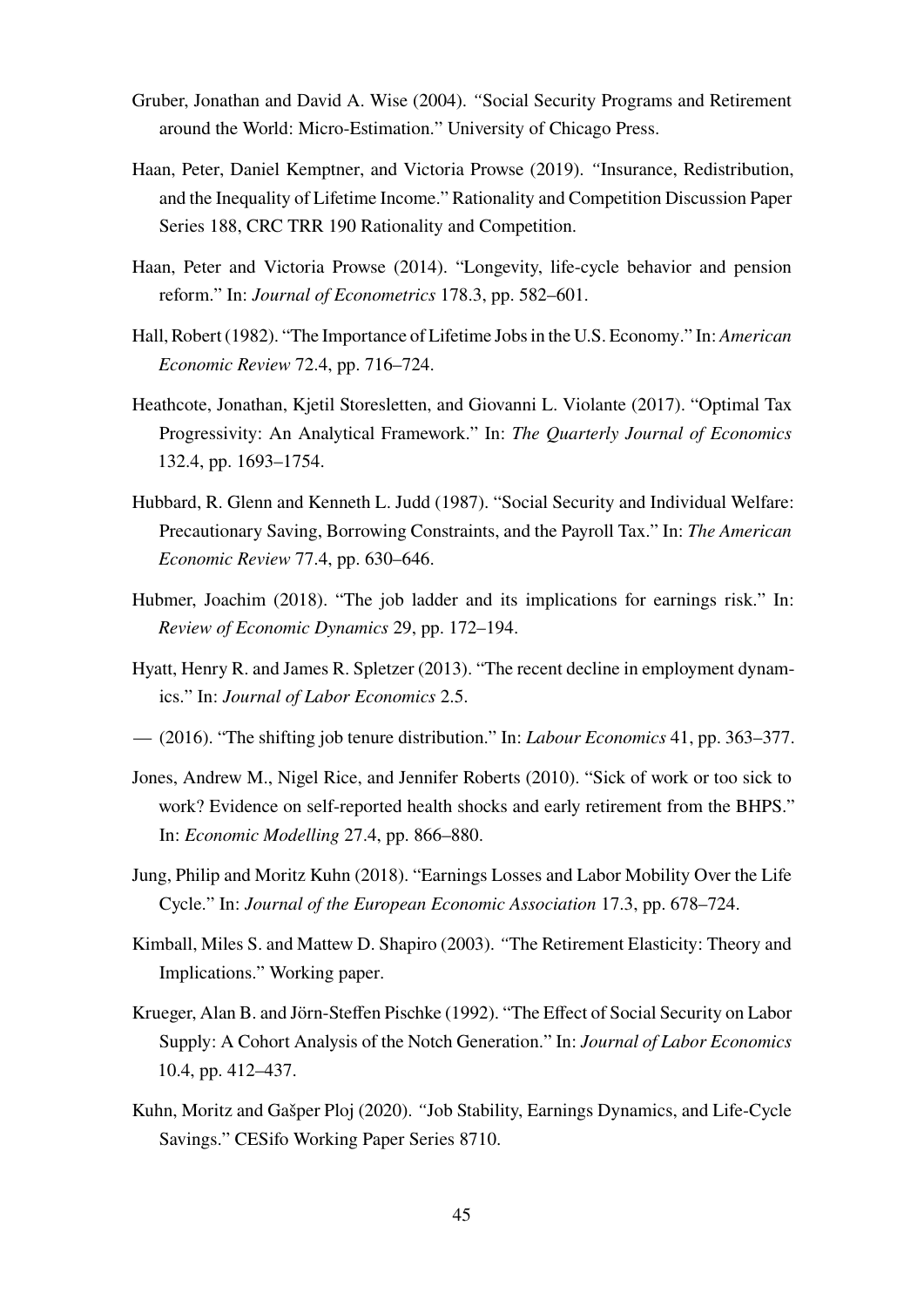- <span id="page-46-1"></span>Michelacci, Claudio and Hernán Ruffo (2015). "Optimal Life Cycle Unemployment Insurance." In: *American Economic Review* 105.2, pp. 816–859.
- <span id="page-46-3"></span>Molloy, Raven, Christopher Smith, and Abigail K. Wozniak (2020). *"*Changing Stability in U.S. Employment Relationships: A Tale of Two Tails." Working Paper 26694. National Bureau of Economic Research.
- <span id="page-46-0"></span>Morchio, Iacopo (2020). "Work Histories and Lifetime Unemployment." In: *International Economic Review* 61.1, pp. 321–350.
- <span id="page-46-7"></span>Moulton, Jeremy Grant and Ann Huff Stevens (2015). "Reconsidering the Social Security Notch and retirement: Wealth and incentive effects." In: *Economics Letters* 132, pp. 65– 68.
- <span id="page-46-5"></span>OECD (2019). *Pensions at a Glance 2019*.
- <span id="page-46-2"></span>Pries, Michael J. and Richard Rogerson (2019). *"*Declining Worker Turnover: the Role of Short Duration Employment Spells." National Bureau of Economic Research, Working Paper.
- <span id="page-46-4"></span>Shimer, Robert (2005). "The Cyclical Behavior of Equilibrium Unemployment and Vacancies." In: *American Economic Review* 95.1, pp. 25–49.
- <span id="page-46-6"></span>Trevisan, Elisabetta and Francesca Zantomio (2016). "The impact of acute health shocks on the labour supply of older workers: Evidence from sixteen European countries." In: *Labour Economics* 43, pp. 171–185.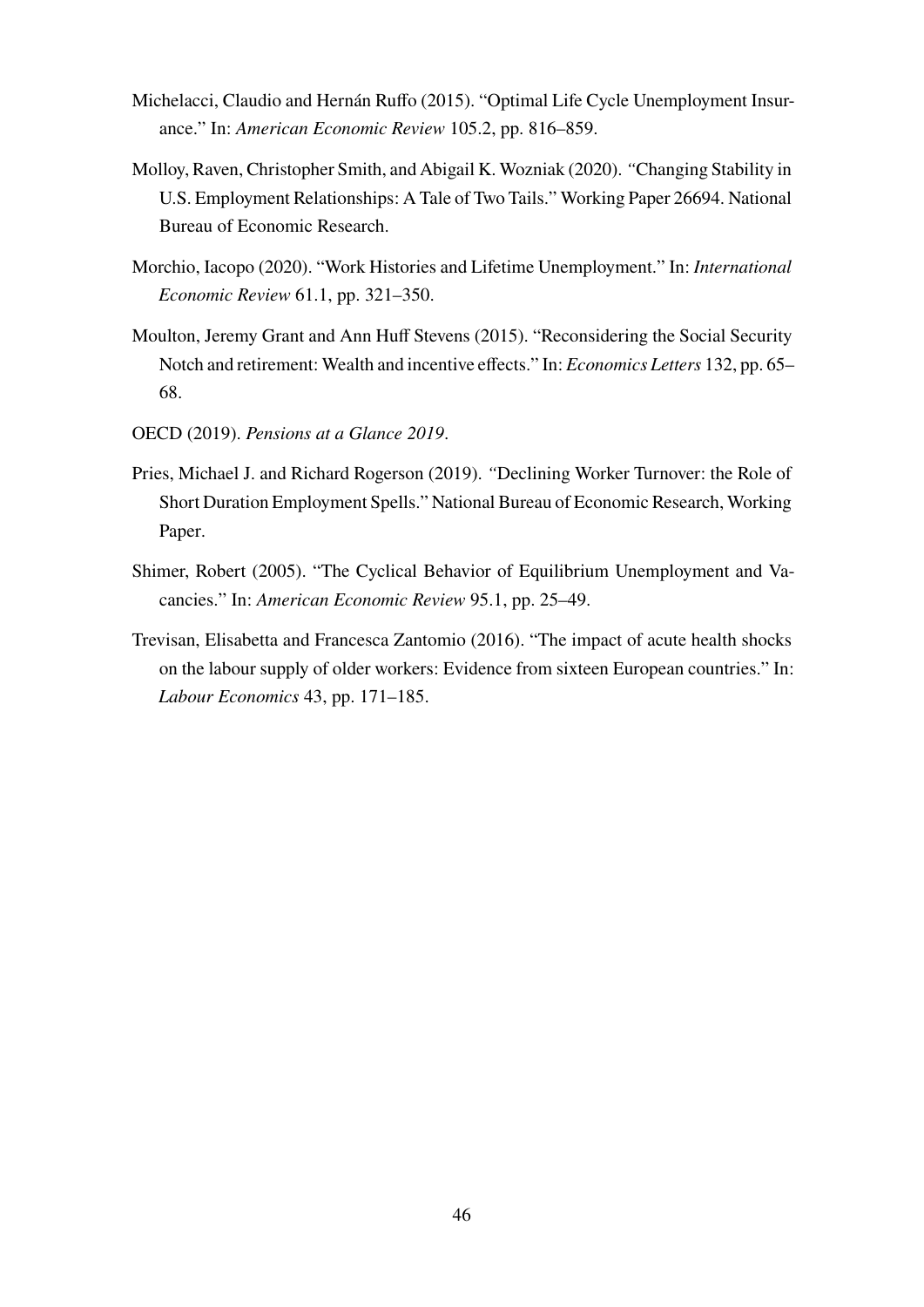# <span id="page-47-1"></span>**10. Appendix**

## <span id="page-47-0"></span>**A.1. Logistic distribution and expected utility**

Let  $\varepsilon$  be a logistically distributed random variable. Let  $\mu$  and  $\sigma$  denote the location parameter and the scale parameter of the Logistic distribution. Then, the cumulative distribution function of  $\varepsilon$  is given by

$$
F(\varepsilon, \mu, \sigma) = \frac{1}{1 + \exp\left(-\frac{\varepsilon - \mu}{\sigma}\right)}.
$$

So as to economize on notation, I define  $V_1 := V(a, w, \lambda, h, j)$  and  $V_2 := V^r(a, w, h, j_r)$ . A worker's decision problem is described by

$$
V_{\text{max}} = \max\{V_1, V_2 + \varepsilon\}
$$

The worker first observes the shock  $\varepsilon$  before making the decision. Let  $\delta := V_1 - V_2$ . Note that the worker chooses to remain in the labor force if

<span id="page-47-3"></span>
$$
V_1 > V_2 + \varepsilon
$$
\n
$$
\Leftrightarrow \qquad \varepsilon < V_1 - V_2 = \delta
$$

Define  $p := F(\delta, \mu, \sigma)$ . Ex ante, the worker chooses to continue working with probability  $F(\delta, \mu, \sigma)$ . Therefore, the ex-ante expected utility is

$$
\mathbb{E}V_{\text{max}} = pV_1 + (1 - p)V_2 + \int_{\delta}^{\infty} \varepsilon f(\varepsilon, \mu, \sigma) d\varepsilon \tag{6}
$$

where

<span id="page-47-2"></span>
$$
\int_{\delta}^{\infty} \varepsilon f(\varepsilon, \mu, \sigma) d\varepsilon = \int_{\delta}^{\infty} \varepsilon \frac{\exp\left(-\frac{\varepsilon - \mu}{\sigma}\right)}{\sigma \left(1 + \exp\left(-\frac{\varepsilon - \mu}{\sigma}\right)\right)^2} d\varepsilon.
$$

Integration by parts yields

$$
\int_{\delta}^{\infty} \varepsilon f(\varepsilon, \mu, \sigma) d\varepsilon = \delta \cdot \frac{\exp\left(-\frac{\delta - \mu}{\sigma}\right)}{1 + \exp\left(-\frac{\delta - \mu}{\sigma}\right)} + \sigma \cdot \log\left(1 + \exp\left(-\frac{\delta - \mu}{\sigma}\right)\right). \tag{7}
$$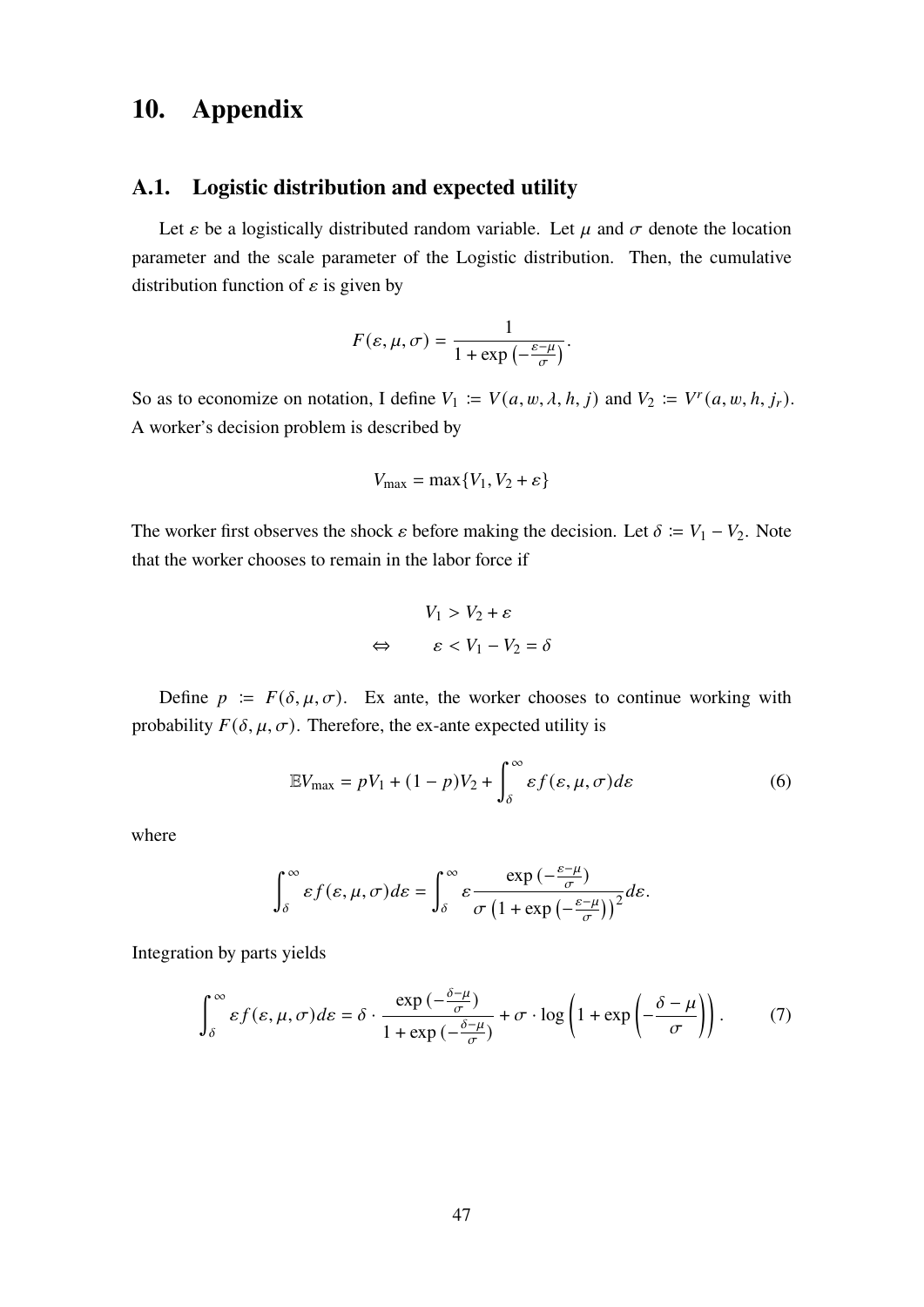Now, I use  $p = F(\delta, \mu, \sigma)$  to get

$$
p = F(\delta, \mu, \sigma) = \left(1 + \exp\left(-\frac{\delta - \mu}{\sigma}\right)\right)^{-1}
$$

$$
\Leftrightarrow \qquad \frac{1 - p}{p} = \exp\left(-\frac{\delta - \mu}{\sigma}\right)
$$

$$
\Leftrightarrow \qquad \delta = -\sigma \cdot \log(1 - p) + \sigma \cdot \log(p) + \mu.
$$

I use these expressions to simplify Equation [\(7\)](#page-47-2) and get

$$
\delta \cdot \frac{\exp\left(-\frac{\varepsilon-\mu}{\sigma}\right)}{1+\exp\left(-\frac{\varepsilon-\mu}{\sigma}\right)} + \sigma \cdot \log\left(1+\exp\left(-\frac{\varepsilon-\mu}{\sigma}\right)\right)
$$
  
= 
$$
\delta \cdot \frac{\frac{1-p}{p}}{1+\frac{1-p}{p}} + \sigma \cdot \log\left(1+\frac{1-p}{p}\right)
$$
  
= 
$$
\delta \cdot (1-p) - \sigma \log(p)
$$
  
= 
$$
(-\sigma \cdot \log(1-p) + \sigma \cdot \log(p) + \mu) \cdot (1-p) - \sigma \log(p)
$$
  
= 
$$
-\sigma \left((1-p) \cdot \log(1-p) + p \cdot \log(p)\right) + \mu \cdot (1-p).
$$

Using this result, Equation [\(6\)](#page-47-3) can be simplified to

$$
\mathbb{E} V_{max} = pV_1 + (1 - p)V_2 - \sigma ((1 - p) \log(1 - p) + p \cdot \log(p)) + \mu \cdot (1 - p)
$$

which yields Equation [\(2\)](#page-17-2) in Section [4.1.](#page-15-0)

#### **A.2. Model solution**

The model is solved on a discretized state space of wage, asset, human capital, and job-separation probability. The upper bound of the grids are chosen so as to not restrict the dynamic optimization of agents. Starting in the final period before death in which all remaining assets are consumed, the model is solved via backward induction applying on-grid search for consumption-saving decision, investment choices for human capital, and acceptance-rejection decision for outside job offers. Based on the computed policy functions I simulate life cycles for a population of 200, 000 agents.

## <span id="page-48-1"></span>**A.3. Calibration**

### <span id="page-48-0"></span>**A.3.1. Job-offer distribution**

The number of gridpoints for wages is set to  $N_w = 5$  where  $\mu = 1$  and  $\bar{w} = 1.85$ . All gridpoints are equidistant in logs. Concerning the job-separation probabilities, it is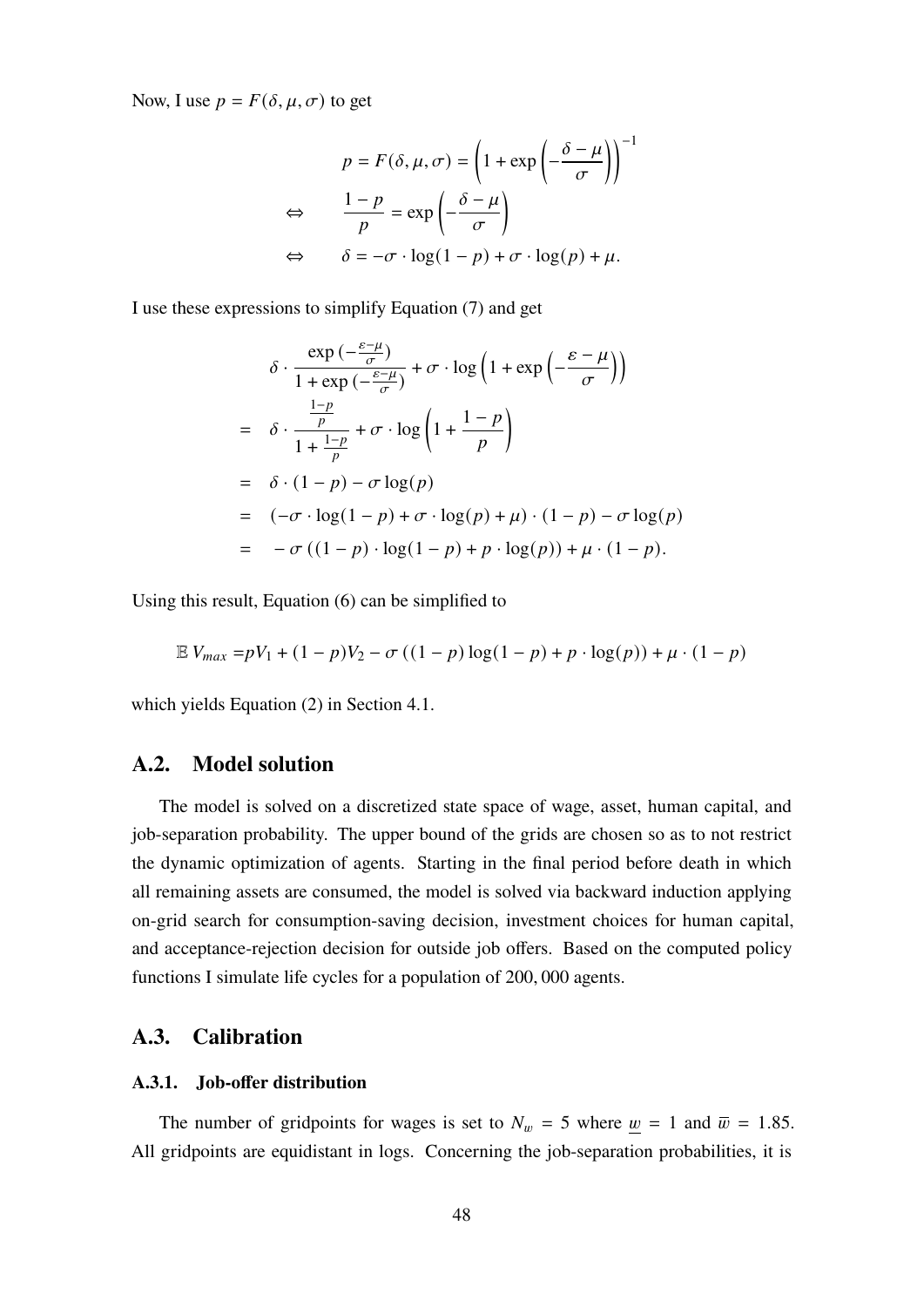assumed that  $N_{\lambda} = 10$  with  $\lambda = 0.006$  and  $\overline{\lambda} = 0.35$ . All remaining gridpoints are located non-linearly between these two values. The marginal distributions for wages and job stability are assumed to have a truncated exponential distribution on the supports  $[w, \overline{w}]$ and  $[1 - \overline{\lambda}, 1 - \lambda]$ , respectively. The joint distribution of job-separation probability and wage is determined by mapping the supports of these two random variables to the unit interval [0, 1]. Let  $w^* \in [0, 1]$  denote the standardized wage level and let  $1 - \lambda^*$  denote the standardized job stability. The density of each of these standardized variables is then given by

$$
f(x^*) = (1 - \exp(-\psi_x))^{-1}(\psi_x \exp(-\psi_x x^*))
$$

with the shape parameter  $\psi_x$  and  $x \in \{w^*, 1 - \lambda^*\}$ . The job-offer distribution  $f(w, \lambda)$  is derived by employing a copula  $C_{\theta}$  and the correlation between standardized wage and job stability is pinned down by the parameter  $\theta$ . Table [A.1](#page-50-1) presents the estimated parameters.

#### **A.3.2. Parameters**

I estimate the model parameters using a simulated method of moments. I minimize the sum of squared percentage deviations of the life-cycle profiles produced by the model from the empirical counterparts. The empirical moments include the life-cycle profiles of separation and job-finding rate as well as the transition rate from job to job, mean and variance profiles of earnings, the mean, median, and 75th percentile of the tenure distribution, and the wealth-to-income ratio. Let  $\theta$  denote the vector of parameters and let denote age. Then, the objective function is

$$
\min_{\theta} \sum_{a=21}^{55} \left( \frac{\pi_s(a, \theta) - \hat{\pi}_s(a)}{\hat{\pi}_s(a)} \right)^2 + \sum_{a=21}^{55} \left( \frac{\pi_{eo}(a, \theta) - \hat{\pi}_{eo}(a)}{\hat{\pi}_{eo}(a)} \right)^2
$$
  
+ 
$$
\sum_{a=21}^{55} \left( \frac{\pi_{ne}(a, \theta) - \hat{\pi}_{ne}(a)}{\hat{\pi}_{ne}(a)} \right)^2 + \sum_{a=21}^{55} \left( \frac{t_{\text{mean}}(a, \theta) - \hat{t}_{\text{mean}}(a)}{\hat{t}_{\text{mean}}(a)} \right)^2
$$
  
+ 
$$
\sum_{a=21}^{55} \left( \frac{t_{\text{median}}(a, \theta) - \hat{t}_{\text{median}}(a)}{\hat{t}_{\text{median}}(a)} \right)^2 + \sum_{a=21}^{55} \left( \frac{t_{p75}(a, \theta) - \hat{t}_{p75}(a)}{\hat{t}_{p75}(a)} \right)^2
$$
  
+ 
$$
\sum_{a=21}^{55} \left( \frac{e_{\text{mean}}(a, \theta) - \hat{e}_{\text{mean}}(a)}{\hat{e}_{\text{mean}}(a)} \right)^2 + \sum_{a=25}^{55} \left( \frac{e_{\text{var}}(a, \theta) - \hat{e}_{\text{var}}(a)}{\hat{e}_{\text{var}}(a)} \right)^2
$$
  
+ 
$$
\sum_{a=23}^{55} \left( \frac{\text{wti}(a, \theta) - \text{wti}(a)}{\text{wti}(a)} \right)^2
$$

 $\pi_s(a, \theta)$  denotes the average separation rate from the model with the underlying parameter vector  $\theta$ .  $\pi_{eo}$  and  $\pi_{ne}$  denote the job-to-job rate and the job-finding rate, respectively.  $t_{\text{mean}}$ ,  $t_{\text{median}}$ , and  $t_{p75}$  denote the mean, median, and 75th percentile of the tenure distribution,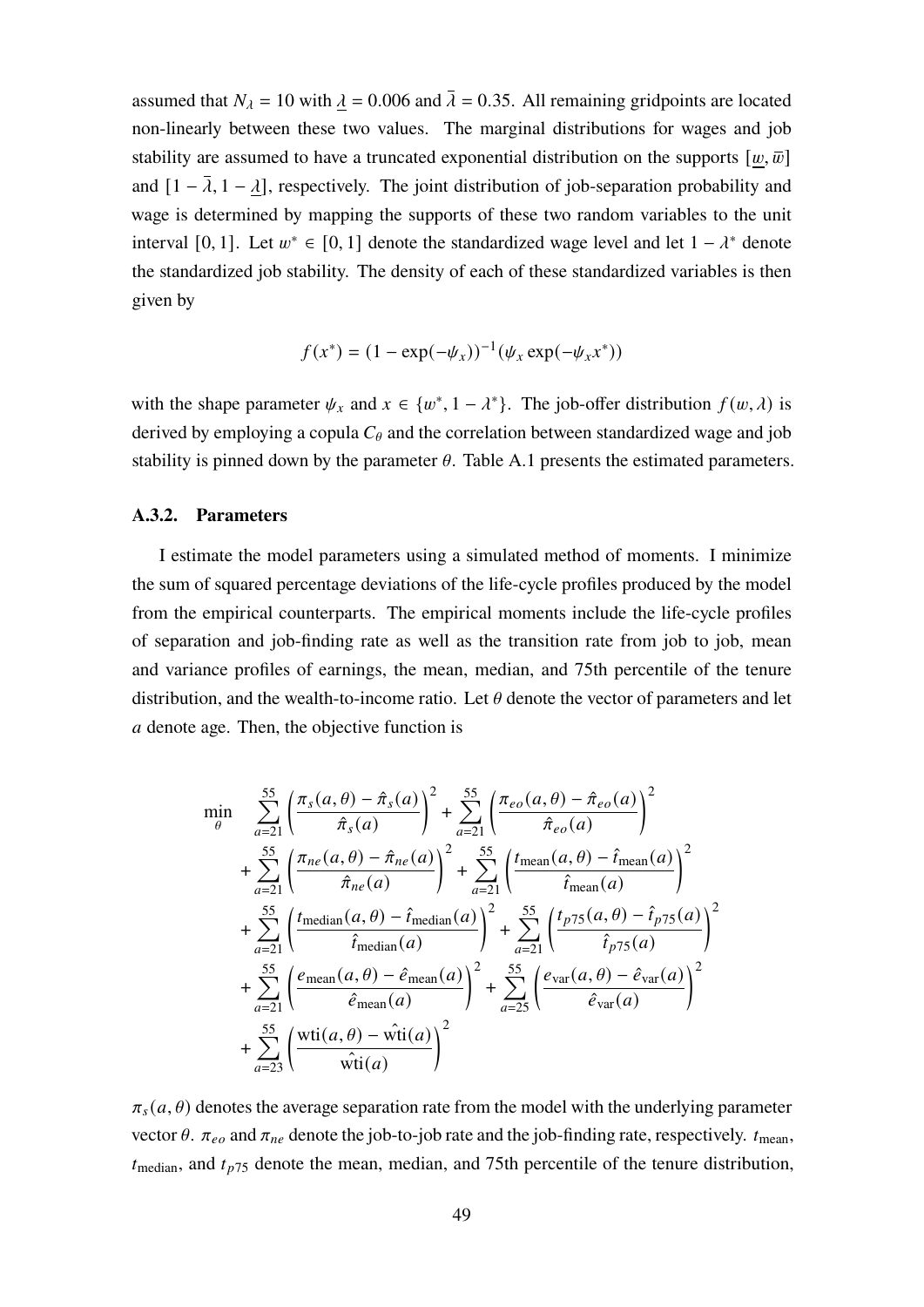accordingly. Finally,  $e_{\text{mean}}$  and  $e_{\text{var}}$  denote the mean and the variance of log earnings, and wti the wealth-to-income ratio. The corresponding empirical profiles are marked with a hat.

<span id="page-50-1"></span>

| Parameter        | Value | Description                                     |
|------------------|-------|-------------------------------------------------|
| $\beta$          | 0.992 | Quarterly discount factor                       |
| $\kappa$         | 0.325 | Utility cost of effort                          |
| $\pi_e$          | 0.429 | Probability of a job offer when employed        |
| $\pi_u$          | 0.867 | Probability of a job offer when unemployed      |
| $\psi_w$         | 0.539 | Marginal distribution of $w^*$                  |
| $\psi_{\lambda}$ | 0.466 | Marginal distribution of $1 - \lambda^*$        |
| $\theta$         | 0.435 | Joint distribution of $w^*$ and $1 - \lambda^*$ |
| $\bar{p}_H$      | 0.051 | Skill upgrading probability                     |
| $\rho$           | 0.985 | Persistence of skill upgrading probability      |
| $p_H^*$          | 0.057 | Probability to move to $h^*$                    |

**Table A.1.** Estimated parameters

## <span id="page-50-0"></span>**A.3.3. Approximation of the U.S. pension system**

**Figure A.1.** U.S. pension system and the approximating function.

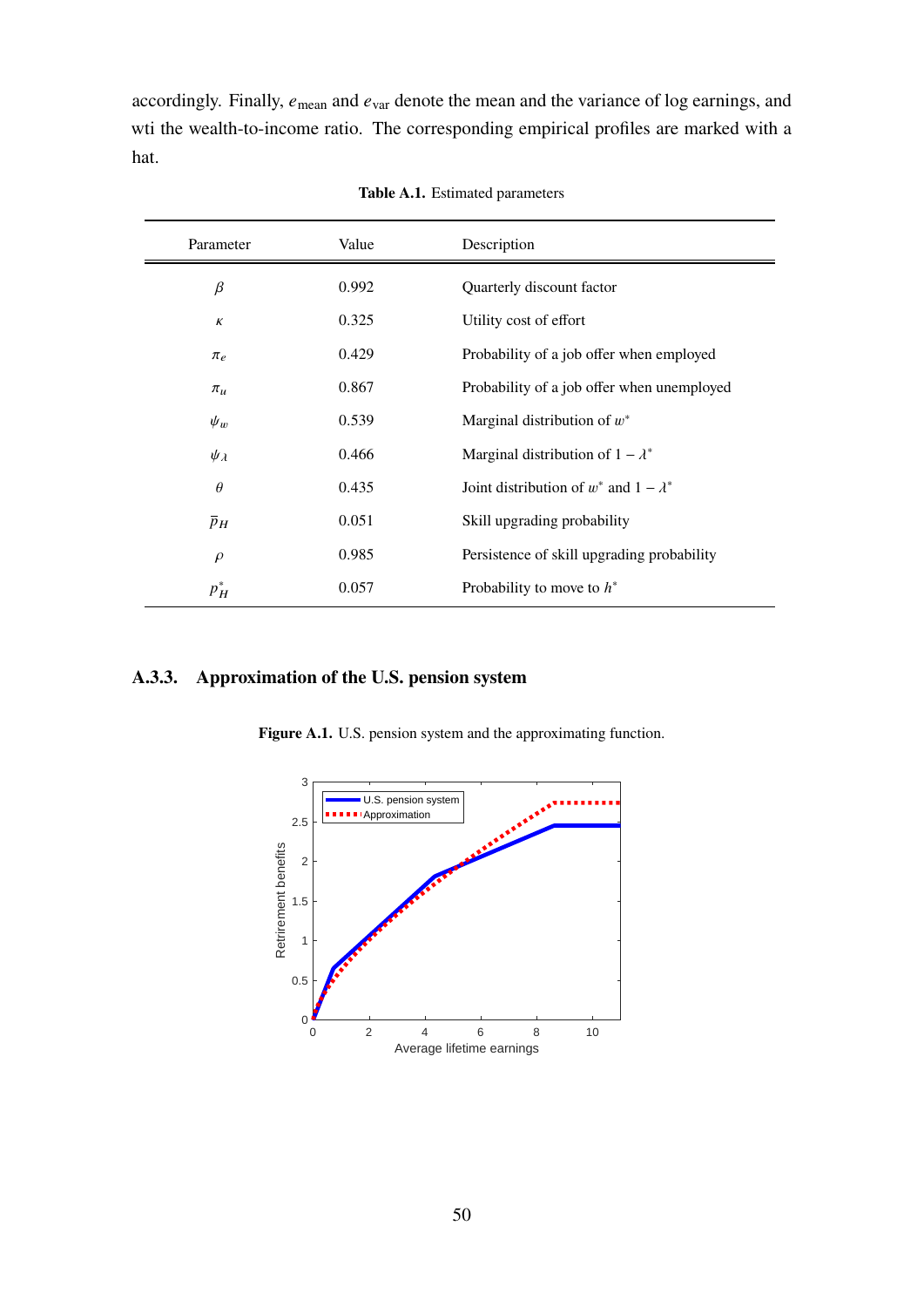#### <span id="page-51-0"></span>**A.3.4. Approximation of average lifetime earnings**

To evaluate the accuracy of the approximation of average lifetime earnings by the final level of human capital that workers attain at the end of the working phase, I proceed as follows. First, for each worker, I take the 35 years with the highest labor earnings of the worker and compute the average lifetime earnings in these years. Then, I derive the approximations to these average lifetime earnings by regressing them on cubic polynomials of the final level of human capital of each worker. This yields an  $R^2$  statistic of 0.885. The final level of human capital of workers thus approximates the average lifetime earnings well, explaining 88.5% of the variance in the average lifetime earnings.

## **A.4. Initial conditions and welfare effects of pension systems**

To analyze the importance of the initial state of workers at labor market entry in studying the optimal progressive pension system, I derive the welfare changes of the exante optimal pension policy as functions of separation rate, wealth, and human capital. More precisely, while holding all other state variables constant at the initial state of a worker at labor market entry, I assess how variations in separation rate, wealth, and human capital each affect the welfare gain from the optimal pension policy. The results are displayed in Figure [A.2.](#page-52-0)

Figure [A.2a](#page-52-0) shows that the welfare change increases in job-separation rate, that is, a worker with an initially unstable job gains more from an increase in pension progressivity. The redistributive effect of the optimal policy provides insurance against future poor labor market outcomes and leads to a welfare gain for a worker with an unstable job. For a worker with a very stable job, however, prospective earnings and human capital growth are larger. The expected gain from higher pension progressivity therefore strictly decreases in job stability.

Figure [A.2b](#page-52-0) presents the welfare change as a function of the wealth level. Interestingly, the function is not monotonic: the welfare change first increases in the level of wealth, but then, it begins to decrease as the asset level increases further. Recall that the ex-ante optimal policy is associated with a higher payroll tax rate. Starting from zero wealth, higher wealth allows for a better ability of consumption smoothing in face of the increase in the payroll tax rate. Because young workers have relatively low labor earnings and they save a large proportion of their earnings for precautionary reasons, an increase in wealth leads to higher welfare gains. However, as the amount of wealth increases further, the total amount of lifetime resources available increases in a way that the insurance effect of higher pension progressivity becomes less important. Still, the welfare change from the optimal progressive pension system remains positive since prospective labor market outcome remains uncertain and pension progressivity provides insurance against this risk.